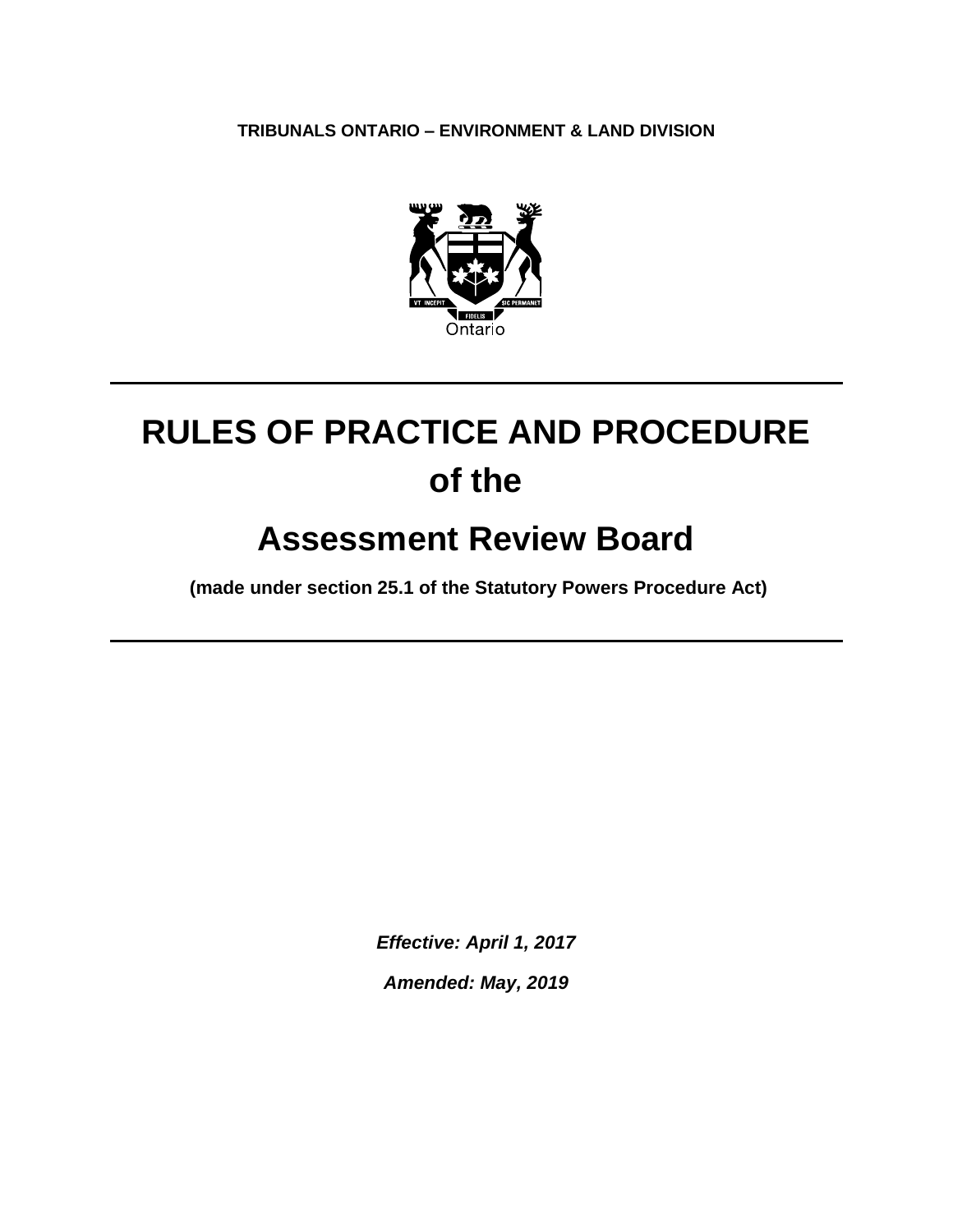| 1 |  |
|---|--|
| 2 |  |
| 3 |  |
| 4 |  |
| 5 |  |
| 6 |  |
| 7 |  |
| 8 |  |
| 9 |  |
|   |  |
|   |  |
|   |  |
|   |  |
|   |  |
|   |  |
|   |  |
|   |  |
|   |  |
|   |  |
|   |  |
|   |  |
|   |  |
|   |  |
|   |  |
|   |  |
|   |  |
|   |  |
|   |  |
|   |  |
|   |  |
|   |  |
|   |  |
|   |  |
|   |  |
|   |  |
|   |  |
|   |  |
|   |  |
|   |  |
|   |  |
|   |  |
|   |  |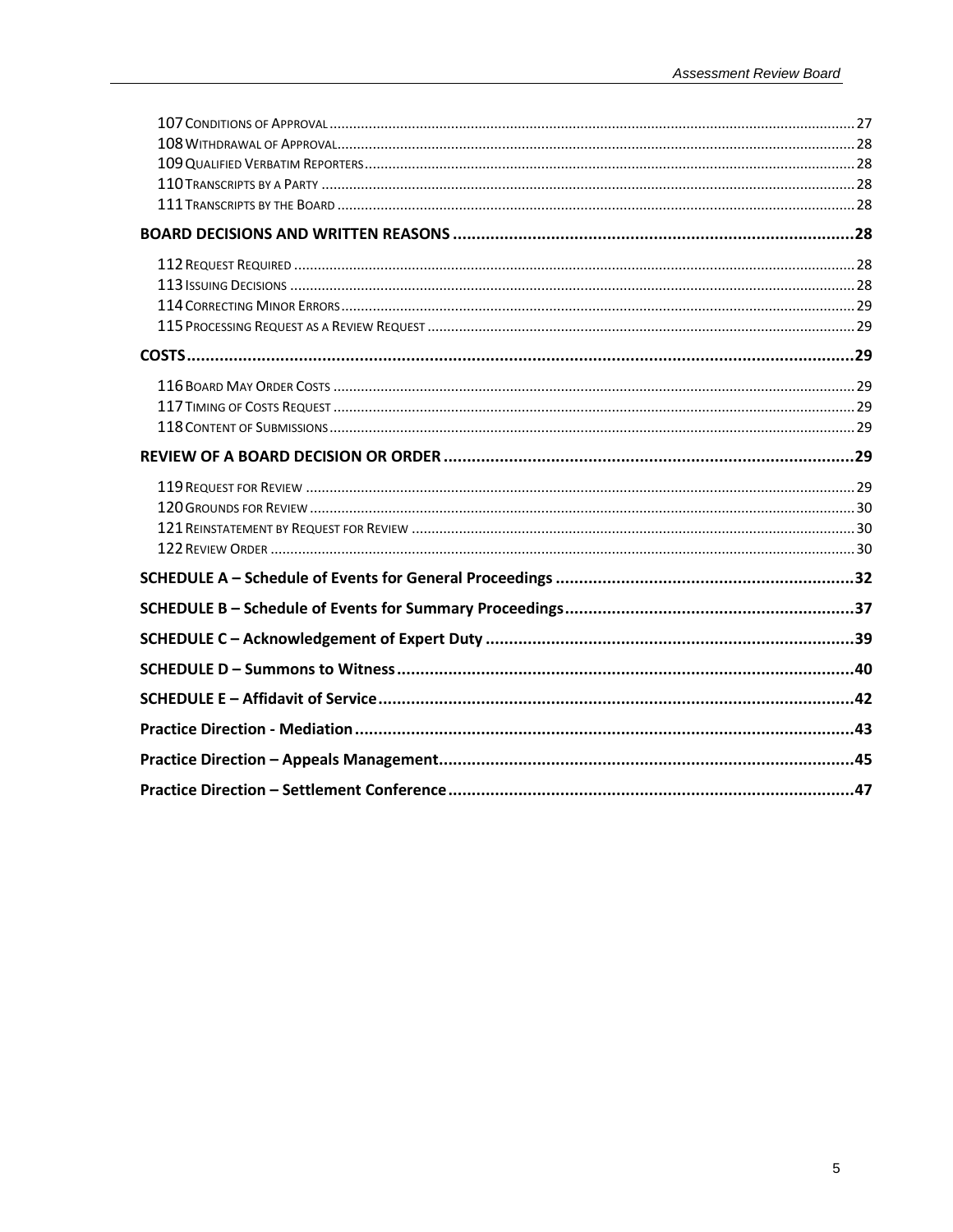## **RULES OF THE ASSESSMENT REVIEW BOARD**

#### <span id="page-5-1"></span><span id="page-5-0"></span>**GENERAL**

## **Application of Rules**

<span id="page-5-2"></span>1. The Rules apply to all proceedings before the Assessment Review Board.

## **Effective Date**

<span id="page-5-3"></span>2. These Rules come into force and effect on April 1, 2017.

## **Definitions**

3. These definitions apply to these Rules unless the context requires otherwise;

"affidavit" means a written statement made under oath or affirmation that is confined to facts or other evidence the person could give if testifying as a witness before the Board;

"appeal" means any appeal, application or complaint made to the Board;

"appellant" means a person who makes an appeal to the Board;

"Board" means the Assessment Review Board;

"Board Member" means a member of the Board;

"document" means written and visual material, and includes written, audio and images or images with sound including computer-generated images, photographs, maps, videos, plans, surveys, models and overlays;

"electronic hearing" means a hearing event held by teleconference, videoconference or some other form of electronic technology allowing all the parties and the Board to hear, or hear and see, one another or any witnesses throughout the hearing event;

"expert report" means a report prepared pursuant to Rule 50;

"file" means to send or deliver to the Registrar of the Board, and is effective when the material is actually received by the Board or is deemed to be so;

"hearing event" means a procedure held by the Board at any stage of a proceeding, and includes a hearing, settlement conference, motion, and mediation, whether these are held in the form of an in person hearing, electronic hearing or written hearing;

"holiday" means a Saturday or Sunday or other days that the Board offices are closed, such as the statutory holidays of New Year's Day, Family Day, Good Friday, Easter Monday, Victoria Day, Canada Day, Civic Holiday, Labour Day,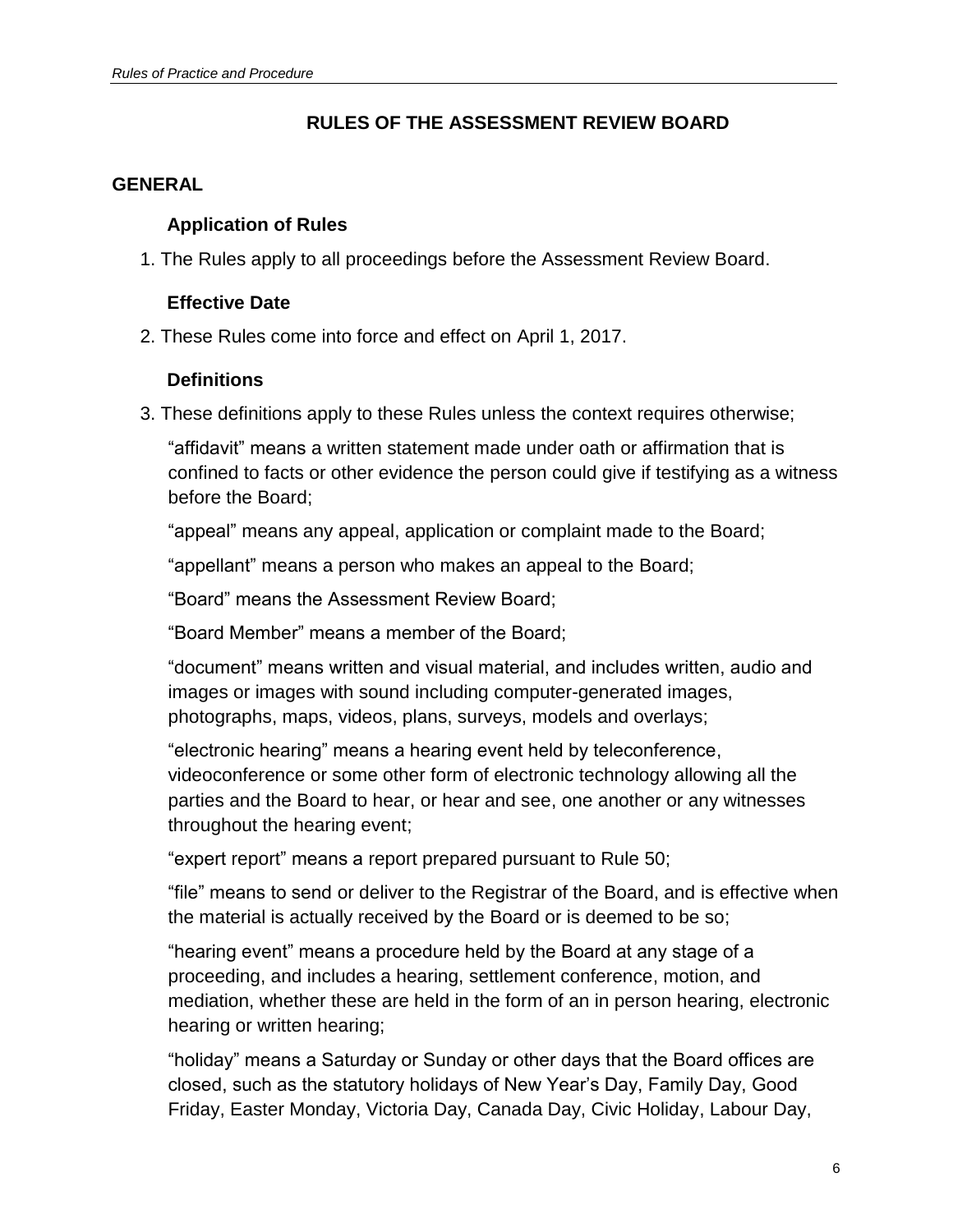Thanksgiving Day, Remembrance Day, Christmas Day, Boxing Day, and any special holiday proclaimed by the Governor General or the Lieutenant Governor in Council. Where New Year's Day, Canada Day or Remembrance Day falls on a Saturday or Sunday, the following Monday is a holiday; where Christmas Day falls on a Saturday or Sunday, the following Monday and Tuesday are holidays, and where Christmas Day falls on a Friday, the following Monday is a holiday;

"mediation" means a discussion among the parties to a proceeding, with the assistance of a neutral third party, to express concerns and attempt to resolve the issues in dispute;

"motion" means a hearing event, at any stage of the proceeding, in which a person requests that the Board make a decision or issue an order;

"MPAC" means the Municipal Property Assessment Corporation;

"participant" means a person who has been added by the Board to a proceeding on terms more limited than a party;

"party" means a person entitled by law to be a party, and a person added by the Board to a proceeding as a party;

"person" includes a corporation;

"practice direction" means a direction, notice, guide or similar publication for the purpose of governing, subject to these Rules, the practice for proceedings;

"proceeding" means an appeal before the Board, including all hearing events related to that appeal;

"representative" means a person authorized under the *Law Society Act* or its By-Laws to represent a person in a proceeding before the Board;

"witness statement" means a written outline of the evidence a person is likely to provide at a hearing event, including a list of all documents that person will rely upon; and

"written hearing" means a hearing event by means of the exchange of documents whether in written form or by electronic means.

## <span id="page-6-0"></span>**Interpretation**

4. These Rules shall be liberally interpreted to ensure the just, most expeditious and least expensive determination of every proceeding.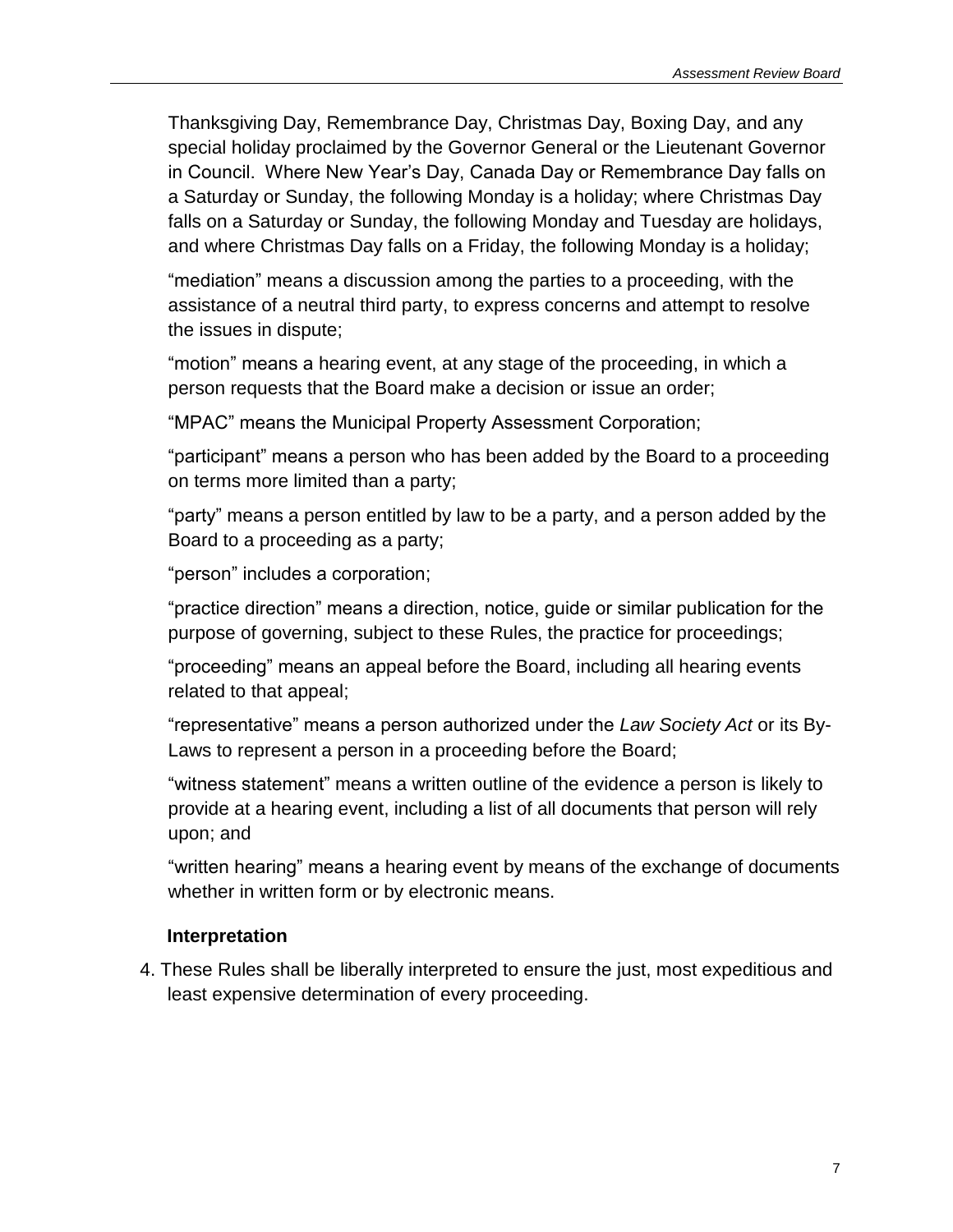## **Proportionality**

<span id="page-7-0"></span>5. These Rules shall be applied in a manner proportionate to the importance and complexity of the issues in a proceeding and with a view to resolving appeals within the four year cycle.

## <span id="page-7-1"></span>**Issues Not Dealt Within these Rules**

6. Where these Rules are silent on any issue the Board may make whatever procedural orders or directions are required to effectively and efficiently adjudicate a proceeding.

## <span id="page-7-2"></span>**Technical Objections**

<span id="page-7-3"></span>7. Substantial compliance with the requirements of these Rules is sufficient.

## **Failure to Comply With Rules and Orders**

<span id="page-7-4"></span>8. The Board will determine the appropriate consequences of non-compliance with these Rules.

## **Communication with the Board**

<span id="page-7-5"></span>9. All communication with the Board in relation to any proceeding must be copied to, or in the presence of, all other parties to the proceeding.

## **Notices**

<span id="page-7-6"></span>10. Any notices required by these Rules or an order of the Board must be given in writing, unless the Board directs otherwise.

## **Adding Parties and Participants**

11. Any person may seek an order from the Board, by motion, to be added to any proceeding either as a party or a participant.

## <span id="page-7-8"></span><span id="page-7-7"></span>**REPRESENTATIVES**

## **Appearance in Person or by Authorized Representative**

- 12. In any proceeding:
	- (a) a party or participant may appear in person or by representative;
	- (b) a representative who is not licenced by the Law Society of Ontario must provide the Board with written confirmation of their authority to provide legal services; and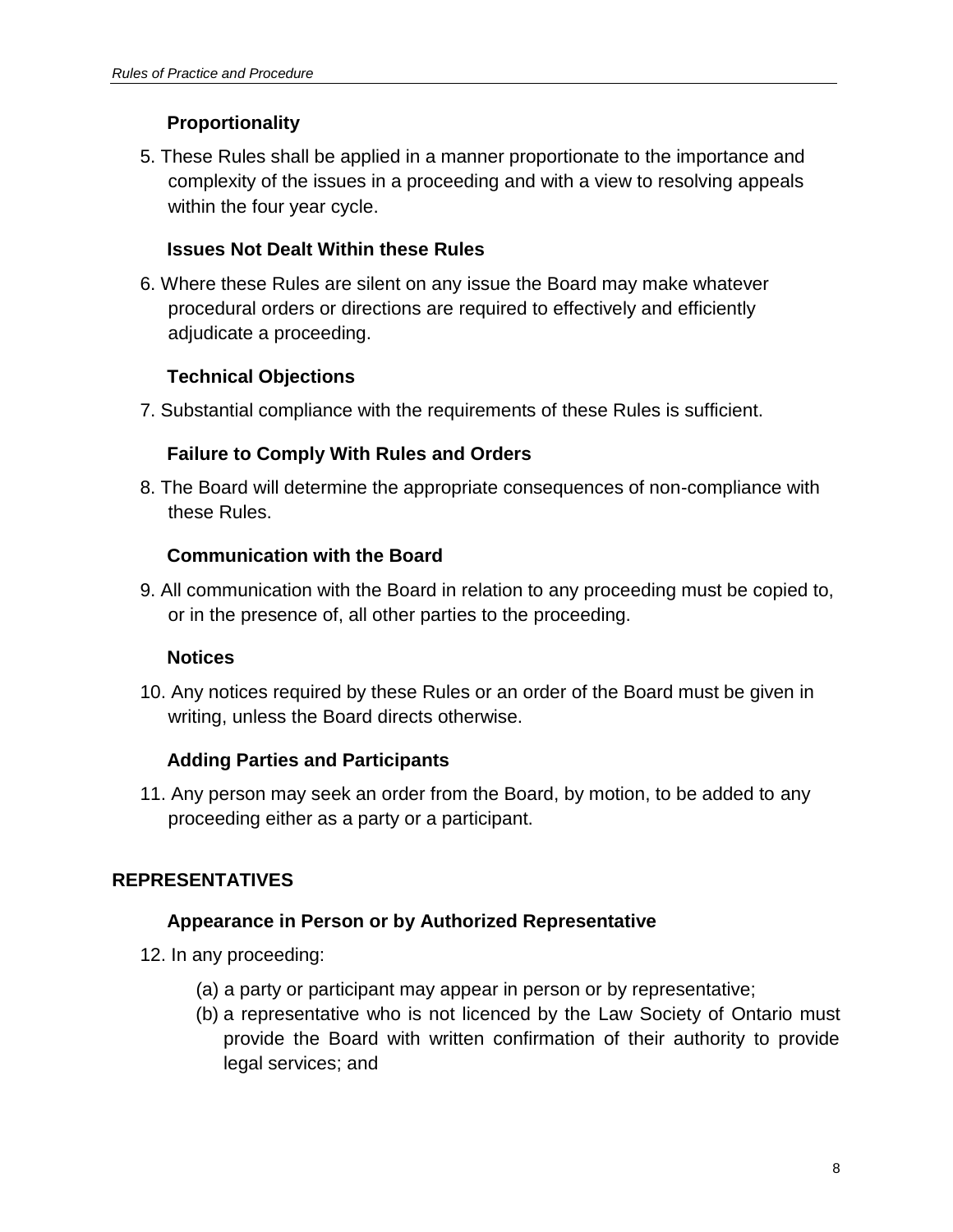(c) a party or participant must notify the Board, and all other parties and participants to the proceeding, of any changes in representation, including how to serve the representative with notice.

## <span id="page-8-0"></span>**Removal of Representative**

- 13. A representative of any party or participant may only be removed as representative if:
	- (a) the party or participant issues a notice pursuant to Rule 12(c); or
	- (b) the Board removes the representative by order.

## <span id="page-8-1"></span>**Advocate and Witness**

- 14. A representative that is licenced with the Law Society of Ontario as a paralegal may appear at a hearing event as both an advocate and a witness:
	- (a) in a proceeding that is a summary proceeding; or
	- (b) in a proceeding that is a general proceeding with leave of the Board.

## <span id="page-8-2"></span>**Notices to Representative**

15. Notice to a representative is deemed to be notice to the party or participant represented.

## <span id="page-8-4"></span><span id="page-8-3"></span>**TIME**

## **Time**

- 16. In the computation of time under these Rules or an order of the Board:
	- (a) a day means a calendar day;
	- (b) when the time for doing anything under these Rules falls on a holiday the time is extended to include the next day the Board is open for business;
	- (c) when there is reference to two events, the time between the two events is counted by excluding the first day and including the last day;
	- (d) in a period of seven days or less, holidays shall not be counted; and
	- (e) service or filing after 5:00 PM, or on a holiday, is deemed to be made on the next day that is not a holiday.

## **Alteration of Time**

<span id="page-8-5"></span>17. Any time period set out in these Rules can be altered by the Board.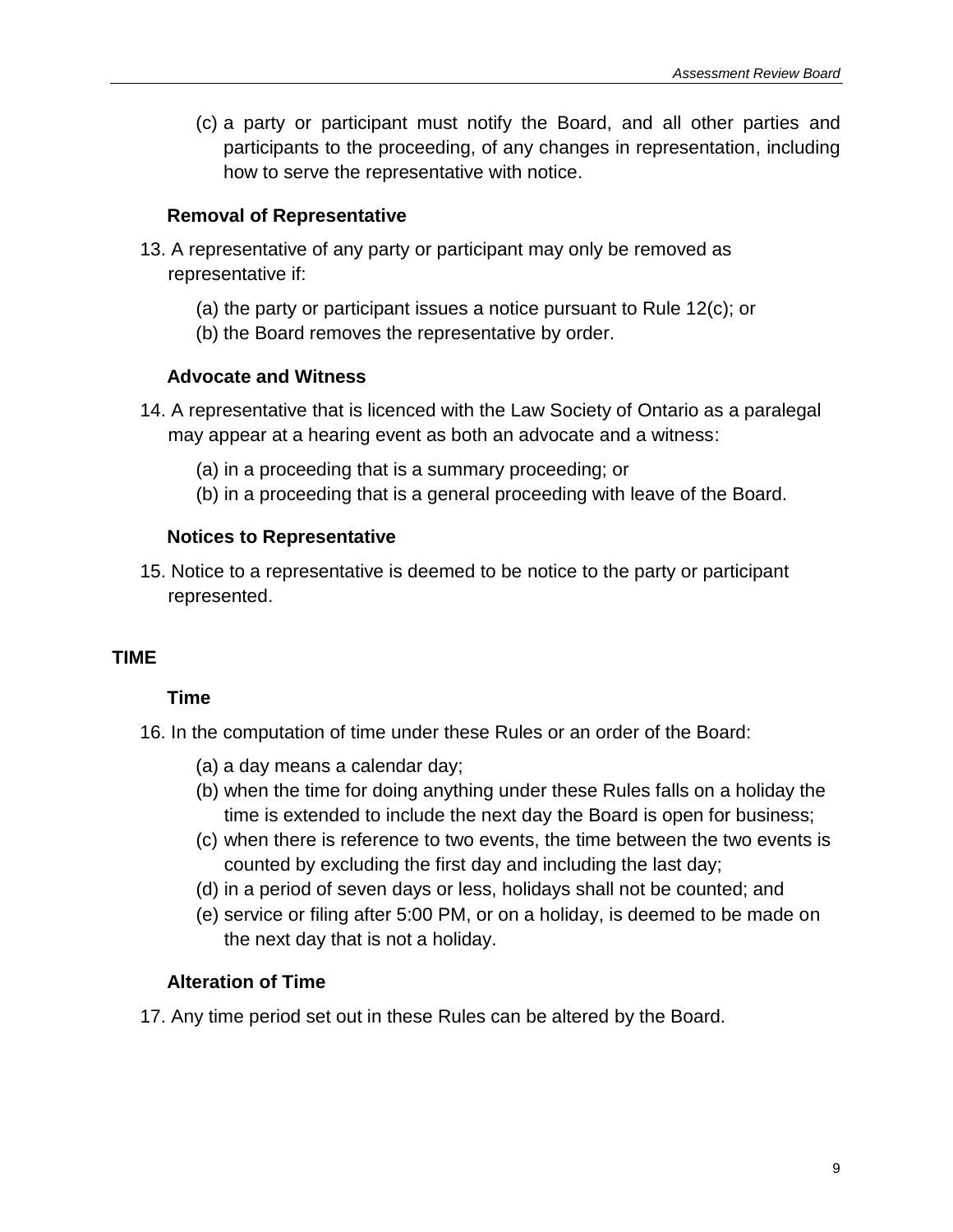## <span id="page-9-1"></span><span id="page-9-0"></span>**INITIATING PROCEEDINGS**

## **Form of Appeal**

18. An appeal may be commenced in the form specified by the Board and must:

- (a) be addressed to the Board Registrar;
- (b) provide the appellant's name, telephone, fax and email address, number and street address, and postal code;
- (c) identify the property at issue by roll number;
- (d) state the nature of the appeal and the grounds for it;
- (e) include the appropriate fee;
- (f) request a bilingual or French proceeding, if required;
- (g) request accommodation of any Human Rights Code needs;
- (h) be signed by the appellant or their representative or filed electronically;
- (i) include a copy of the reconsideration decision, if applicable; and
- (j) include confirmation of service of the appeal on the assessed person, if required.

## <span id="page-9-2"></span>**Special Legislation**

- 19. In addition to the requirements set out in Rule 18, appeals made pursuant to the *Municipal Act, 2001*, *City of Toronto Act, 2006* and *Provincial Land Tax Act, 2006* must:
	- (a) be served on the opposing party;
	- (b) be accompanied by any required documents; and
	- (c) identify the legislative provision pursuant to which the appeal is filed.

## <span id="page-9-4"></span><span id="page-9-3"></span>**SCREENING OF APPEALS**

## **Administrative Screening**

<span id="page-9-5"></span>20. The Board will not process an appeal unless it complies with all statutory requirements and these Rules.

## **Notice Before Rejecting**

- 21. Before rejecting an appeal for failure to comply with all statutory requirements and these Rules, the Board will:
	- (a) notify the appellant; and
	- (b) provide the appellant with an opportunity to comply within a time specified by the Board.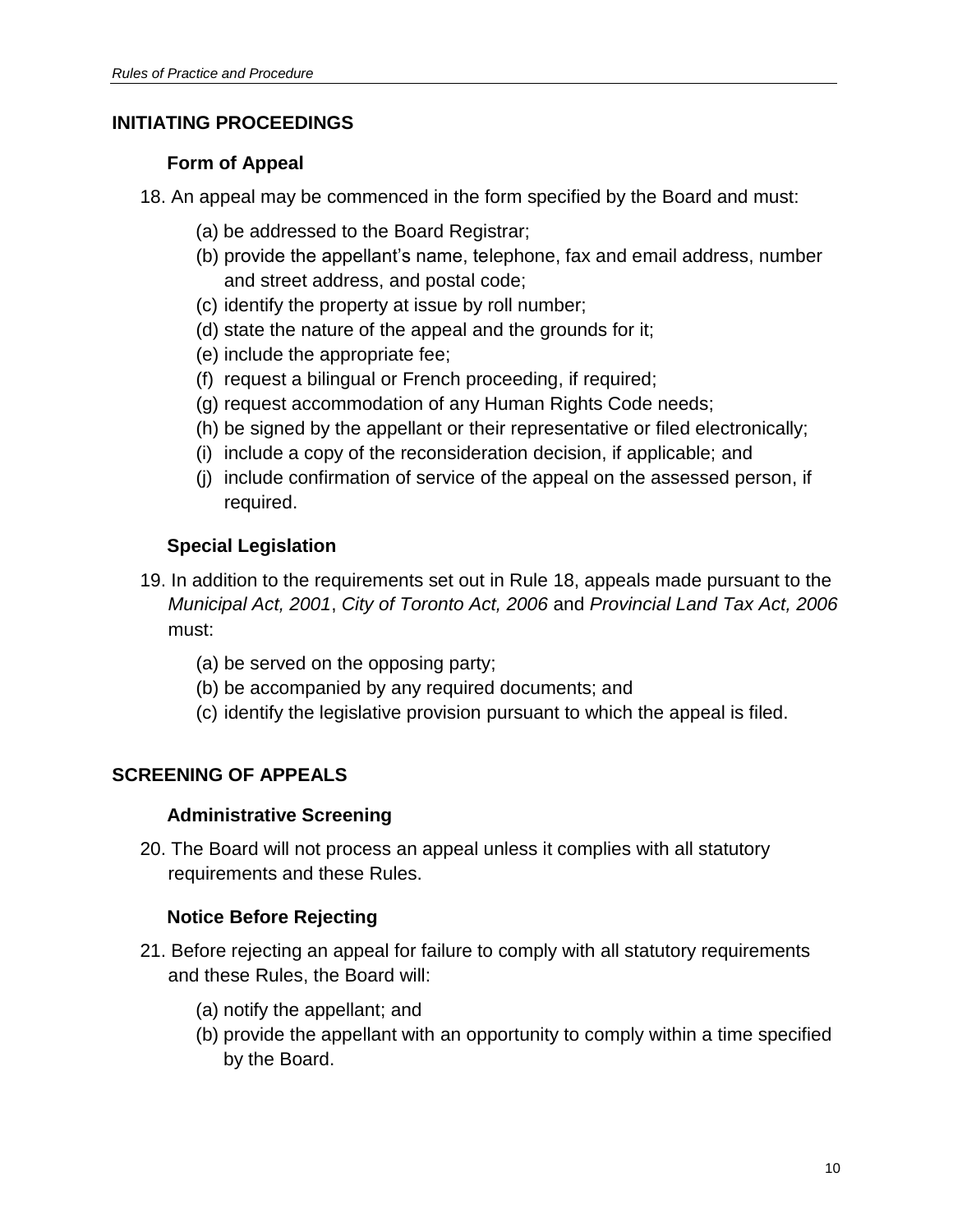## **Service of Amended Appeals**

<span id="page-10-1"></span><span id="page-10-0"></span>22. Any amended appeals, including any attached documents, must be served on all other parties to the proceeding and filed with the Board.

## **Deemed Filing Date**

23. If an appeal is amended within the time specified and in accordance with a notice pursuant to Rule 21 it is deemed to have been properly filed on the day the appeal was first received by the Board.

## **Dismissal of Appeals**

- <span id="page-10-2"></span>24. A Board Member may dismiss an appeal without holding a hearing event, or after a hearing event, if:
	- (a) the Board is satisfied that it is without jurisdiction to hear the appeal;
	- (b) the Board is of the opinion that the proceeding is frivolous or vexatious, is commenced in bad faith or only for the purpose of delay;
	- (c) the Board is of the opinion that the reasons set out in the appeal do not disclose any apparent statutory ground on which the Board can make a decision;
	- (d) the appellant has not responded to a request by the Board for further information within the time specified by the Board; or
	- (e) the appellant has not complied with statutory requirements or these Rules.

## <span id="page-10-3"></span>**Notice before Dismissal**

25. Before dismissing an appeal pursuant to Rule 24, the Board will provide the appellant with an opportunity to respond to the proposed dismissal within a specified time, except in the case of a dismissal pursuant to Rule 24(a), in which case all parties to the appeal will be given an opportunity to respond to the proposed dismissal within a specified time.

## <span id="page-10-4"></span>**Late Appeals**

- 26. The Board may accept an appeal received after the time set in the *Assessment Act* only if the appellant satisfies the Board, by way of affidavit evidence, that:
	- (a) the appeal was mailed within the time set out in the *Assessment Act*; or
	- (b) the appellant is a person entitled to receive a notice of assessment who did not receive notice, and filed the appeal with the Board within 30 days of becoming aware of the assessment or classification that is the subject of the appeal.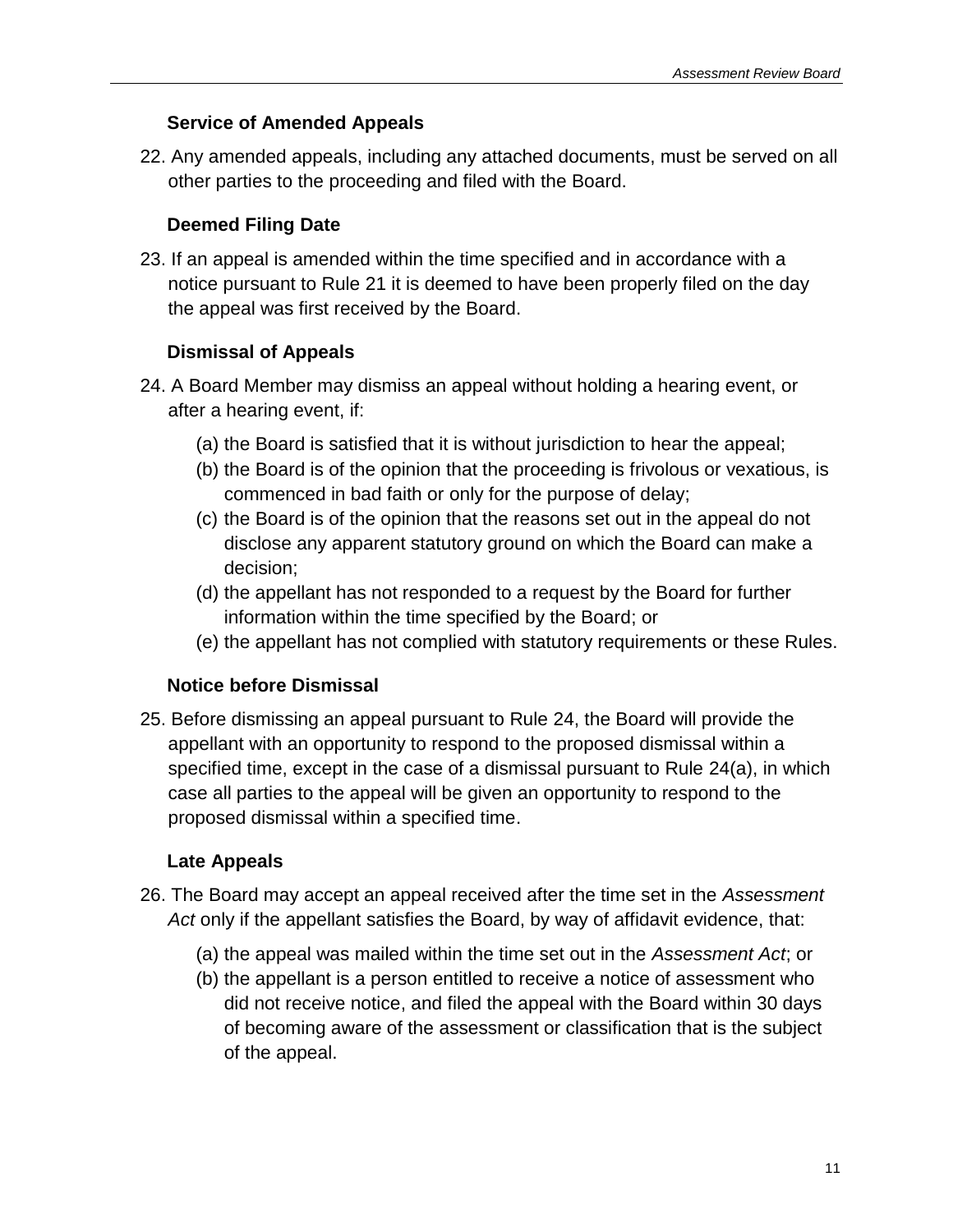## <span id="page-11-1"></span><span id="page-11-0"></span>**SERVICE**

## **Form of Service**

- 27. Documents must be served on any person in one of the following ways:
	- (a) personal delivery;
	- (b) regular or registered mail to the last known address of the person or their representative;
	- (c) fax, but only if the document is less than 30 pages in length or with consent of the person being served;
	- (d) courier;
	- (e) email; or
	- (f) any other way agreed upon by the parties or directed by the Board.

## **Service on Corporations**

<span id="page-11-3"></span><span id="page-11-2"></span>28. Service on a corporation may be made, in accordance with Rule 27, on the registered office of the corporation.

## **Deemed Receipt**

- 29. Where a document is served by a person, filed with the Board, or sent by the Board, receipt is deemed to have occurred when served or sent by:
	- (a) personal delivery, when given to the party;
	- (b) regular mail, on the fifth day after the postmark date;
	- (c) fax, when the person sending the document receives a confirmation of successful transmission;
	- (d) courier or registered mail, on the confirmed delivery date; or
	- (e) email, on the day sent.

## <span id="page-11-4"></span>**Deemed Receipt Exception**

30. Rule 29 does not apply if the person for whom the document was intended establishes that through absence, accident, illness or other cause beyond that person's control, the document was not received until a later date or not at all.

## <span id="page-11-5"></span>**Proof of Service**

31. A party serving a document in a proceeding must file with the Board an affidavit of service in the form attached as Schedule E to these Rules when directed to do so by the Board.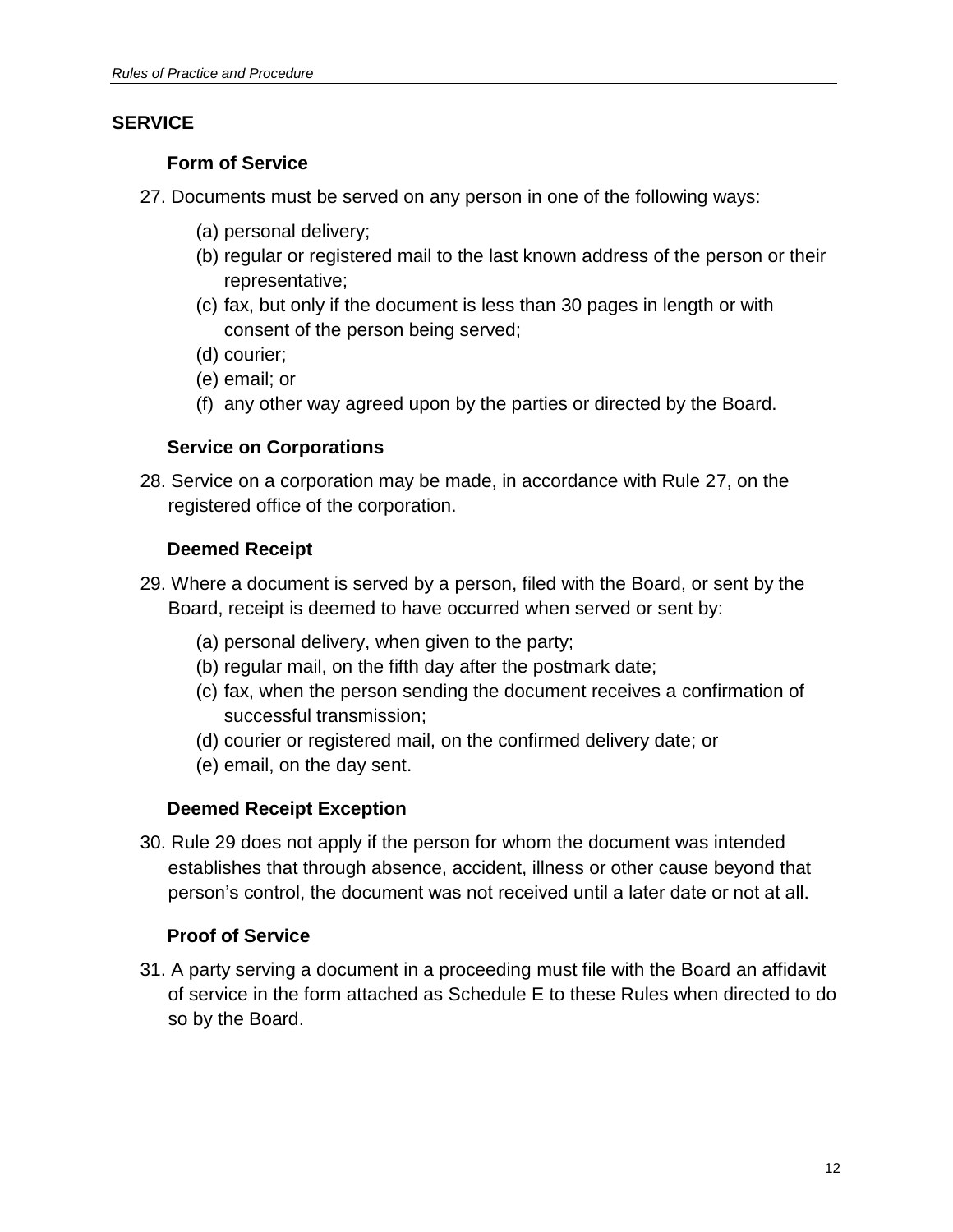## <span id="page-12-1"></span><span id="page-12-0"></span>**TYPES OF PROCEEDING**

#### **Proceedings as General or Summary Proceeding**

<span id="page-12-2"></span>32. All proceedings are general proceedings, unless the Board specifies a proceeding as a summary proceeding.

#### **Commencement Day**

<span id="page-12-3"></span>33. The Board will assign a day on which the schedule of events will commence for each proceeding.

## **Schedule of Events**

- 34. The schedule of events for a proceeding is:
	- (a) set out in Schedule A for all appeals processed as a general proceeding;
	- (b) set out in Schedule B for all appeals processed as a summary proceeding; or
	- (c) as otherwise specified by the Board.

## **Summary Proceeding Hearing Events**

<span id="page-12-4"></span>35. All hearing events in summary proceedings will be electronic hearings, unless the Board directs otherwise.

## <span id="page-12-6"></span><span id="page-12-5"></span>**DOCUMENTS**

## **Electronic Filing**

<span id="page-12-7"></span>36. All documents filed with the Board must be filed electronically, unless the Board directs otherwise.

#### **Documents to be Filed**

- 37. On or before the filing deadline set out in the schedule of events for a proceeding, each party must file all materials that they intend to rely on at a hearing event, including:
	- (a) all evidence, including expert reports;
	- (b) statements of issues and responses; and
	- (c) witness statements.

#### <span id="page-12-8"></span>**Statement of Issues and Responses**

- 38. Statements of issues and responses must contain:
	- (1) If the issue is current value: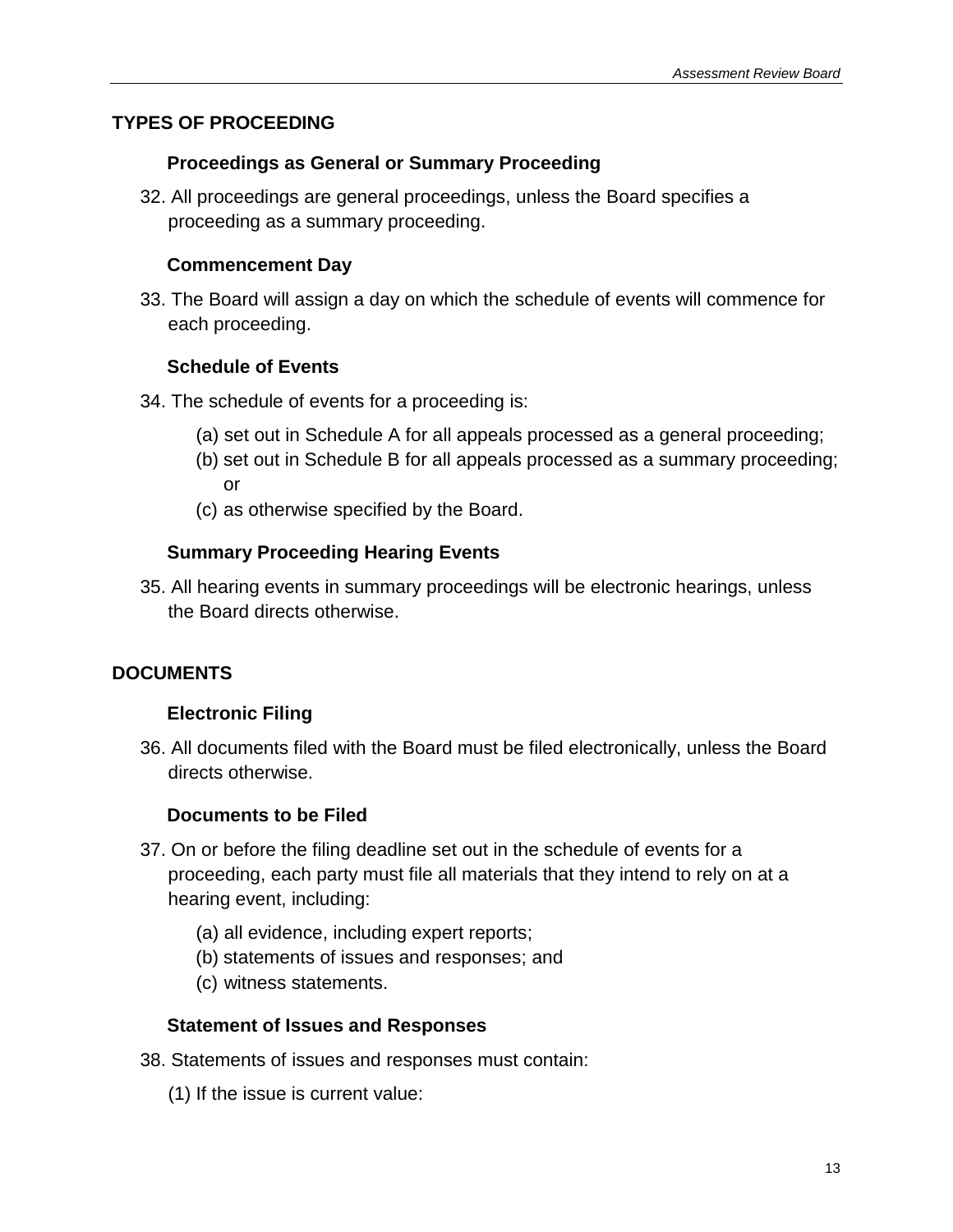- (a) the current value requested and how it is calculated;
- (b) a full statement of every issue that the party intends to raise, including identification of comparable property to be referred to, if any;
- (c) a list of all facts, legal grounds and documents that the party relies on in support of its position.

(2) If the issue is the equity of the assessment pursuant to section 44(3)(b) of the *Assessment Act*:

- (a) the assessment requested;
- (b) identification of the vicinity claimed by the party;
- (c) identification of similar lands in the vicinity to be relied on by the party;
- (d) how the party proposes to calculate the adjustment for equity; and
- (e) a list of all facts, legal grounds and documents that the party relies on in support of its position.
- (3) If the issue is the classification of the property:
	- (a) the classification requested;
	- (b) a full statement of the grounds to support that classification; and
	- (c) a list of all facts, legal grounds and documents that the party relies on in support of its position.
- (4) If the issue is the cancellation, reduction or refund of taxes pursuant to the Board's authority under the *Municipal Act*, *Municipal Act, 2001*, *City of Toronto Act, 2006*, or *Provincial Land Tax Act, 2006*:
	- (a) the amount of taxes that have been paid or are owing;
	- (b) the proposed amount of the refund or reduction;
	- (c) a full statement of the grounds to support the cancellation, reduction or refund of taxes; and
	- (d) a list of all facts, legal grounds and documents that the party relies on in support of its position.
- (5) If the issue is the reversal of the burden of proof by application of section 40(18) of the *Assessment Act*:
	- (a) the basis on which the requirements of that section are met; and
	- (b) a list of all facts, legal grounds and documents that the party relies on in support of its position.
- (6) If the issue is issue estoppel or *res judicata*:
	- (a) the basis on which the requirements of that legal doctrine are met; and
	- (b) a list of all facts, legal grounds and documents that the party relies on in support of its position.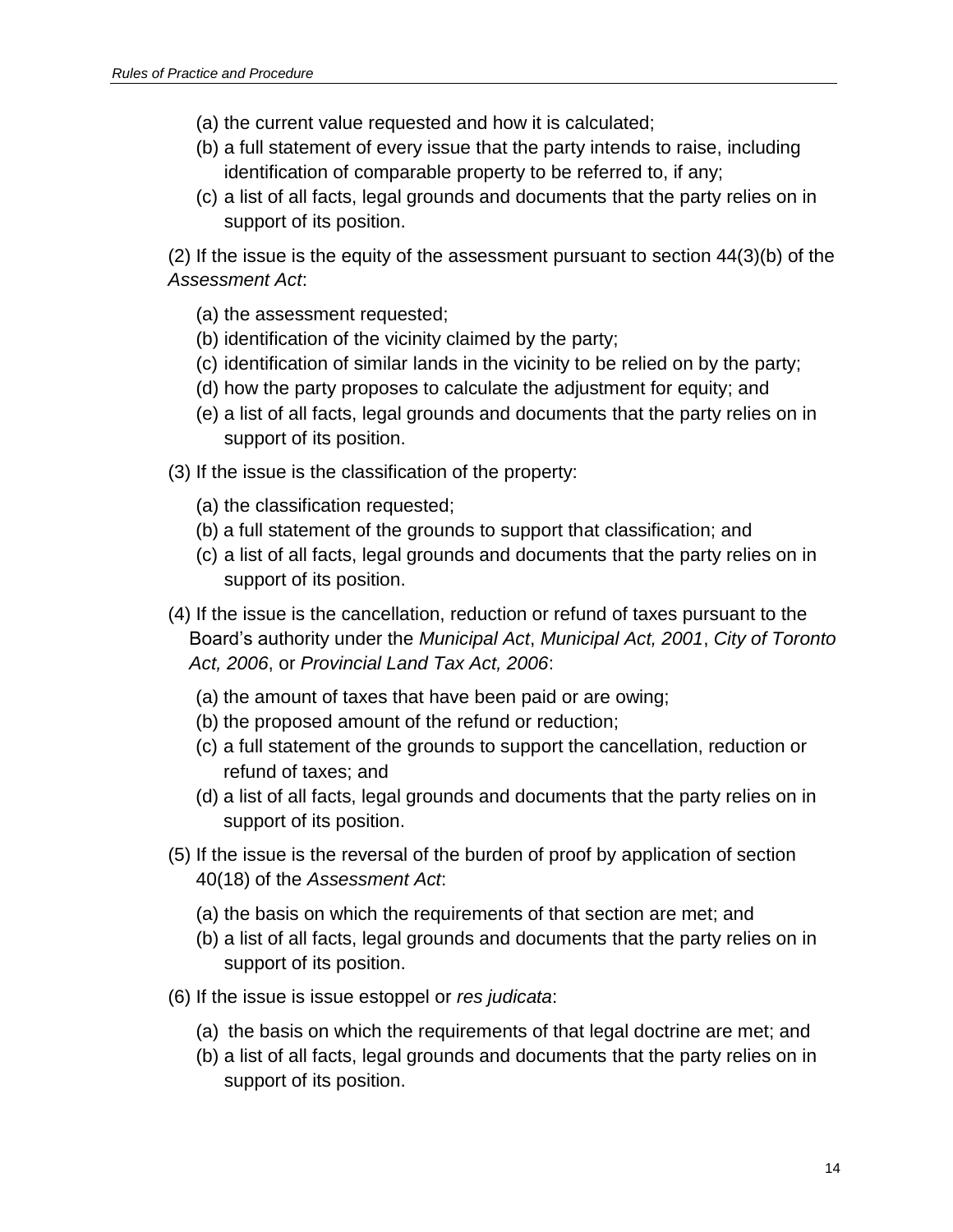- (7) If the issue is a higher assessment than that returned by the MPAC;
	- (a) the basis on which a higher assessment is sought; and
	- (b) a list of all facts, legal grounds and documents that the party relies on in support of its position.

## <span id="page-14-0"></span>**Deemed Consent**

39. A party that does not serve a statement of response in a general proceeding on or before the day set out in the schedule of events is deemed not to oppose any future settlement in that proceeding.

## <span id="page-14-1"></span>**Special Notices**

- 40. A party to a summary proceeding must give notice to the Board, and all other parties to a summary proceeding, within 30 days of the day set in Rule 33 as the start of a proceeding, that the party intends to raise with the Board:
	- (a) a change in property classification that would result in higher taxation;
	- (b) a higher assessment than that returned by the MPAC;
	- (c) an application to invoke section 40(18) of the *Assessment Act*; or
	- (d) the doctrine of issue estoppel.

## <span id="page-14-2"></span>**Amendment of Documents**

41. Statements of issues or responses cannot be amended after the filing date set out in the schedule of events unless all parties consent, or as provided in these Rules, unless the Board directs otherwise.

## <span id="page-14-3"></span>**Examination of Board Documents**

42. A person may examine and make copies of any document filed with the Board, except documents filed with the Board for the purposes of a settlement conference or mediation, unless prohibited by law or prohibited by these Rules.

## <span id="page-14-4"></span>**Confidential Documents**

43. The Board may order that any document filed with an appeal or at a hearing event be treated as confidential, be sealed, and not form part of the public record.

## <span id="page-14-5"></span>**Return of Exhibits**

44. Original exhibits will not be returned to the parties, other than in exceptional circumstances.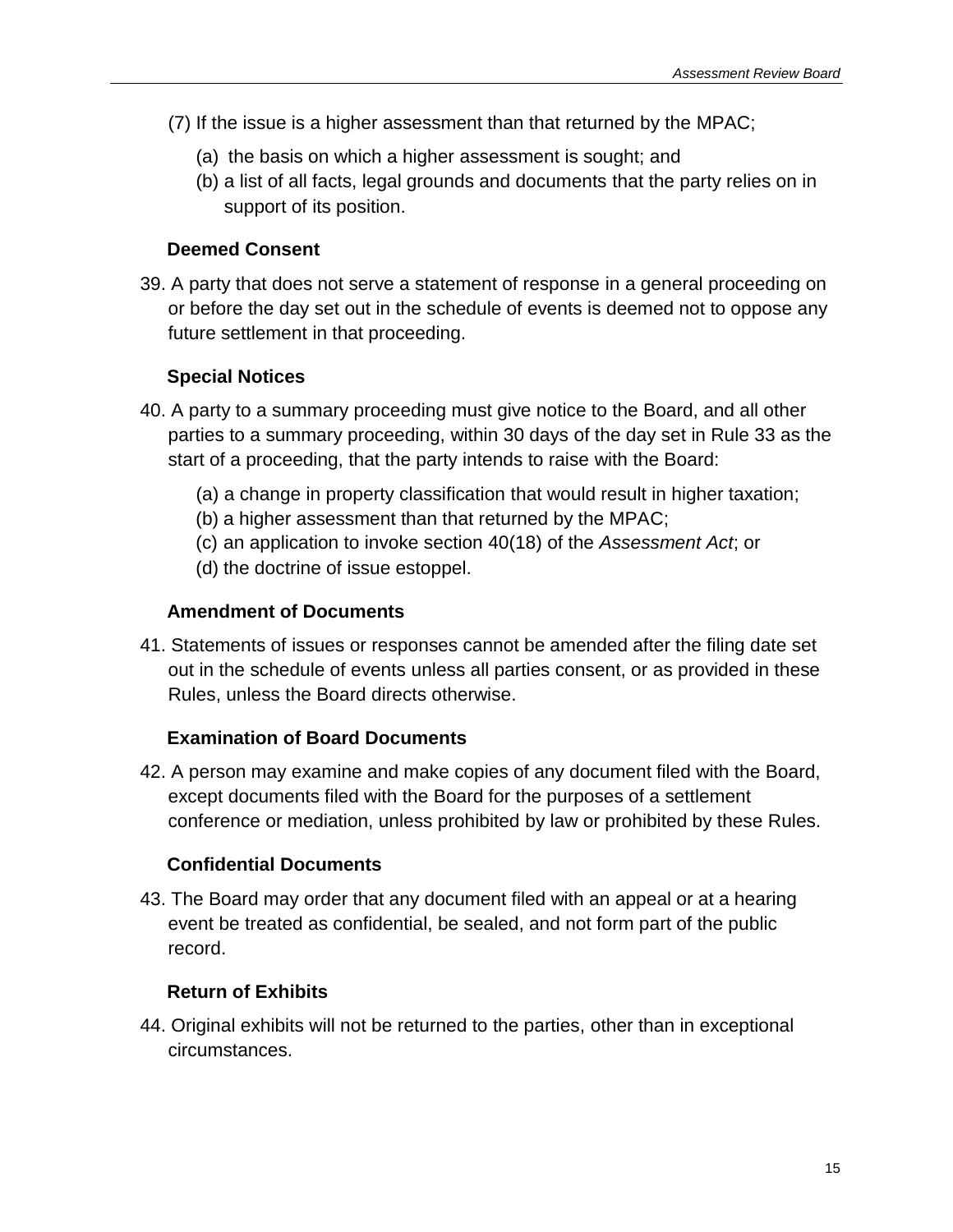## <span id="page-15-1"></span><span id="page-15-0"></span>**DISCLOSURE**

## **Disclosure**

45. All parties must serve a copy, in paper or electronic form, of all relevant documents in their possession, control or power to all other parties in the proceeding, except for privileged documents, or documents that cannot be disclosed by law.

## <span id="page-15-2"></span>**No Admission**

<span id="page-15-3"></span>46. The disclosure or production of a document is not an admission of its relevance or admissibility.

## **Board Order for Discovery**

- 47. A party may seek an order from the Board, by motion, ordering:
	- (a) the oral examination or cross-examination of any person;
	- (b) the written examination or cross-examination of any person; or
	- (c) any other method of discovery, including inspections of property.

## <span id="page-15-4"></span>**No New Documents**

48. A document, including an expert report, will only be admitted into evidence at a hearing event if it has been disclosed, and filed with the Board, in accordance with these Rules, unless the Board determines that there are exceptional circumstances.

## **No New Issues**

<span id="page-15-5"></span>49. An issue can only be raised at a hearing event if it has been set out in the statements of issue and response which have been served, and filed with the Board in accordance with these Rules, unless the Board determines that there are exceptional circumstances.

## **Expert Reports**

- <span id="page-15-6"></span>50. An expert report shall contain the following information:
	- (a) the expert's name, address and area of expertise;
	- (b) the expert's qualifications, employment, and educational experiences in his or her area of expertise;
	- (c) the instructions provided to the expert in relation to the proceeding;
	- (d) the nature of the opinion being sought and each issue in the proceeding to which the opinion relates;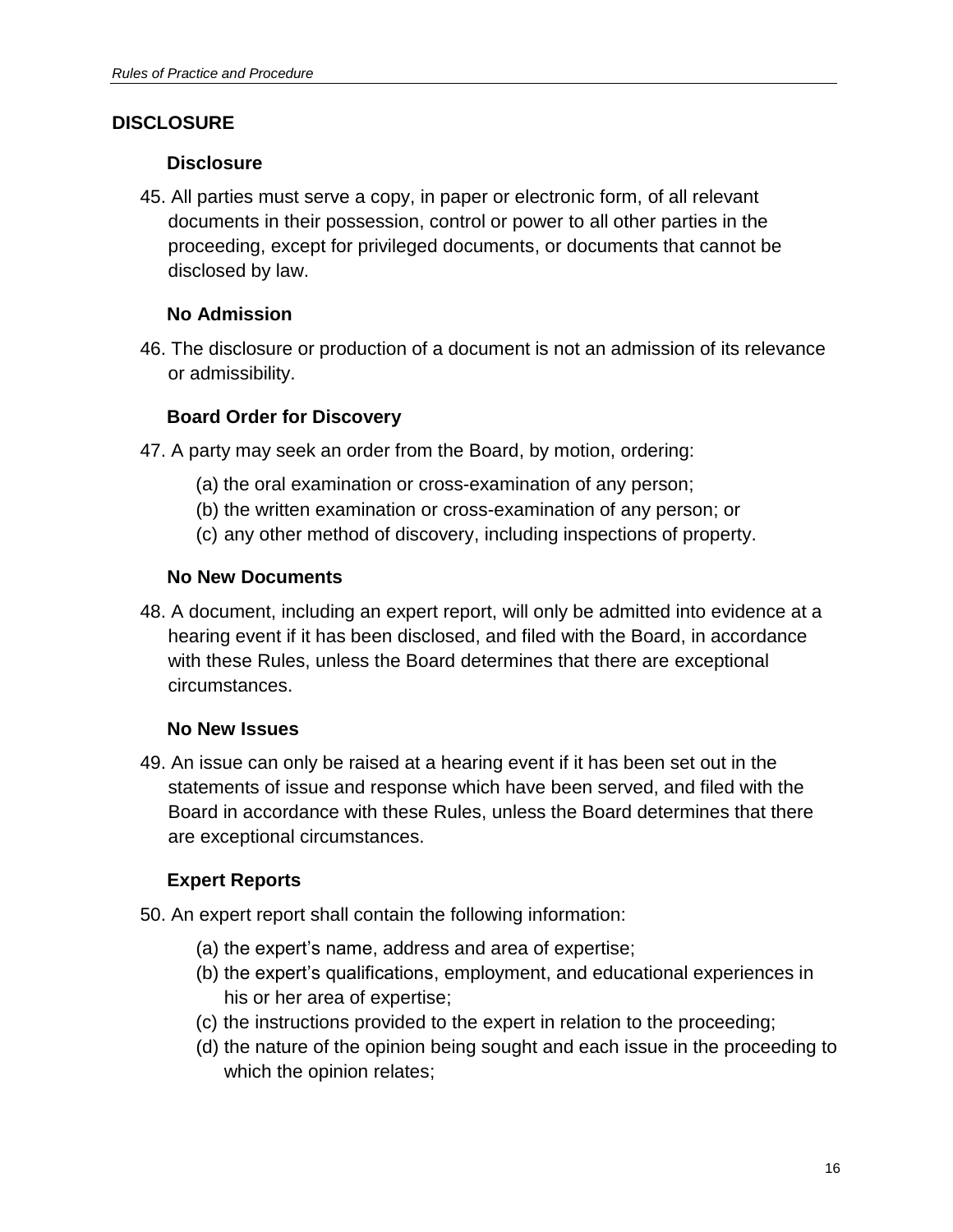- (e) the expert's opinion respecting each issue and, where there is a range of opinions given, a summary of the range and the reasons for the expert's own opinion within that range;
- (f) the expert's reasons for his or her opinion, including,
	- i. A description of the factual assumptions on which the opinion is based,
	- ii. A description of any research conducted by the expert that led him or her to form the opinion, and
	- iii. A list of every document, if any, relied on by the expert in forming the opinion; and
- (g) an acknowledgement of expert's duty, signed by the expert, in the form attached as Schedule C to these Rules.

## <span id="page-16-1"></span><span id="page-16-0"></span>**SUMMONS**

## **Summons Form**

- 51. A party may request that the Board summon a person to a hearing event in the form attached as Schedule D to these Rules, setting out:
	- (a) the name of the witness and his or her address for service;
	- (b) why the summons is required;
	- (c) a brief summary of the evidence to be given by the witness;
	- (d) an explanation of why the evidence of the witness would be relevant and necessary; and
	- (e) details of any documents or things which the witness should be required to bring to the hearing event.

## <span id="page-16-2"></span>**Summons Issuance**

- 52. When a party has requested a summons pursuant to Rule 51, or on its own initiative, the Board may:
	- (a) issue the summons;
	- (b) refuse to issue the summons; or
	- (c) refer the matter to the hearing event in the proceeding.

## <span id="page-16-3"></span>**Service of Summons**

53. A summons must be served personally by the party requesting the summons at least 10 days before the hearing event at which the person is summoned to appear.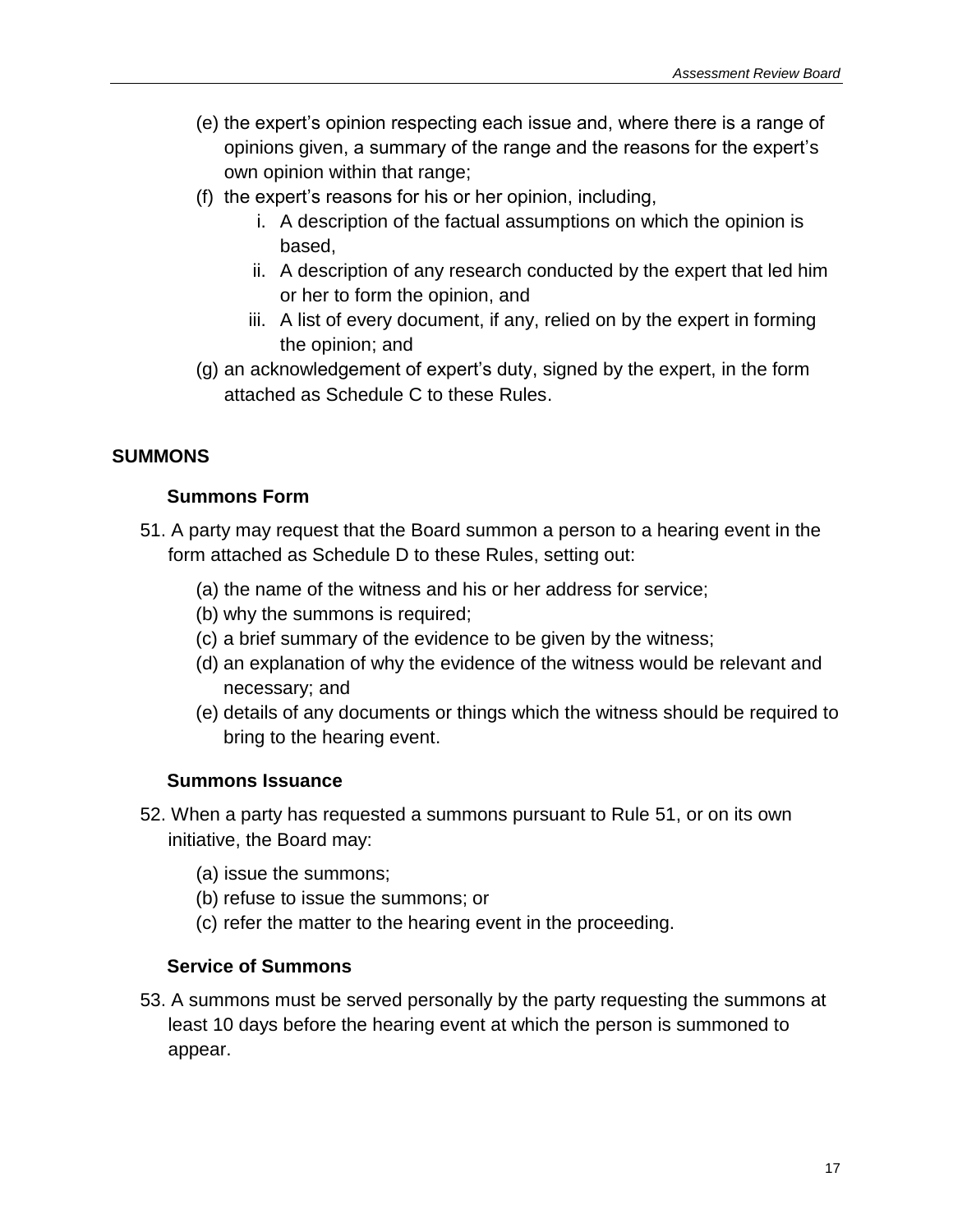## **Witness Fees**

<span id="page-17-0"></span>54. A party serving a summons must pay the summoned witness the same fees or allowances as the person would be paid if attending before the Superior Court of Justice (Ontario), calculated in accordance with Tariff A of the *Rules of Civil Procedure*.

## **Objection to Summons**

<span id="page-17-1"></span>55. The Board may cancel or vary a summons if it is satisfied that:

- (a) the evidence sought from the witness is not relevant or necessary;
- (b) the evidence is protected by privilege; or
- (c) the witness is not able to supply the evidence sought.

## <span id="page-17-3"></span><span id="page-17-2"></span>**SETTLEMENT CONFERENCES**

## **Settlement Conference by Electronic Hearing**

<span id="page-17-4"></span>56. Every settlement conference will be an electronic hearing, unless the Board directs otherwise.

## **Parties Must Appear**

- 57. Notwithstanding Rule 12(a), parties, or a person with authority to settle on the parties' behalf, and their representatives must appear at a settlement conference, unless:
	- (a) the party is deemed not to oppose any settlement pursuant to Rule 39; or
	- (b) the Board directs otherwise.

## <span id="page-17-5"></span>**Matters Considered**

- 58. The following matters shall be considered at a settlement conference:
	- (a) settlement of any or all of the issues in the proceeding;
	- (b) simplification of any or all of the issues;
	- (c) admissions that may facilitate future hearing events or a mediation;
	- (d) the estimated duration of the hearing;
	- (e) the number of witnesses, including proposed expert witnesses, that may be called by each party;
	- (f) mediation; and
	- (g) any other matter that may assist in the just, most expeditious and least expensive disposition of the proceeding.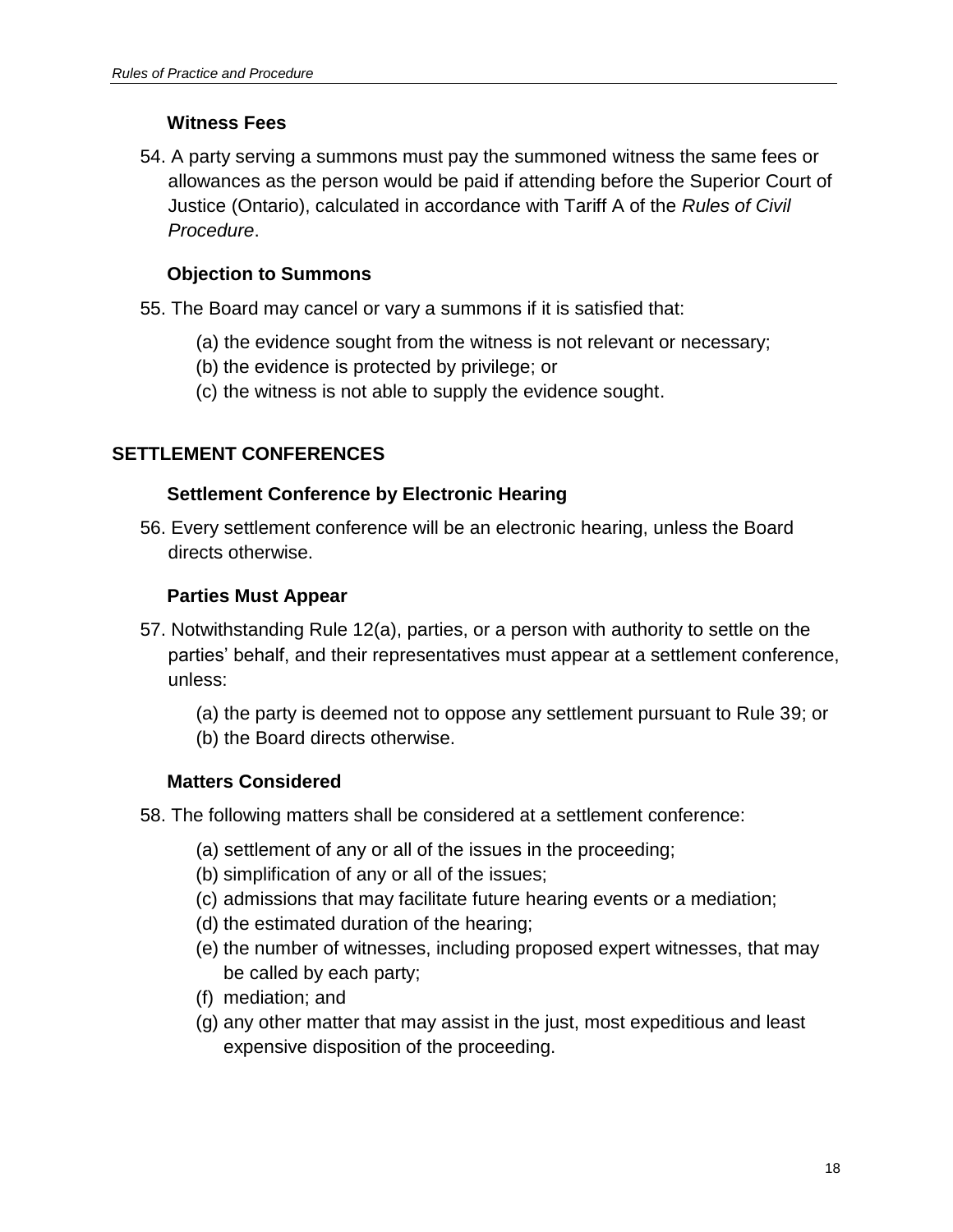## **Confidentiality**

<span id="page-18-0"></span>59. By participating in a settlement conference, all persons undertake to maintain confidentiality and non-disclosure in respect of the settlement conference.

## **Presiding Member**

<span id="page-18-1"></span>60. A Board Member may only conduct a settlement conference and preside at the main hearing in a proceeding with the written consent of the parties.

## <span id="page-18-3"></span><span id="page-18-2"></span>**MOTIONS**

## **Notice of Motion**

- 61. A party bringing a motion shall deliver notice of the motion setting out:
	- (a) the decision or order that the party is requesting from the Board;
	- (b) the grounds to be argued;
	- (c) the facts relied upon in support of the motion; and
	- (d) any request to have the motion heard in a format other than writing, and the reasons for the request.

## **Response to Notice of Motion**

<span id="page-18-4"></span>62. A party responding to a motion must file with the Board, and serve on all other parties to the proceeding, its response to the motion, including all of the matters set out in Rule 61.

## <span id="page-18-5"></span>**Reply to Response to Notice of Motion**

63. A party who filed a notice of motion may file with the Board, and serve on all other parties to the proceeding, a reply to new issues raised in the responses to the notice of motion.

## <span id="page-18-6"></span>**Evidence in Motions**

<span id="page-18-7"></span>64. Evidence in a motion must be by affidavit, and transcripts of any cross examination on those affidavits, unless the Board directs otherwise.

## **Motions in Writing**

<span id="page-18-8"></span>65. Motions will be heard in writing, unless the Board directs otherwise.

## **Time for Filing**

66. The parties to a motion may: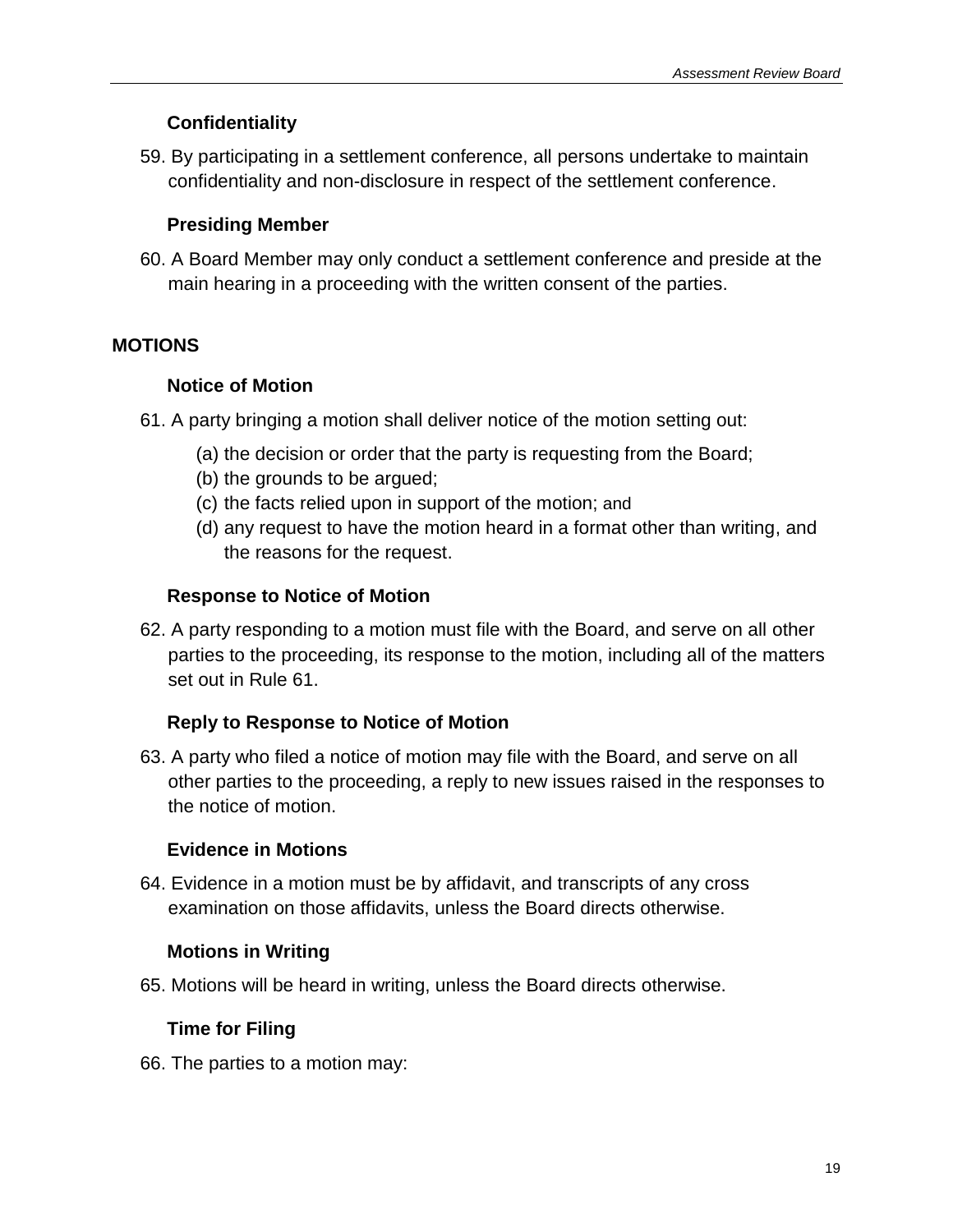- (a) advise the Board of dates for the filing and service of motion materials, if all parties consent; or
- (b) seek dates for the filing and service of motion materials from the Board.

## <span id="page-19-0"></span>**Additional Information**

<span id="page-19-1"></span>67. The Board may request to hear oral submissions from the parties, in person or by electronic hearing, on any issue raised in a motion.

## **Motions at Hearings**

68. A motion may be made at an oral hearing event only if permitted by the Board.

## <span id="page-19-3"></span><span id="page-19-2"></span>**MINUTES OF SETTLEMENT**

## **Schedule for Completion of Minutes of Settlement**

- 69. Minutes of settlement must be completed as follows, unless the Board directs otherwise:
	- (a) MPAC, or the municipality, if MPAC is not a party to the appeal, must draft the written minutes of settlement, and serve those minutes on all other parties, within 60 days of any party advising the Board that the appeal has been resolved;
	- (b) all other parties must execute the minutes of settlement, and return them to MPAC or the municipality, as the case may be, within 90 days of advising the Board the that the appeal has been resolved; and
	- (c) MPAC, or the municipality, as the case may be, must file the fully executed minutes of settlement with the Board within 7 days of receipt of the fully executed minutes of settlement.

## **Decision to Issue**

- <span id="page-19-4"></span>70. The Board may issue a decision in accordance with minutes of settlement that are not fully executed if:
	- (a) the minutes of settlement are executed by all parties but one;
	- (b) the time set in Rule 69 for executing minutes has passed; and
	- (c) a party has requested that the Board issue the decision.

## **Contents of Minutes of Settlement**

- <span id="page-19-5"></span>71. Minutes of settlement filed with the Board must include the following information:
	- (a) the names of the parties to the appeal and their legal representatives;
	- (b) the roll number;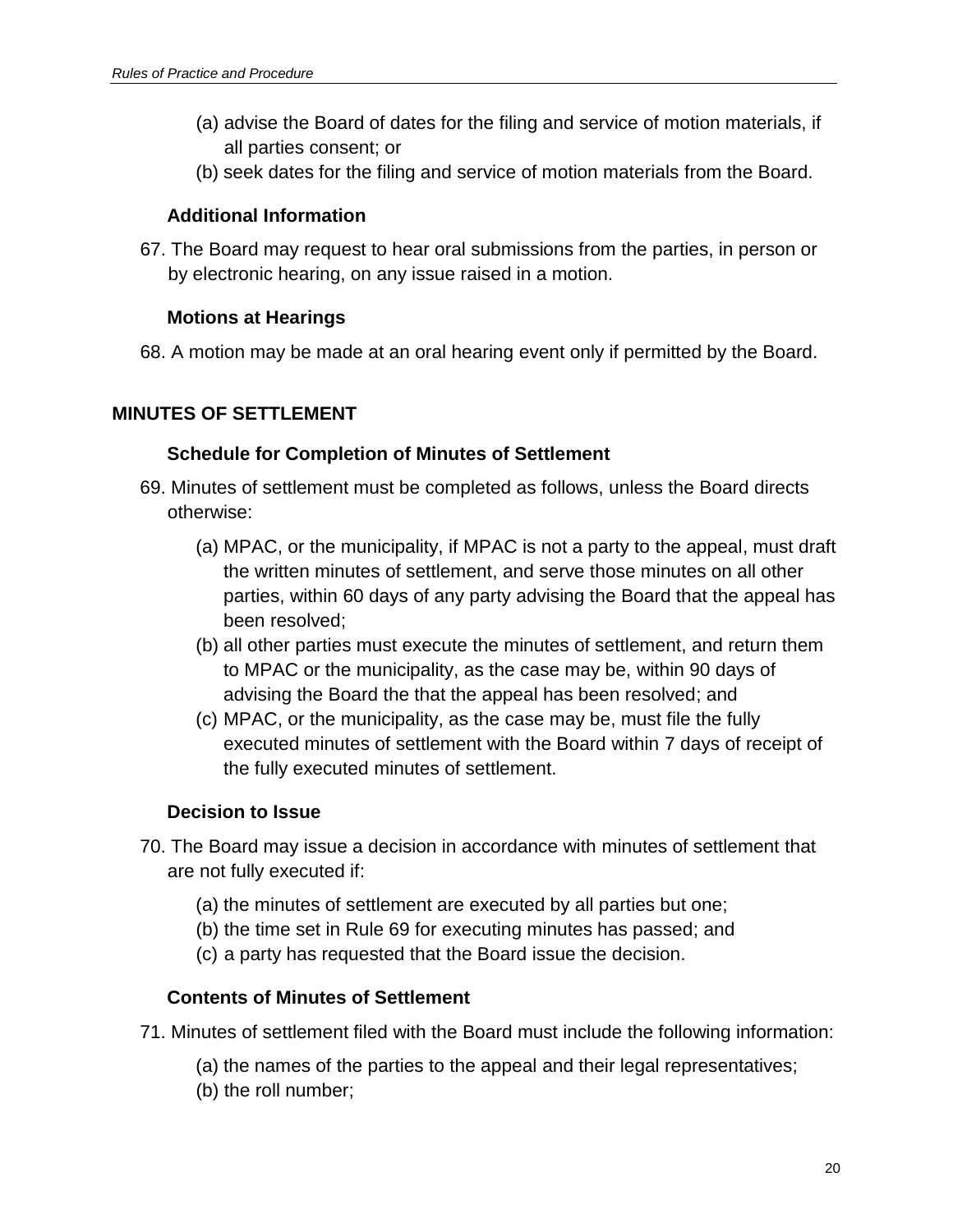- (c) the appeal number;
- (d) the municipal address;
- (e) the taxation year, including commencement dates for appeals of notices of assessment under sections 32, 33 or 34 of the *Assessment Act*;
- (f) the assessment for each roll number and taxation year;
- (g) if there is a supplementary assessment, the effective date, the total assessment and a summary of the property class change and improvement increase;
- (h) the classification of the property;
- (i) the order sought from the Board; and
- (j) any other information specified by the Board.

## <span id="page-20-1"></span><span id="page-20-0"></span>**WITHDRAWAL OF APPEALS**

## **Withdrawal of Appeal**

- 72. An appellant may withdraw an appeal, with notice to the other parties to the appeal and the Board, unless:
	- (a) another party has given notice pursuant to these Rules of its intention to request a higher assessment or higher tax rate property class; or
	- (b) a hearing event has commenced.

## **Motion to Withdraw**

- <span id="page-20-2"></span>73. An appellant may seek an order from the Board, by motion, to withdraw an appeal that is prohibited by Rule 72 and the Board may:
	- (a) grant the request to withdraw, with or without conditions; or
	- (b) refuse the request to withdraw and
		- i. proceed immediately to hear the appeal, or
		- ii. adjourn the proceeding.

## <span id="page-20-4"></span><span id="page-20-3"></span>**LANGUAGE OF PROCEEDINGS**

## **Use of English, French and Sign Language**

74. The Board may conduct proceedings in English, in French, or bilingually in accordance with ELTO's French Language Services Policy, or where requested, with sign language interpretation.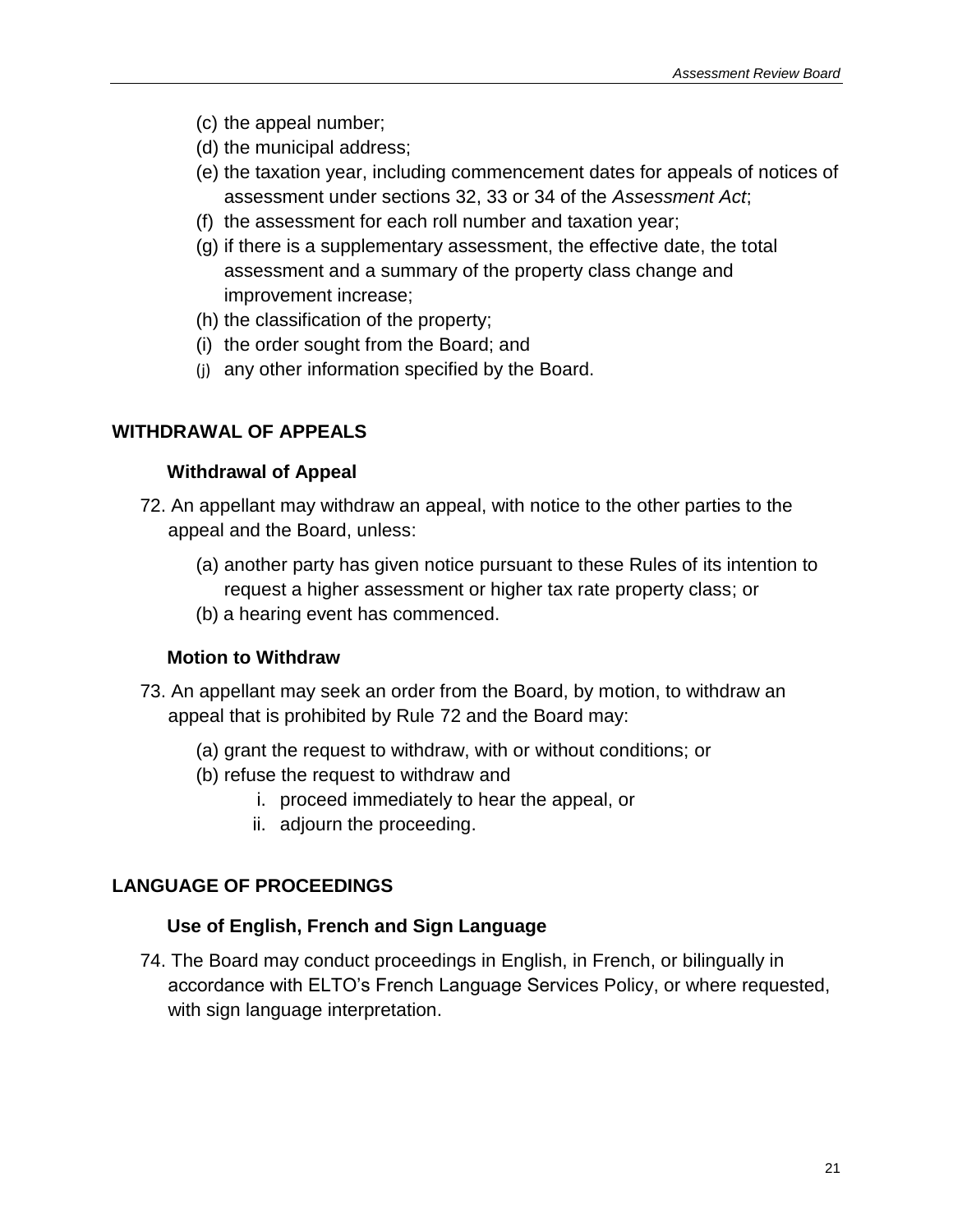## **Where French or Sign Language is Used**

<span id="page-21-0"></span>75. A party who wishes a proceeding to be conducted wholly or partly in French or requiring sign language interpretation must notify the Registrar at least 25 days before the hearing event.

## <span id="page-21-1"></span>**Where Interpreter is Required**

76. A French-English interpreter will be provided by the Board during a proceeding to interpret for a person who does not understand the other language. A sign language interpreter will be provided by the Board where required.

## **Documents in English or French**

<span id="page-21-2"></span>77. The Board will not translate documents provided by a person, but may order that the documents be translated if it considers it necessary for the fair determination of the matter.

## <span id="page-21-4"></span><span id="page-21-3"></span>**COMBINING PROCEEDINGS**

## **Combining Hearings or Hearing Matters Together**

- 78. When the Board considers that two or more proceedings involve the same or similar questions of fact or law or policy the Board may:
	- (a) with the consent of the parties, order that the proceedings, or any part of them, be combined or heard at the same time;
	- (b) order that the proceedings be heard one after the other; or
	- (c) stay or adjourn any proceeding until the determination of any other proceeding.

## **Effect of Combined Proceedings**

- <span id="page-21-5"></span>79. When two or more proceedings are combined:
	- (a) statutory procedural requirements for any of the separate proceedings apply, where appropriate, to the combined proceeding;
	- (b) parties to each of the separate proceedings are parties to the combined proceeding; and
	- (c) evidence to be presented in each of the separate proceedings is evidence in the combined proceeding.

## **Effect of Hearing Matters Together**

<span id="page-21-6"></span>80. Where two or more proceedings are heard together, but not combined: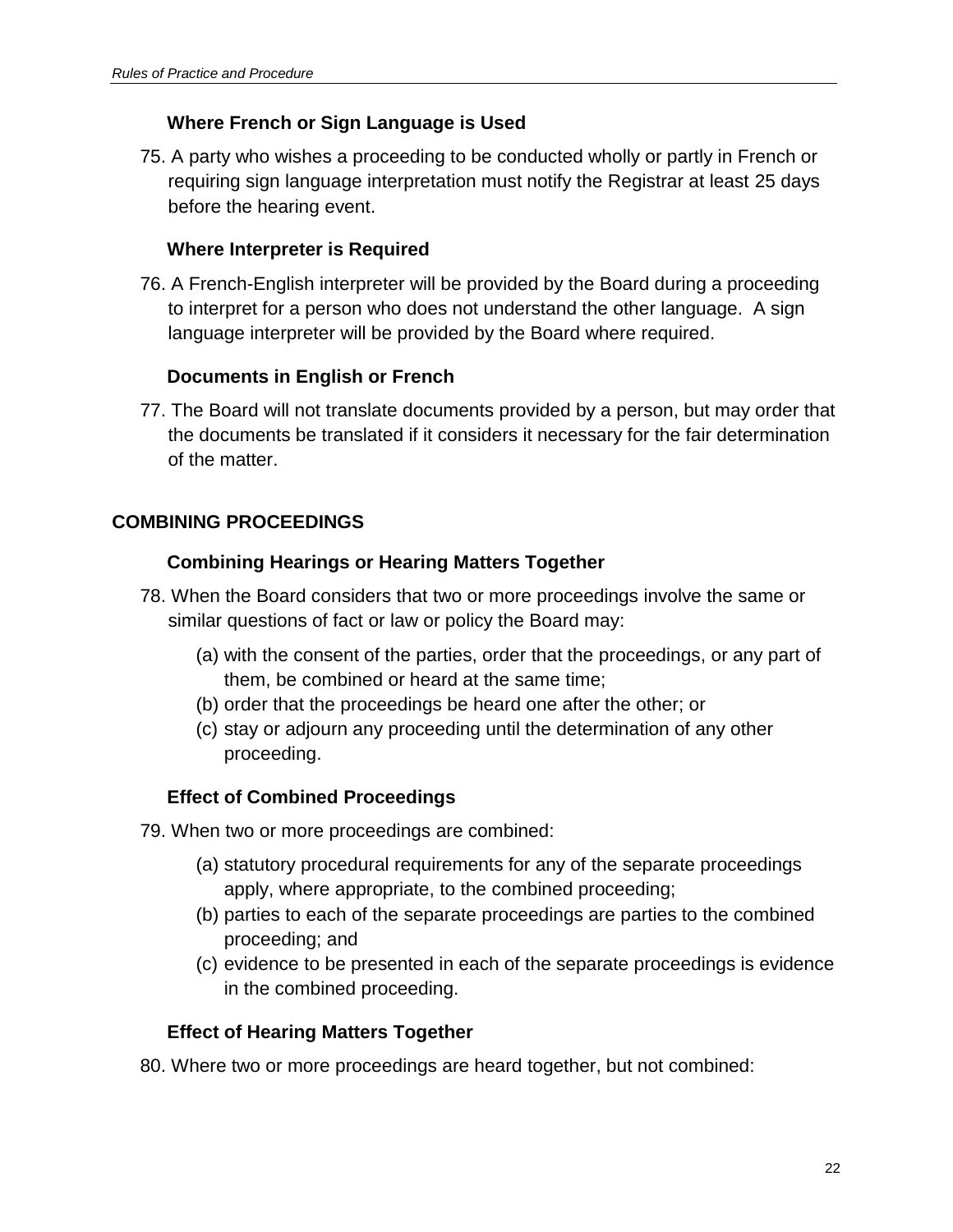- (a) statutory requirements for each proceeding apply only to that particular proceeding;
- (b) parties to the proceeding are parties only to their proceeding; and
- (c) evidence in the proceeding is evidence in each proceeding to which it could apply, unless the Board orders otherwise.

## **Separate Proceedings**

<span id="page-22-0"></span>81. The Board may separate proceedings heard together at any time when in its opinion the proceedings have become unduly complicated, delayed or repetitive, or a party is unduly prejudiced.

## <span id="page-22-2"></span><span id="page-22-1"></span>**ADJOURNMENTS**

## **Dates Fixed**

82. After the day set in Rule 33 as the start of a proceeding the Board will not alter any timeline set out in the schedule of events, other than in exceptional circumstances.

## <span id="page-22-3"></span>**Motion for Adjournment of a Hearing Event**

- 83. A party may bring a motion for an adjournment of a hearing event, setting out:
	- (a) the consent of the other parties, if applicable;
	- (b) a suggested date for hearing event;
	- (c) detailed reasons for the request;
	- (d) evidence that the party made all reasonable efforts to avoid the adjournment; and
	- (e) any inconvenience to other persons.

## <span id="page-22-4"></span>**Factors to Consider**

- 84. Before granting any adjournment of a hearing event, the Board must consider:
	- (a) the interests of the parties in a full and fair proceeding;
	- (b) the impact of the adjournment on parties and other persons;
	- (c) the integrity of the Board's process, including the Board's ability to efficiently resolve all appeals filed with the Board within the current four year cycle;
	- (d) the circumstances giving rise to the need for an adjournment;
	- (e) the timeliness of the request for the adjournment;
	- (f) the position of the other parties;
	- (g) the public interest in the delivery of the Board's services in a just, timely and cost effective manner; and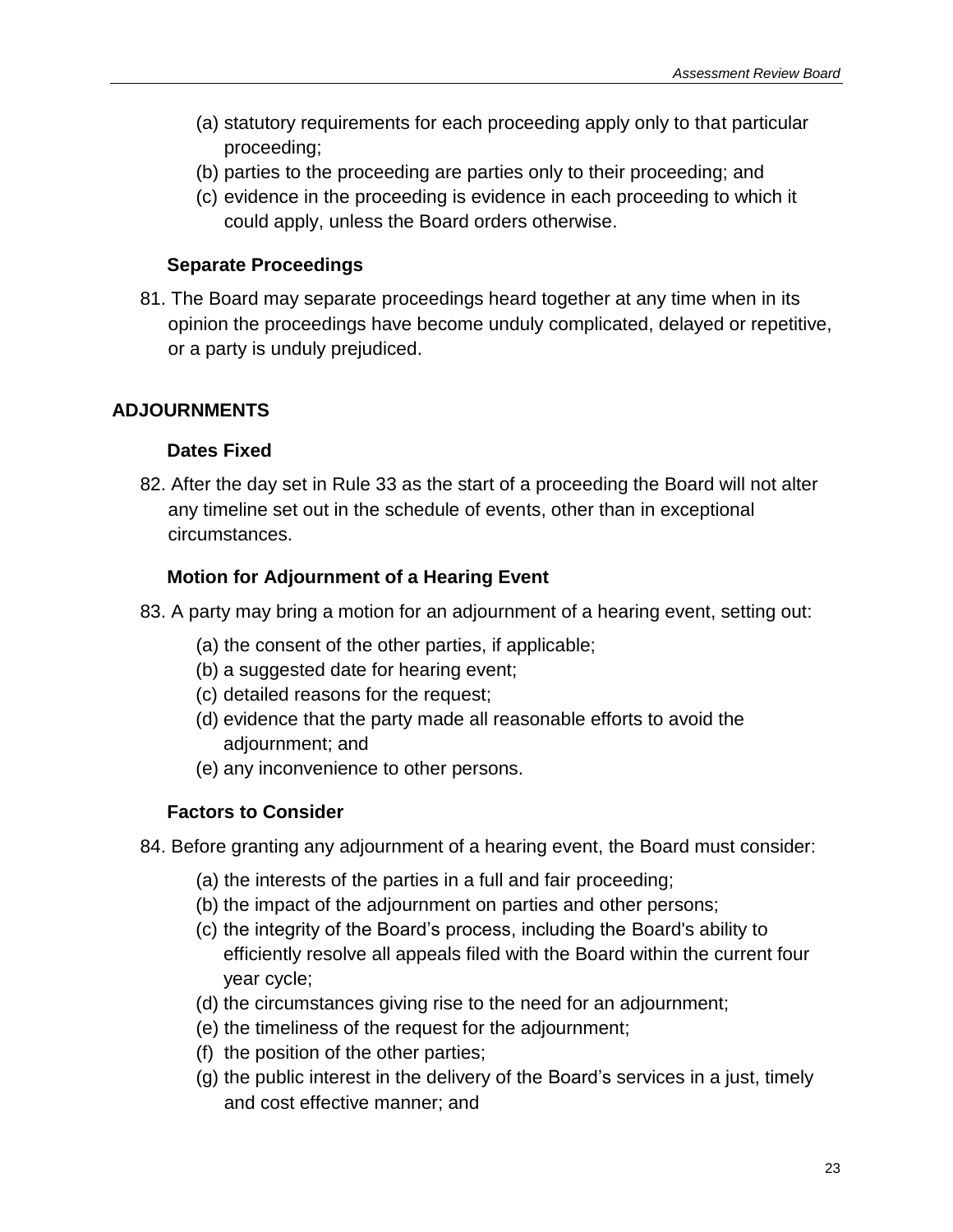(h) any practice directions issued by the Board.

## **Powers of the Board upon Adjournment Request**

<span id="page-23-0"></span>85. When an adjournment is granted the Board may impose any conditions it considers appropriate.

## <span id="page-23-2"></span><span id="page-23-1"></span>**MEDIATION**

## **Mediation**

86. The Board may, with consent of the parties, direct the parties to take part in mediation either of its own accord or at the request of the parties at any time after an appeal is filed in a general proceeding.

## **Authority to Bind**

<span id="page-23-3"></span>87. A party, or a person with authority to settle on the party's behalf, must be present at the mediation, unless the Board directs otherwise.

## **Confidentiality**

<span id="page-23-4"></span>88. By participating in mediation, all persons undertake to maintain confidentiality and non-disclosure in respect of the mediation.

## **Mediator and Adjudicator**

<span id="page-23-5"></span>89. A Board Member may only conduct a mediation and preside at the main hearing in a proceeding with the written consent of the parties.

## <span id="page-23-7"></span><span id="page-23-6"></span>**ELECTRONIC HEARINGS**

## **Hearing Events by Teleconference or Videoconference**

90. The Board may hold a hearing event by electronic hearing for the determination of any issue in a proceeding, unless a party satisfies the Board that holding an electronic hearing is likely to cause the party significant prejudice.

## <span id="page-23-8"></span>**Objection to the Electronic Format**

91. A party who objects to an electronic hearing shall, no more than 10 days from the Board's issuance of the notice of the electronic hearing, file with the Board, and serve on all other parties to the proceeding, a written notice setting out the party's submissions why holding an electronic rather than an oral hearing is likely to cause the party significant prejudice.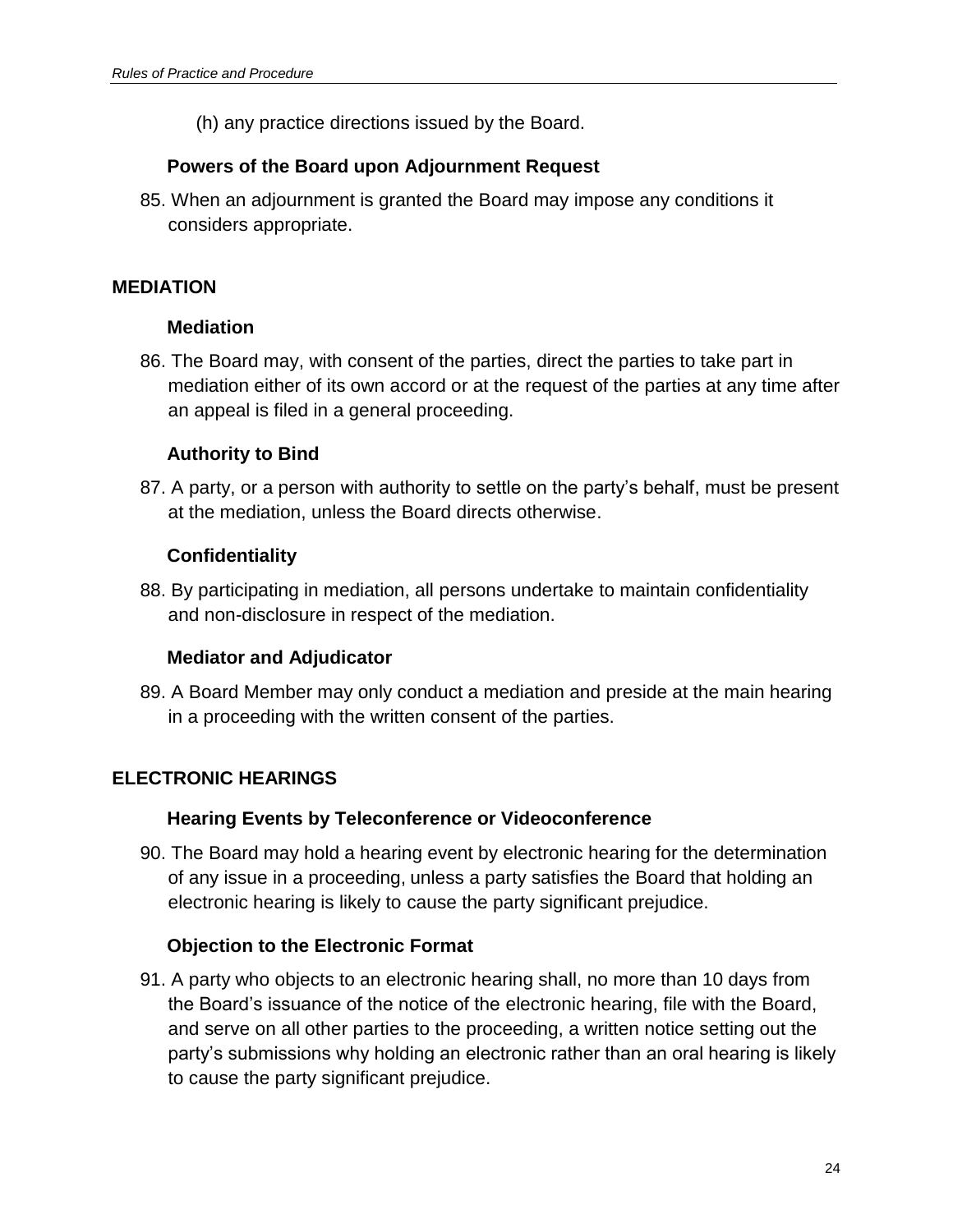## **Response to Notice of Objection**

<span id="page-24-1"></span><span id="page-24-0"></span>92. The Board may request a written response from other parties within a specified time.

## **Procedure When Objection**

- 93. Upon receiving an objection to hold a hearing event by electronic hearing, the Board may:
	- (a) convert the hearing event to a different format;
	- (b) continue with the electronic hearing, with or without conditions, or
	- (c) make any other order the Board considers appropriate.

## **Factors the Board May Consider**

- <span id="page-24-2"></span>94. The Board may consider any relevant factors in deciding to hold a hearing event as an electronic hearing, including:
	- (a) the likelihood of the process being less costly, faster and more efficient;
	- (b) whether it is a fair and accessible process for the parties;
	- (c) whether the evidence or legal issues are suitable for an electronic hearing;
	- (d) whether credibility may be an issue and the extent to which facts are in dispute; and
	- (e) the integrity of the Board's process, including the Board's ability to efficiently resolve all appeals filed with the Board within the current four year cycle.

## <span id="page-24-3"></span>**Directions for the Electronic Hearing**

95. The Board may direct the arrangements for the electronic hearing or designate an approved location for videoconference to protect the integrity of the hearing process, including the security and confidentiality of evidence.

## <span id="page-24-5"></span><span id="page-24-4"></span>**WRITTEN HEARINGS FOR EVENTS OTHER THAN MOTIONS**

## **Hearing Events in Writing**

96. The Board may conduct the whole or any part of a hearing event as a written hearing, unless a party satisfies the Board that there is good reason for not doing so.

## <span id="page-24-6"></span>**Factors Board May Consider**

97. In deciding whether to hold a written hearing, the Board may consider any relevant factors, including: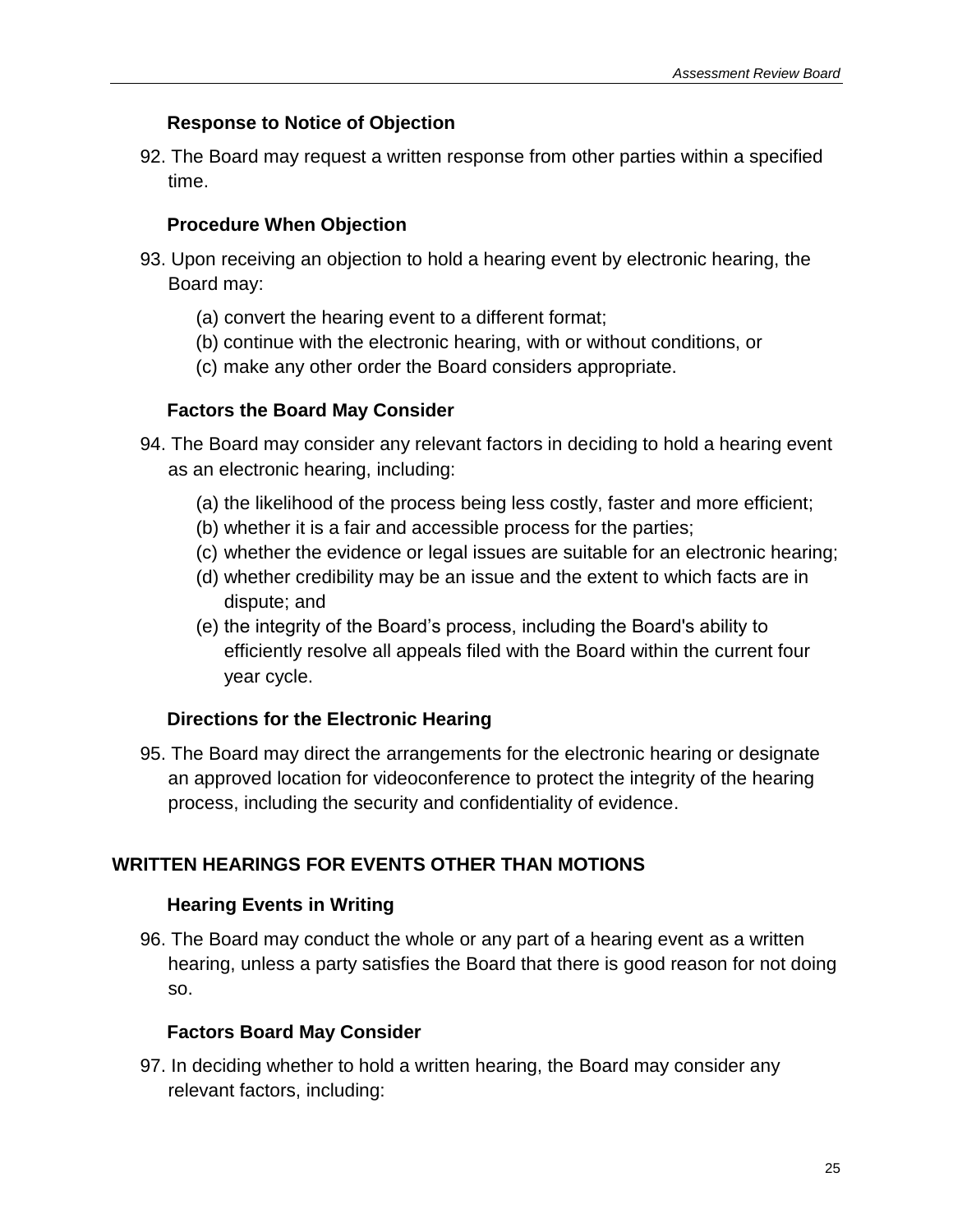- (a) the fairness and accessibility to the parties and the Board;
- (b) the likelihood of the process being less costly, faster and more efficient;
- (c) the effect on public access to the Board's process;
- (d) whether facts and evidence may be agreed upon;
- (e) whether most of the issues are legal issues;
- (f) the integrity of the Board's process, including the Board's ability to efficiently resolve all appeals filed with the Board within the current four year cycle;
- (g) whether credibility may be an issue; and
- (h) whether oral testimony is likely to be necessary.

#### <span id="page-25-0"></span>**Objections**

<span id="page-25-1"></span>98. A party may file with the Board, and serve on all other parties, a written objection to the written hearing no more than 10 days from notice of the written hearing.

## **Ruling on Objections**

- 99. When an objection to a written hearing is raised, the Board may:
	- (a) convert the hearing event to a different format;
	- (b) continue with the written hearing, with or without conditions, or
	- (c) make any other order the Board considers appropriate.

## <span id="page-25-2"></span>**Time for Written Material**

- 100. Written material for all written hearings must be served on the other parties to the proceeding and filed with the Board:
	- (a) by the appellant, no more than 30 days from the notice of the written hearing;
	- (b) by all other parties, no more than 20 days from the day on which the appellant or moving party's written submissions are served; and
	- (c) by the appellant, only in reply to new issues raised, no more than 10 days from the day on which the written submissions of the other parties are served.

## <span id="page-25-3"></span>**Contents of Written Materials**

101. Written materials must include:

- (a) the reasons for the appeal and the order requested;
- (b) the facts relied on;
- (c) the evidence supporting the facts, in affidavit form, and transcripts of any cross examination on those affidavits; and
- (d) any law relied on.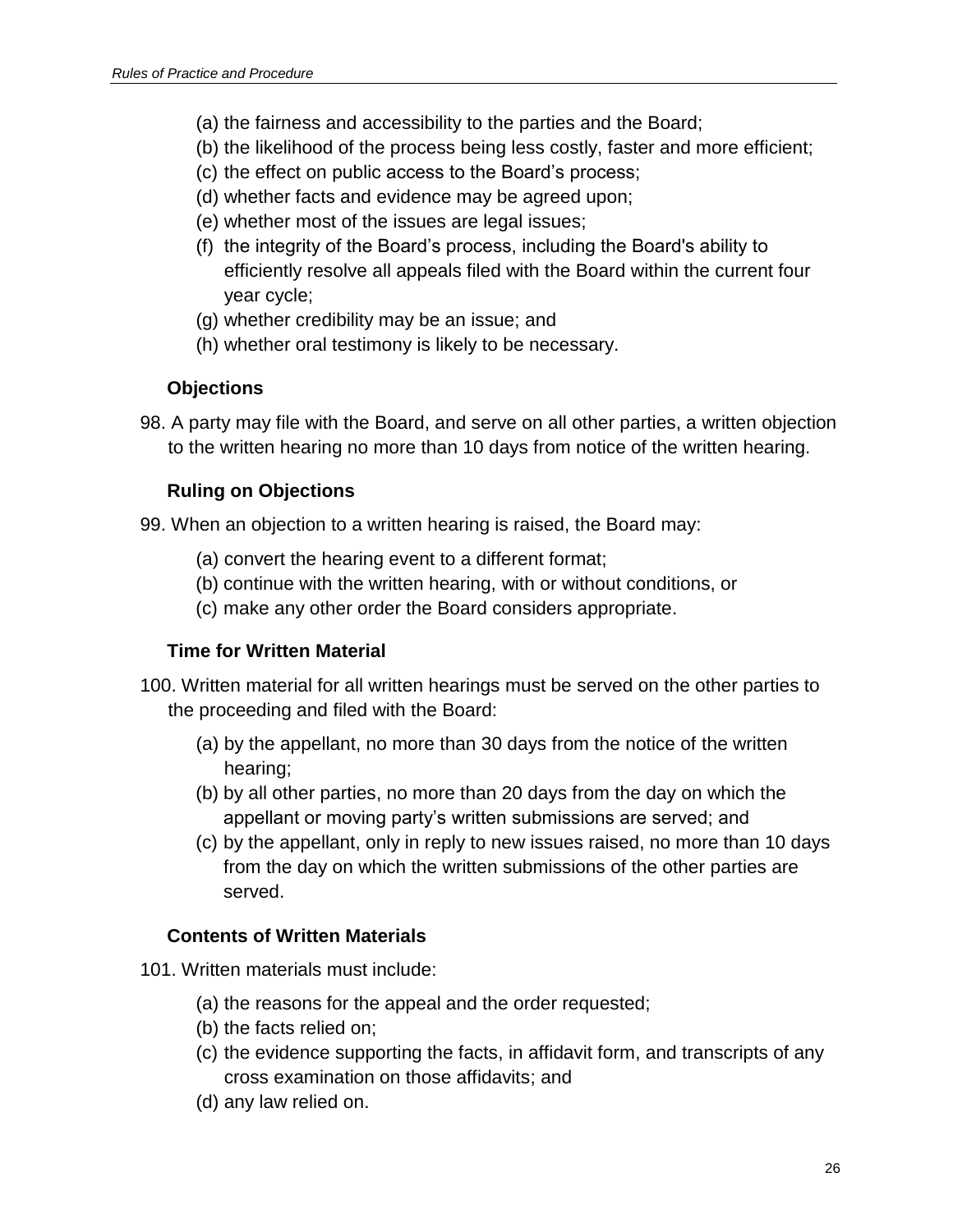## **Requirement for Affidavit Evidence**

<span id="page-26-0"></span>102. Evidence in a written hearing must be by affidavit, and transcripts of any cross examination on those affidavits.

## <span id="page-26-2"></span><span id="page-26-1"></span>**CONDUCT OF PROCEEDINGS**

## **Hearings to be Public**

- 103. All hearing events, other than a settlement conference or mediation, will be open to the public except where the Board is of the opinion that:
	- (a) matters involving public security may be disclosed; or
	- (b) intimate financial or personal matters or other matters may be disclosed at the hearing of such a nature that the prejudice to a person outweighs the interest in a public hearing.

## **Non-Attendance**

<span id="page-26-4"></span><span id="page-26-3"></span>104. If a party fails to appear at a hearing event, the Board may proceed with the hearing event, or take any other steps that it deems appropriate.

## **No Re-opening Without Leave**

105. Once a hearing event has commenced, no party who has been absent, or otherwise has not taken part in that hearing event, is entitled to have any part of the event re-opened or recommenced without leave of the Board.

## <span id="page-26-5"></span>**Authorization to Record Hearing Event**

- 106. All photographic, audio or video recordings of a hearing event must be approved by the Board, which must consider:
	- (a) whether the proceedings will be disturbed or disrupted;
	- (b) any undue discomfort for any person taking part in the hearing event; and
	- (c) any public interest in having proceedings accessible to all those affected or interested.

## <span id="page-26-6"></span>**Conditions of Approval**

- 107. The Board may approve any photographic, audio or video recording on conditions, and the following conditions are deemed to apply to any approval:
	- (a) only equipment which does not produce a distracting noise or light may be used;
	- (b) the equipment must be placed in one location approved by the Board;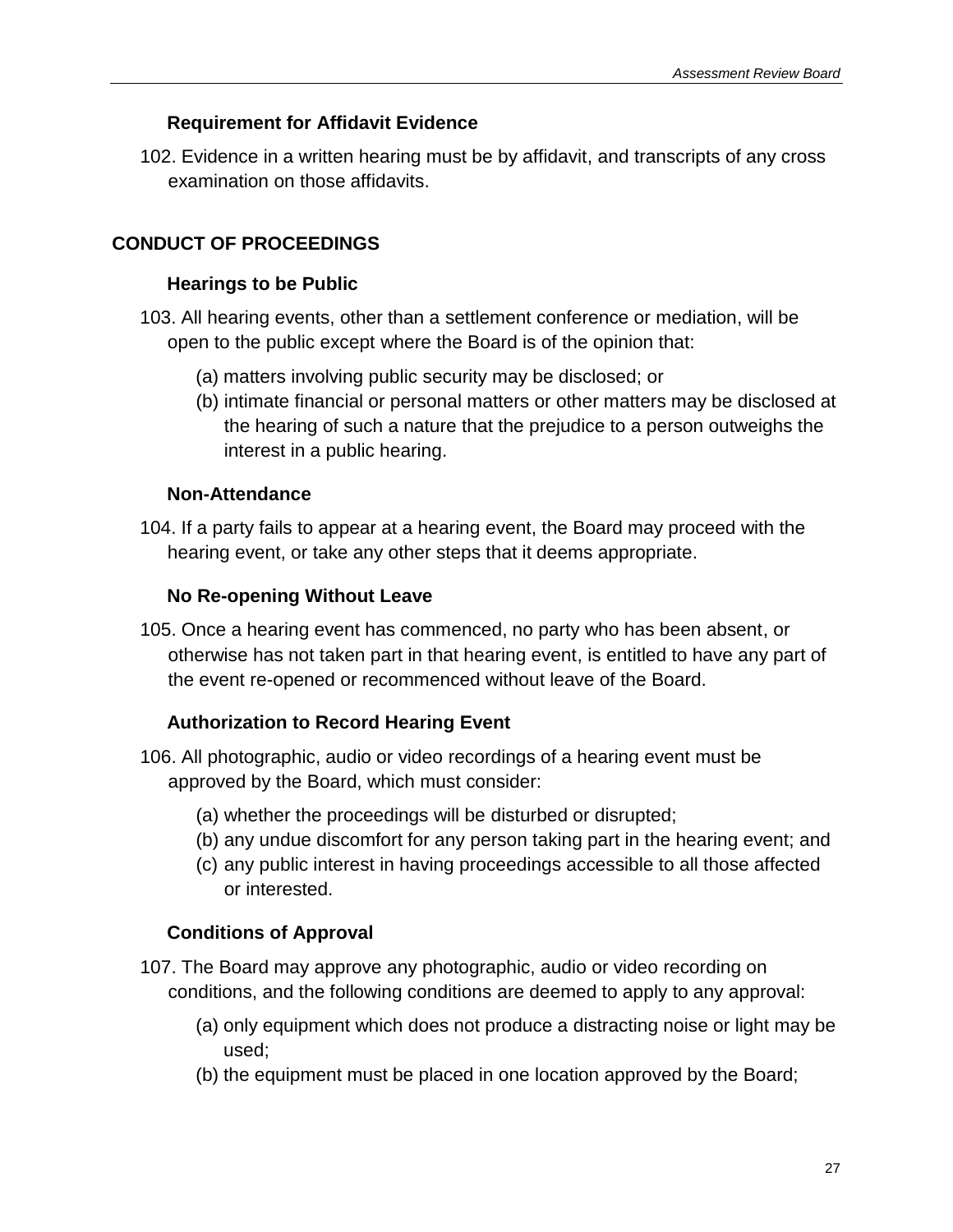- (c) a person recording shall not move about the hearing room during the hearing event; and
- (d) the recording will only occur at the times permitted by the Board.

## <span id="page-27-0"></span>**Withdrawal of Approval**

- 108. The Board may withdraw its approval of any photographic, audio or video recording, or vary the conditions on recording if:
	- (a) any of the conditions are breached; or
	- (b) the Board is of the opinion that it cannot conduct a full and fair hearing event due to the photographic, audio or video recording.

## **Qualified Verbatim Reporters**

<span id="page-27-2"></span><span id="page-27-1"></span>109. A party may arrange for the attendance of a qualified verbatim reporter at a hearing event, at his or her own expense.

## **Transcripts by a Party**

<span id="page-27-3"></span>110. A party may only rely on a transcript or partial transcript of a hearing event if it provides a copy of that transcript to the Board and all other parties.

## **Transcripts by the Board**

111. The Board may, at its own expense and with notice to the parties, order a transcript or partial transcript from a qualified verbatim reporter without furnishing a copy of the transcript to the parties.

## <span id="page-27-5"></span><span id="page-27-4"></span>**BOARD DECISIONS AND WRITTEN REASONS**

## **Request Required**

- 112. A party who desires written reasons for a Board decision must request written reasons:
	- (a) at the conclusion of the hearing; or
	- (b) in writing, no more than 14 days after the end of the hearing.

## <span id="page-27-6"></span>**Issuing Decisions**

113. Written decisions are effective on the day they are issued, unless the Board directs otherwise.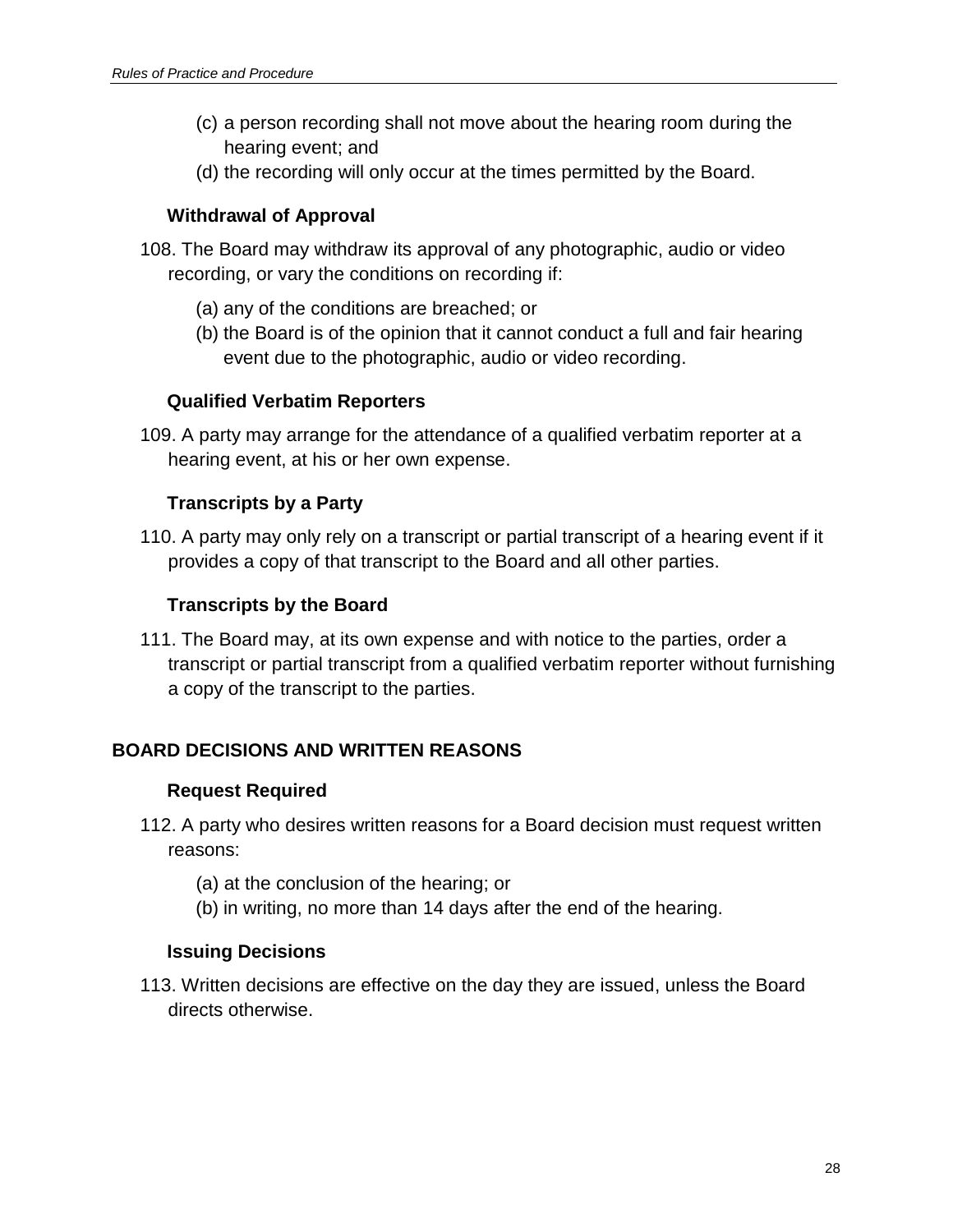## **Correcting Minor Errors**

<span id="page-28-0"></span>114. The Board may, on its own initiative or at the request of a party, correct a technical or typographical error, error in calculation or similar minor error made in a decision or order, and may clarify a misstatement, ambiguity or other similar problem.

## <span id="page-28-1"></span>**Processing Request as a Review Request**

115. If a party requests a correction or clarification that, in the Board's opinion, is a request for a substantive change in the decision or order of the Board, or will cause prejudice to any party, the Board may deem that request to be a request for review pursuant to Rule 120.

## <span id="page-28-3"></span><span id="page-28-2"></span>**COSTS**

## **Board May Order Costs**

116. The Board may order costs against any party that has acted unreasonably, frivolously, is vexatious, or in bad faith, on its own initiative or at the request of any party.

## <span id="page-28-4"></span>**Timing of Costs Request**

117. A request for costs shall be made to the Board in writing, and served on the other parties, within 30 days of the issuance of the decision or order for which costs are requested.

## **Response to Costs Request**

<span id="page-28-5"></span>118. A party that opposes an award of costs shall file an objection to the request for costs within 30 days of service of the request.

## **Content of Submissions**

119. A submission on costs shall set out the reasons for the request and the particulars of the other party's conduct that are alleged to be unreasonable, frivolous, vexatious, or in bad faith, and the amount requested.

## <span id="page-28-7"></span><span id="page-28-6"></span>**REVIEW OF A BOARD DECISION OR ORDER**

## **Request for Review**

120. A party may request a review of any final decision of the Board, other than a decision pursuant to Rule 122, by filing a request in writing no more than 30 days after the decision was issued, including: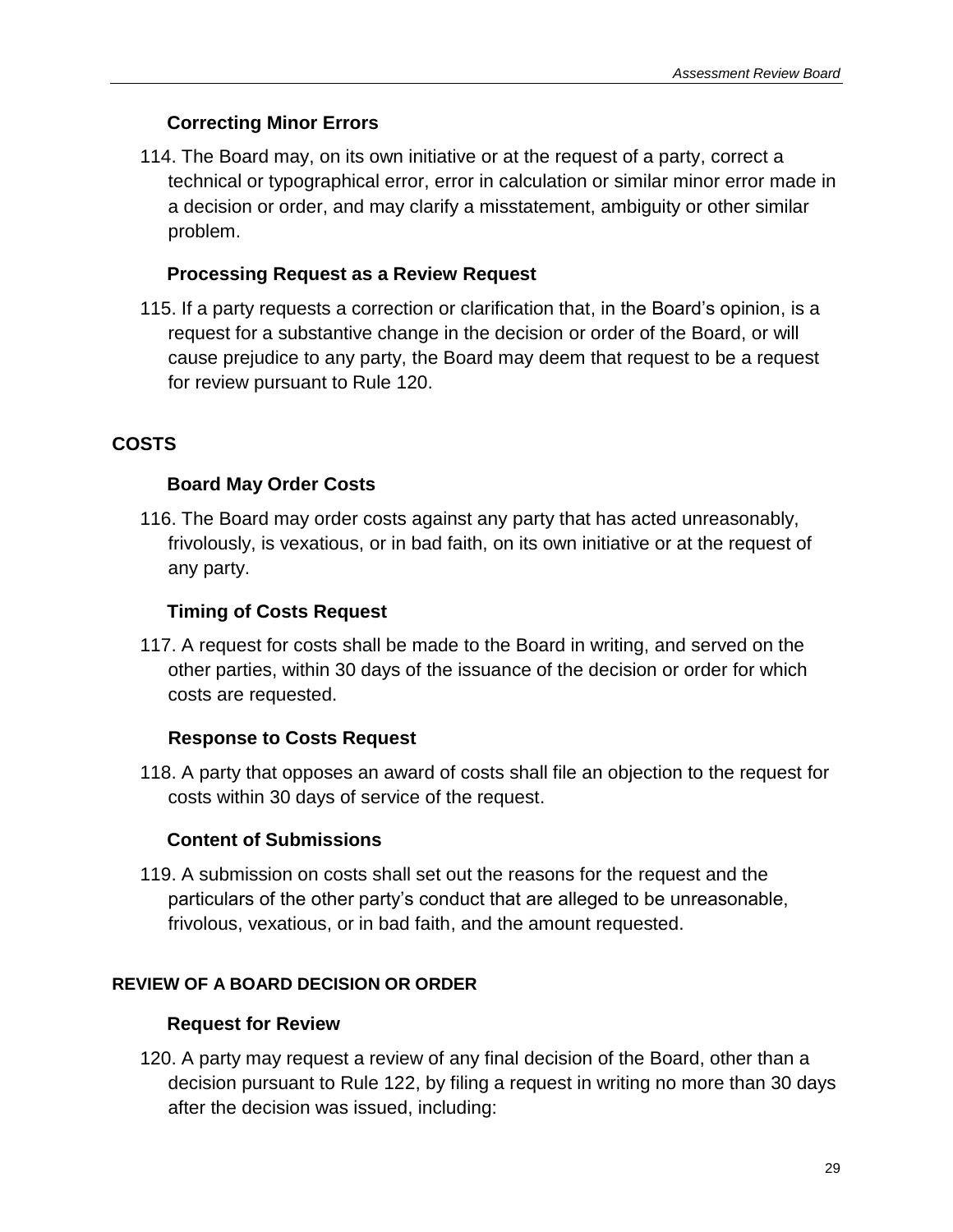- (a) a copy of the decision to be reviewed;
- (b) the written reasons for the decision, as set out in Rule 112;
- (c) the reasons for the request, addressing the factors set out in Rule 121;
- (d) notice of any appeals or applications for judicial review that have been filed in relation to the decision;
- (e) proof of service on all other parties to the proceeding;
- (f) the remedy or relief sought; and
- (g) the fee specified by the Board.

## <span id="page-29-0"></span>**Grounds for Review**

- 121. A request for review will not be granted unless the Board is satisfied that:
	- (a) the Board acted outside its jurisdiction or violated the rules of natural justice or procedural fairness;
	- (b) the Board made a significant error of law or fact such that the Board would likely have reached a different decision;
	- (c) the Board heard false or misleading evidence from a party or witness, which was discovered only after the hearing and would have affected the result;
	- (d) there is new evidence that could not have reasonably been obtained earlier and would have affected the result; or
	- (e) any of the situations in Rule 122 exist.

## **Reinstatement by Request for Review**

- <span id="page-29-1"></span>122. Notwithstanding Rule 120, a party to a former proceeding may seek an order from the Board to reinstate an appeal by filing an affidavit with the Board, copied to all parties, no more than 30 days after the appeal was dismissed or withdrawn by the Board setting out that:
	- (a) the appeal was withdrawn, removed or dismissed in error;
	- (b) a party failed to appear at a hearing event through no fault of their own; or
	- (c) natural justice or procedural fairness require that the appeal be reinstated.

## **Review Order**

- <span id="page-29-2"></span>123. Upon consideration of a request for review, or on its own initiative, the Board may:
	- (a) dismiss the request;
	- (b) reinstate the appeal, with or without conditions; or
	- (c) after providing all parties an opportunity to make submissions,
		- i. confirm, vary, or cancel the decision,
		- ii. order a rehearing on all or part of the matter, or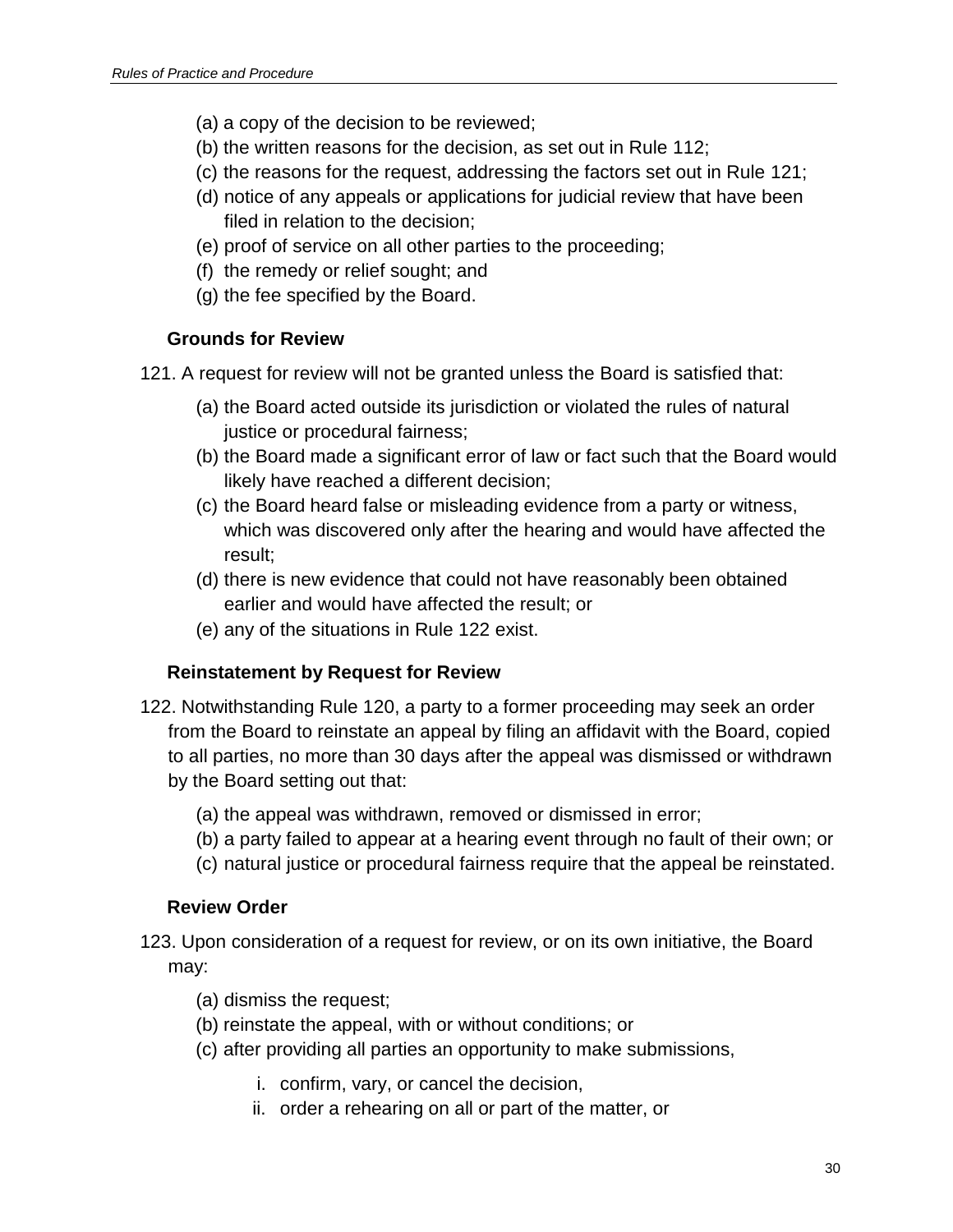iii. order a motion to decide the review.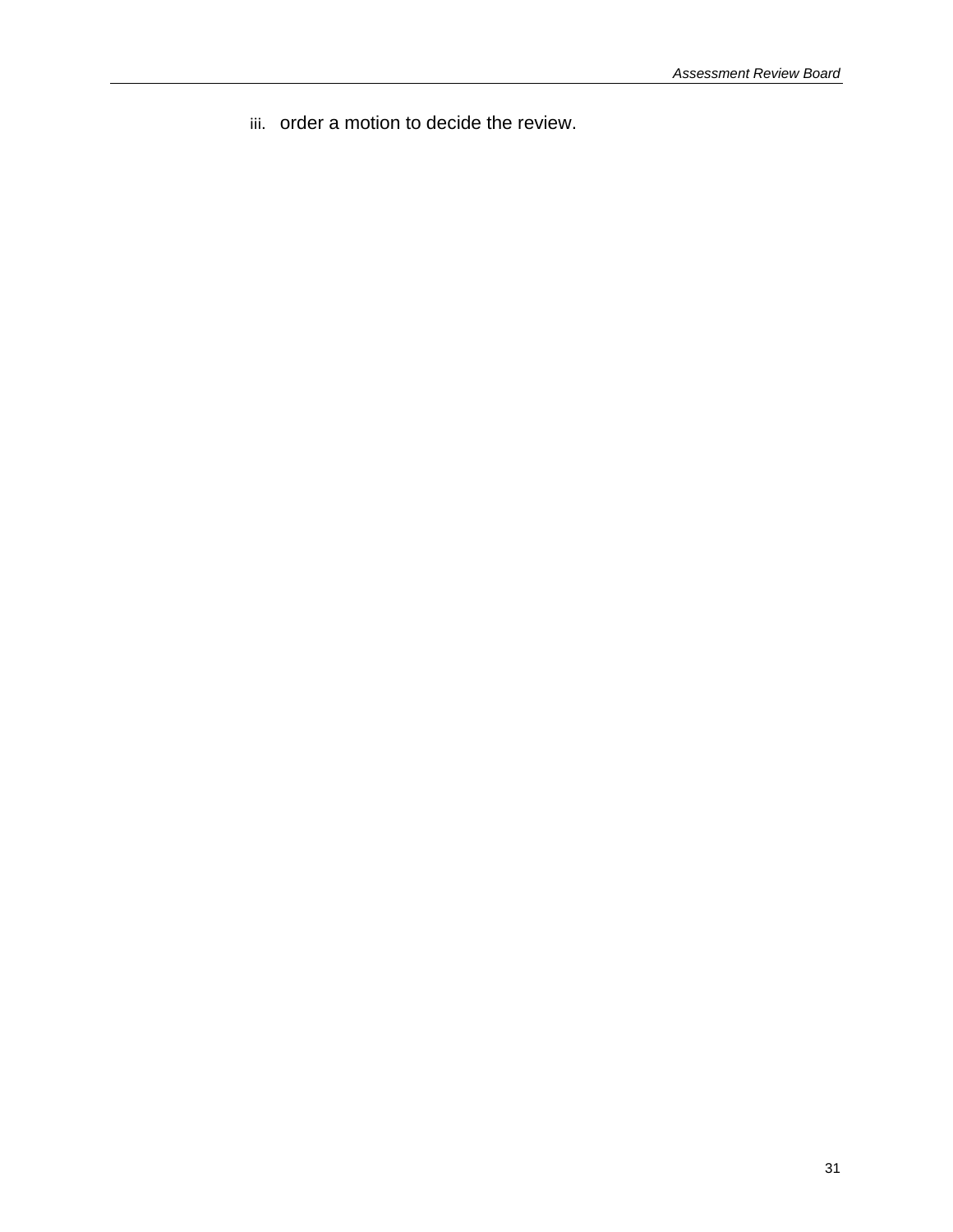| <b>Weeks following</b><br><b>Commencement</b><br>Day | <b>Event</b>                                                                                                                         | Time period to<br>complete event |
|------------------------------------------------------|--------------------------------------------------------------------------------------------------------------------------------------|----------------------------------|
| Weeks 1 to 4                                         | MPAC serves initial disclosure to all other<br>parties                                                                               | 4 weeks                          |
| Week 5                                               | All other parties must request any<br>additional initial disclosure from MPAC                                                        | 1 week                           |
| Week 6                                               | MPAC to advise other parties if it disputes a<br>request for initial disclosure                                                      | 1 week                           |
| Weeks 7 to 9                                         | Motion for Disclosure completed (if<br>required); MPAC provides any additional<br>required initial disclosure                        | 3 weeks                          |
| Weeks 10 to 21                                       | Each Appellant serves its disclosure and<br>Statement of Issues to all other parties                                                 | 12 weeks                         |
| Weeks 22 to 24                                       | Each party who responds to the<br>Appellant(s) to advise if an inspection or<br>any additional disclosure is requested               | 3 weeks                          |
| <b>Weeks 25 to 29</b>                                | Any objection regarding a request for an<br>inspection or a request for additional<br>disclosure is to be resolved by motion.        | 5 weeks                          |
| Weeks 30 to 34                                       | Where an inspection or additional<br>disclosure is required, these are to be<br>completed.                                           | 5 weeks                          |
| <b>Weeks 35 to 46</b>                                | Each party who responds to the<br>Appellant(s) is to serve its Statement of<br>Response and any additional supporting<br>disclosure. | 12 weeks                         |
| Weeks 47 to 50                                       | Each Appellant to serve its Statement of<br>Reply and any additional disclosure to<br>support of its reply to all other parties      | 4 weeks                          |

## <span id="page-31-0"></span>**SCHEDULE A – Schedule of Events for General Proceedings**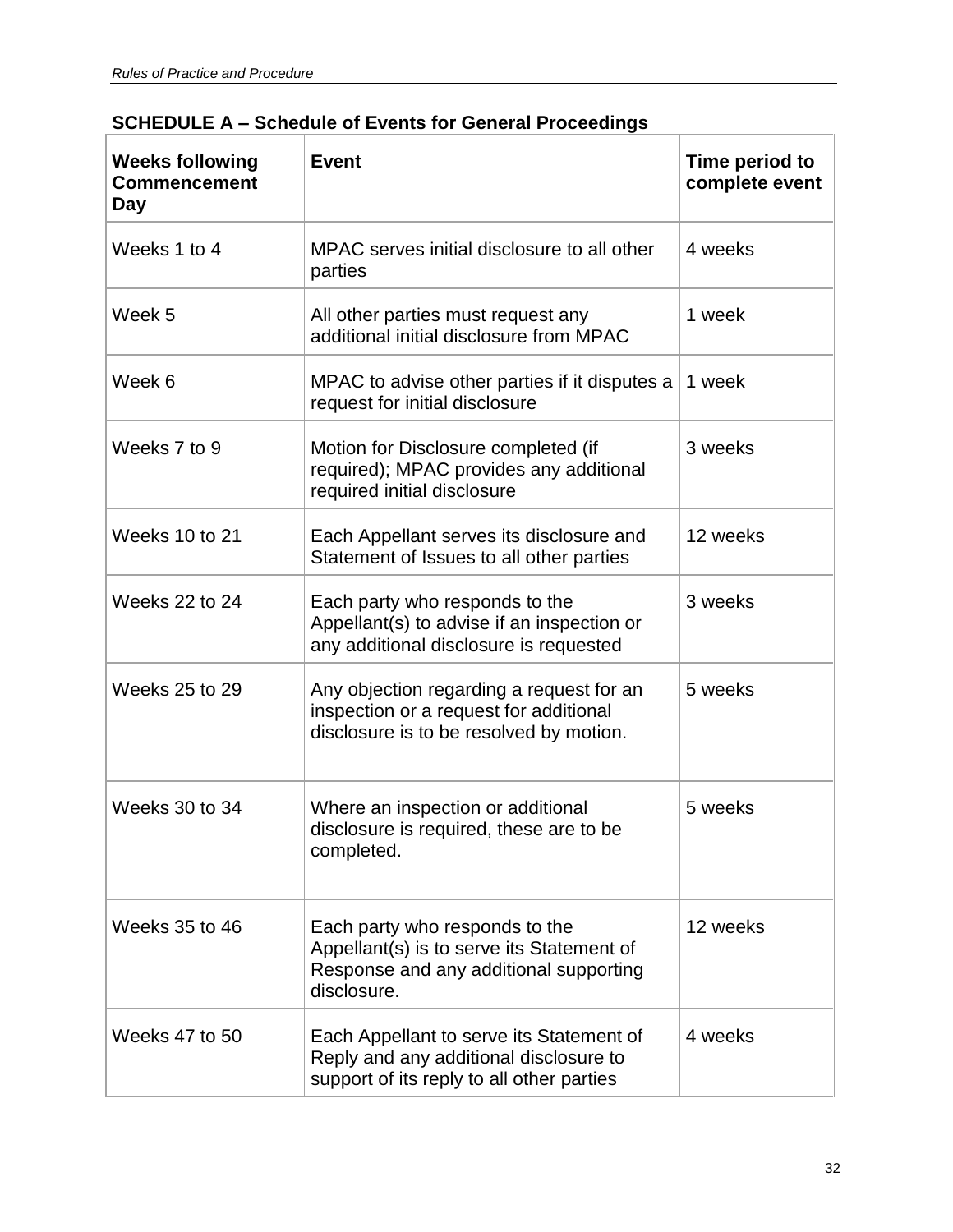| <b>Weeks following</b><br><b>Commencement</b><br>Day | <b>Event</b>                                                                                                                                                                             | Time period to<br>complete event |
|------------------------------------------------------|------------------------------------------------------------------------------------------------------------------------------------------------------------------------------------------|----------------------------------|
| Weeks 51 to 62                                       | All parties are required to schedule and<br>complete a mandatory settlement meeting<br>to attempt to resolve the appeal among<br>themselves.                                             | 12 weeks                         |
|                                                      | If the appeal is resolved, MPAC (or the<br>Municipality, if MPAC is not a party to the<br>appeal), must, on behalf of all parties, also:                                                 |                                  |
|                                                      | i.<br>advise the Board in writing that the<br>appeal is being withdrawn or will be<br>resolved through minutes of<br>settlement; and                                                     |                                  |
|                                                      | advise the Board if the parties<br>ii.<br>request an extension of the due date<br>specified in the Board's Rules for<br>filing minutes of settlement with the<br><b>Board</b>            |                                  |
|                                                      | If the appeal is not resolved, MPAC (or the<br>Municipality, if MPAC is not a party to the<br>appeal), on behalf of all parties, must also:                                              |                                  |
|                                                      | i.<br>advise the Board in writing that the<br>appeal has not been resolved, and                                                                                                          |                                  |
|                                                      | ii.<br>advise the Board whether any of the<br>parties intend to obtain any<br>additional expert reports before the<br>Board schedules a settlement<br>conference or mediation;           |                                  |
| Weeks 63 to 66                                       | If the appeal is not resolved, and none of<br>the parties intend to obtain any additional<br>expert reports, each party shall file with the<br>Board:<br>its SOI, SOR, and Reply (as the | 4 weeks                          |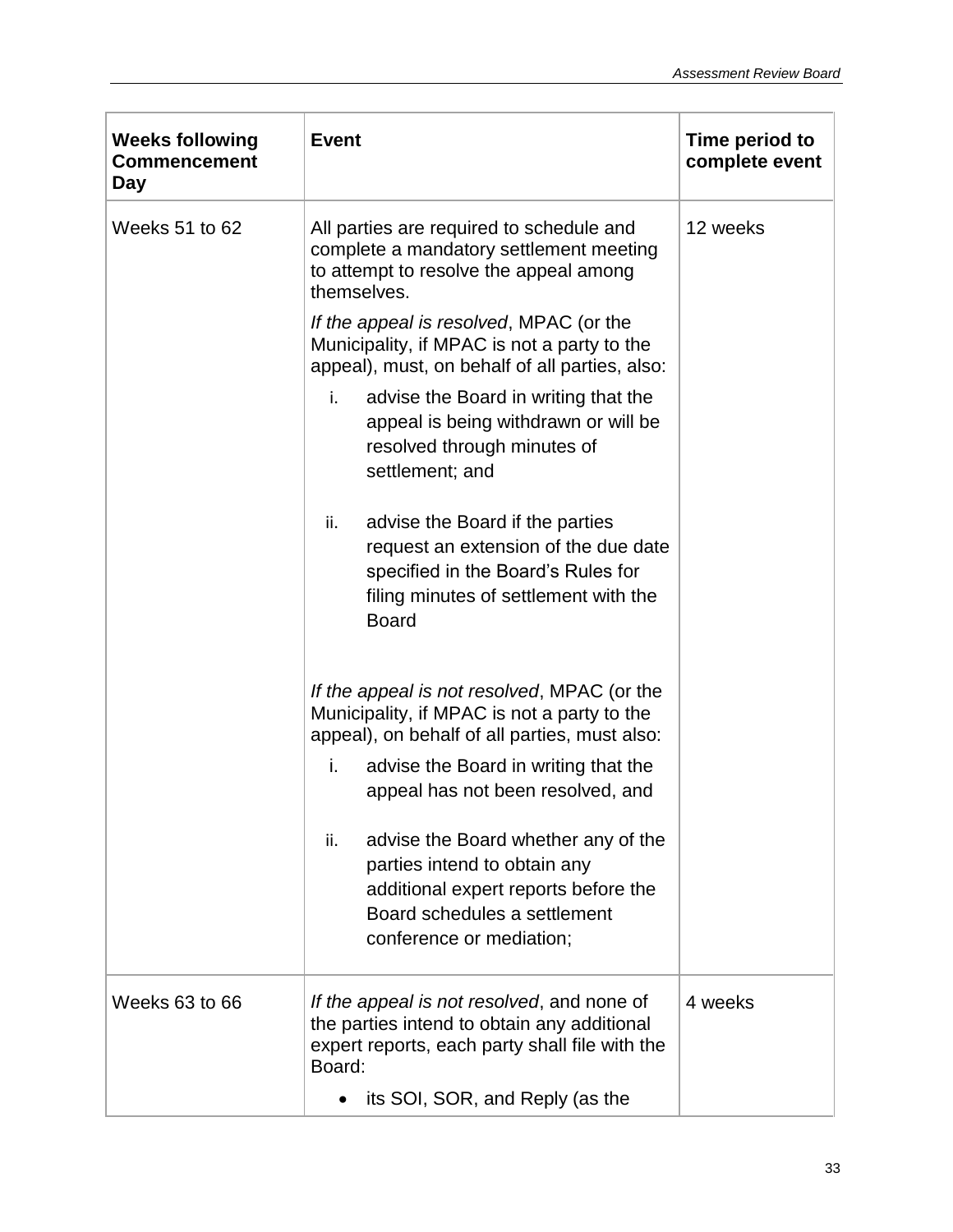| <b>Weeks following</b><br><b>Commencement</b><br>Day | <b>Event</b>                                                                                                                                                                                                                                                                                           | Time period to<br>complete event |
|------------------------------------------------------|--------------------------------------------------------------------------------------------------------------------------------------------------------------------------------------------------------------------------------------------------------------------------------------------------------|----------------------------------|
|                                                      | case may be);                                                                                                                                                                                                                                                                                          |                                  |
|                                                      | all documentary evidence, witness<br>statements and expert reports on<br>which the party intends to rely if the<br>matter proceeds to mediation or a<br>hearing; and                                                                                                                                   |                                  |
|                                                      | its Settlement Conference Brief.                                                                                                                                                                                                                                                                       |                                  |
|                                                      | On the consent the parties, the<br>parties may submit a request in<br>writing to the Board to conduct a<br>mediation before the Settlement<br>Conference. If the appeal is not<br>resolved at the mediation, the<br>mediator will then immediately<br>proceed to conduct the Settlement<br>Conference. |                                  |
|                                                      | If the appeal is not resolved, and any of the<br>parties intend to obtain any additional<br>expert reports:                                                                                                                                                                                            |                                  |
| Weeks 63 to 78                                       | 1. Each Appellant must serve on all<br>other parties any expert reports on<br>which the Appellant intends to rely<br>at the hearing, as well as any<br>amendment to the Appellant's<br>Statement of Issues to address any<br>additional evidence or issues raised<br>in an expert's report;            | 16 weeks                         |
| Weeks 79 to 94                                       | 2. Each Responding Party must then<br>serve on all other parties any expert<br>reports on which the Responding<br>Party intends to rely at the hearing,<br>as well as any amendment to the<br>Responding Party's Statement of<br>Response to address any additional<br>evidence or issues raised in an | 16 weeks                         |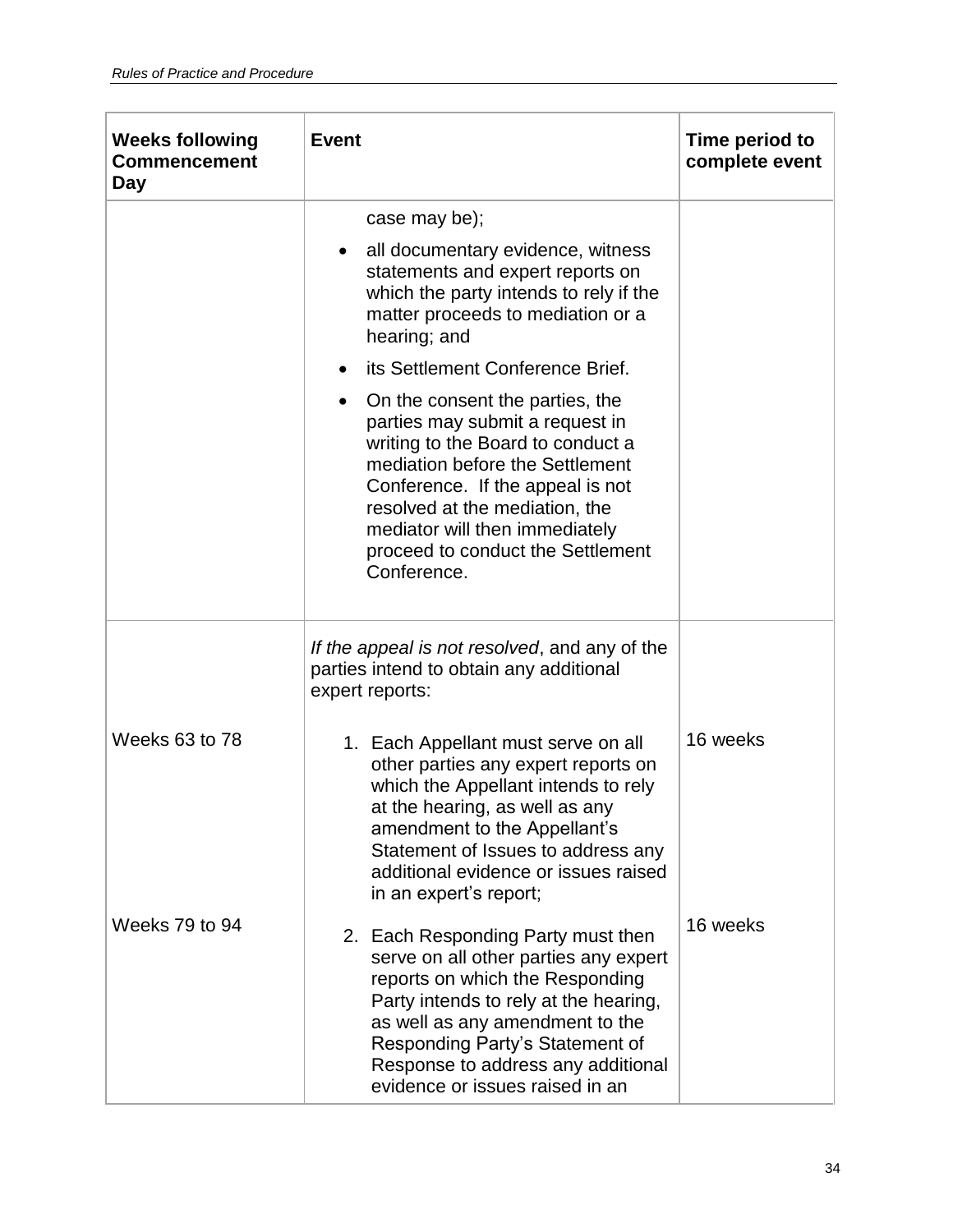| <b>Weeks following</b><br><b>Commencement</b><br>Day | <b>Event</b>                                                                                                                                                                                                                                                                                                        | Time period to<br>complete event |
|------------------------------------------------------|---------------------------------------------------------------------------------------------------------------------------------------------------------------------------------------------------------------------------------------------------------------------------------------------------------------------|----------------------------------|
| Weeks 95 to 100                                      | expert's report;<br>3. Each Appellant must then serve any<br>supplementary reports by its experts<br>in reply to any expert reports served<br>by a Responding Party.                                                                                                                                                | 6 weeks                          |
| Weeks 101 to 104                                     | 4. If, after the completion of the<br>additional exchange of expert<br>reports, the Parties are still unable<br>to resolve the appeal, each party<br>shall file with the Board:                                                                                                                                     | 4 weeks                          |
|                                                      | i.<br>its amended SOI, SOR, and<br>Reply (as the case may be);                                                                                                                                                                                                                                                      |                                  |
|                                                      | ii.<br>all documentary evidence,<br>witness statements and<br>expert reports on which the<br>party intends to rely if the<br>matter proceeds to mediation<br>or a hearing; and                                                                                                                                      |                                  |
|                                                      | its Settlement Conference<br>iii.<br>Brief.                                                                                                                                                                                                                                                                         |                                  |
|                                                      | iv.<br>On the consent the parties,<br>the parties may submit a<br>request in writing to the<br>Board to conduct a mediation<br>before the Settlement<br>Conference. If the appeal is<br>not resolved at the mediation,<br>the mediator will then<br>immediately proceed to<br>conduct the Settlement<br>Conference. |                                  |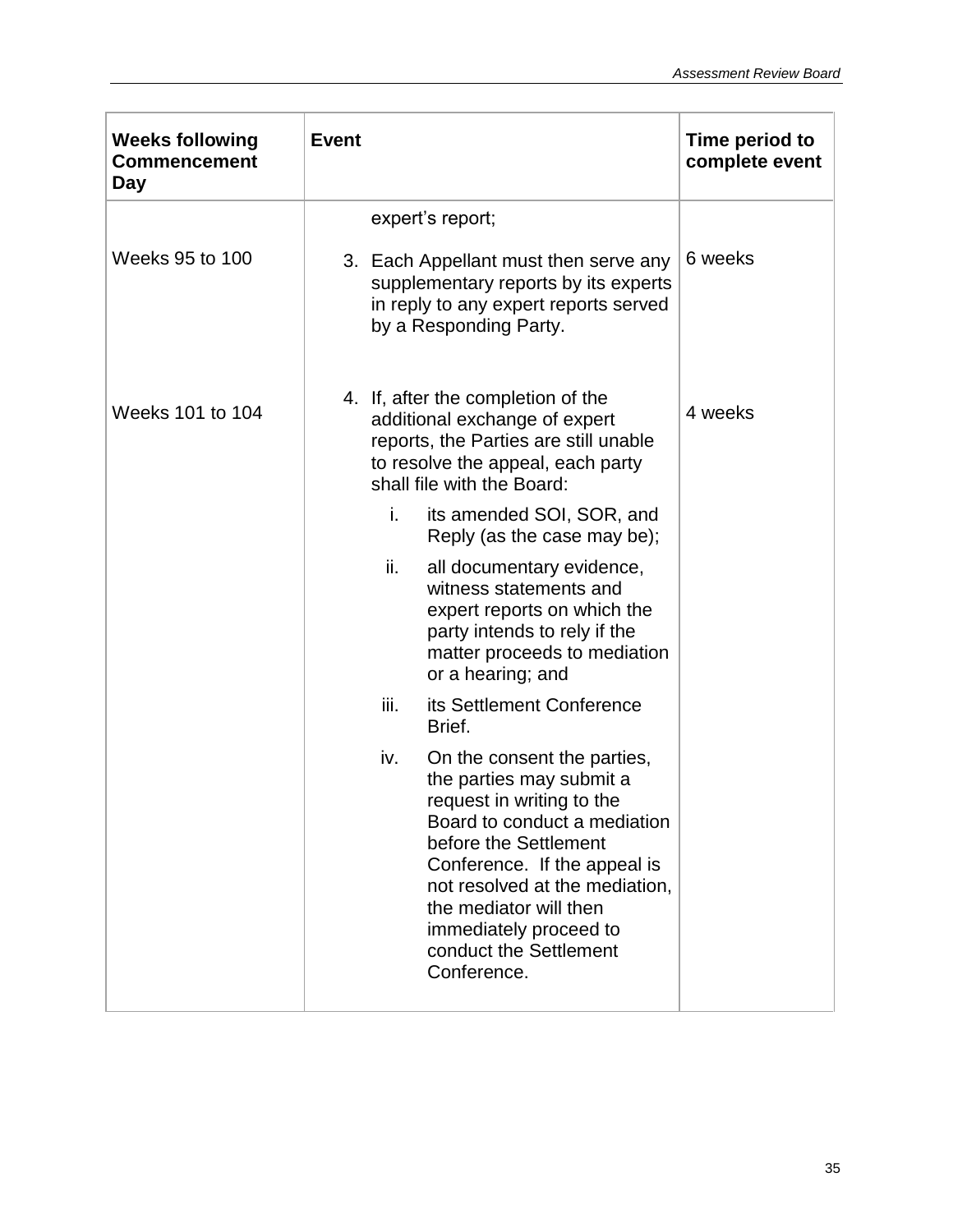Where required, the Board schedules and conducts a Settlement Conference. The Board will then:

- i. Provide directions to schedule and conduct a mediation if mediation has not already occurred; or
- ii. Provide directions to schedule and conduct a hearing.

Where the Board has scheduled a hearing, the Board will then conduct the hearing and issue a decision.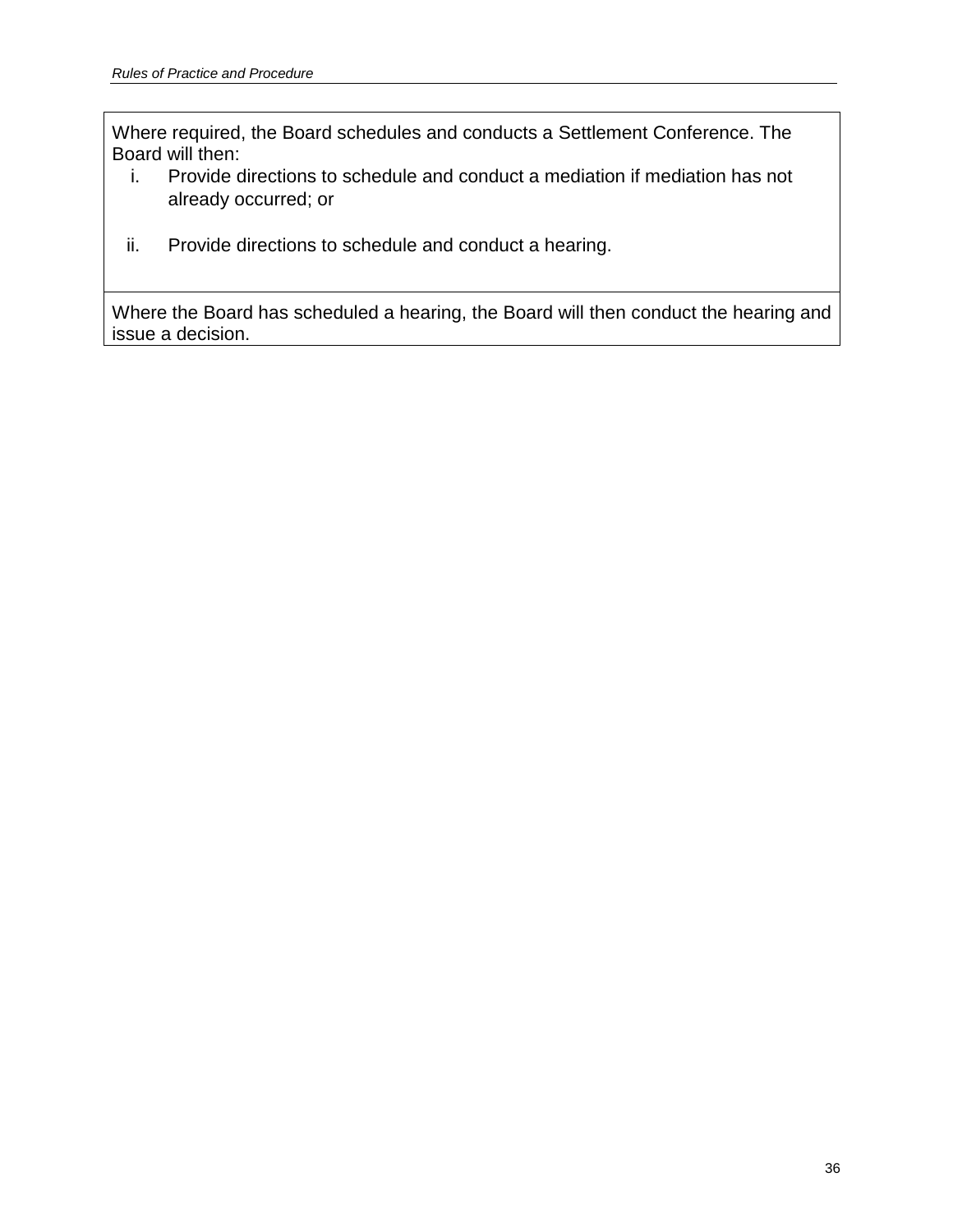| <b>Weeks following</b><br><b>Commencement</b><br>Day | <b>Event</b>                                                                                                                                                             | Time period to<br>complete event |
|------------------------------------------------------|--------------------------------------------------------------------------------------------------------------------------------------------------------------------------|----------------------------------|
| Weeks 1 to 4                                         | The parties to complete exchange of<br>disclosure. If required, MPAC shall<br>request an inspection.                                                                     | 4 weeks                          |
| Weeks 5 to 12                                        | Parties to schedule and complete a<br>mandatory settlement meeting to attempt<br>to resolve the appeal among themselves.                                                 | 8 weeks                          |
|                                                      | If the appeal is resolved, MPAC (or the<br>Municipality, if MPAC is not a party to the<br>appeal), on behalf of all parties, must:                                       |                                  |
|                                                      | advise the Board in writing that<br>i.<br>the appeal is being withdrawn or<br>will be resolved through minutes<br>of settlement; and                                     |                                  |
|                                                      | advise the Board if the parties<br>ii.<br>request an extension of the due<br>date, specified in the Board's<br>Rules, for filing minutes of<br>settlement with the Board |                                  |
|                                                      | If the appeal is not resolved, MPAC (or<br>the Municipality, if MPAC is not a party to<br>the appeal), on behalf of all parties,<br>must:                                |                                  |
|                                                      | i.<br>advise the Board in writing that<br>the appeal has not been resolved,<br>and request that the Board<br>schedule a hearing of the appeal;<br>and                    |                                  |
|                                                      | advise the Board whether any of<br>ii.<br>the parties requests a hearing in                                                                                              |                                  |

## <span id="page-36-0"></span>**SCHEDULE B – Schedule of Events for Summary Proceedings**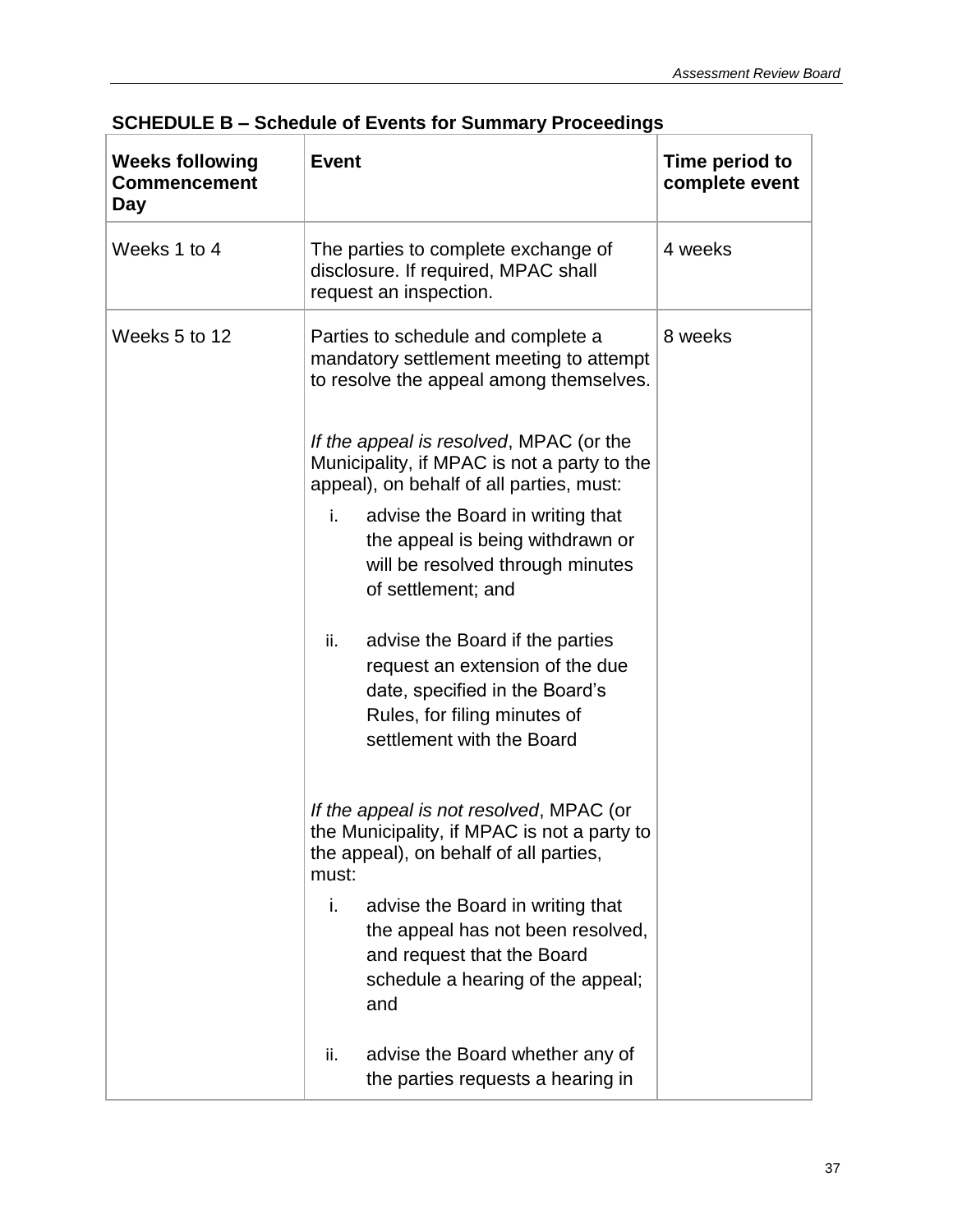| <b>Weeks following</b><br><b>Commencement</b><br>Day | <b>Event</b>                                                                                                                                                        | Time period to<br>complete event |
|------------------------------------------------------|---------------------------------------------------------------------------------------------------------------------------------------------------------------------|----------------------------------|
|                                                      | person, and/or that the hearing be<br>scheduled for longer than 2 hours.                                                                                            |                                  |
| Week 13 to 14                                        | Where a hearing has been requested,<br>the parties must file with the Board all<br>documents and any written submissions<br>on which they will rely at the hearing. | 2 weeks                          |

A Hearing (if requested) will be scheduled by the Board with notice to the parties. The Board will then conduct the hearing and issue a decision.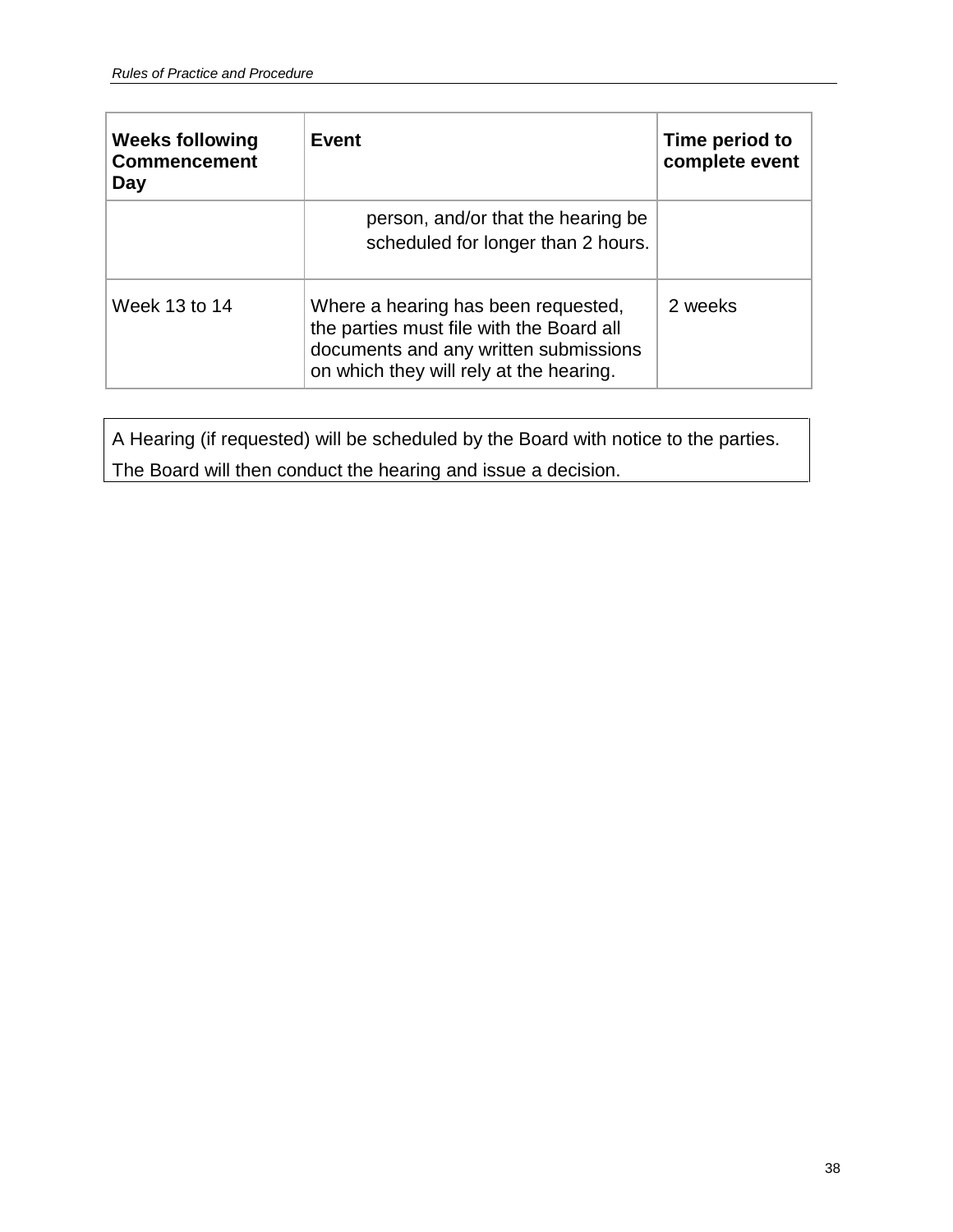## <span id="page-38-0"></span>**SCHEDULE C – Acknowledgement of Expert Duty**



## **Assessment Review Board Acknowledgement of Expert Duty**

**Hearing Number: Region Number: Municipality: Roll Number: Property Location: Appeal Numbers:**

- 2. I have been engaged by or on behalf of…....………………………………(*name of party/parties*) to provide evidence in relation to the above-noted Board proceeding.
- 3. I acknowledge that it is my duty to provide evidence in relation to this proceeding as follows:
	- a. to provide opinion evidence that is fair, objective and non-partisan;
	- b. to provide opinion evidence that is related only to matters that are within my area of expertise; and
	- c. to provide such additional assistance as the Board may reasonably require, to determine a matter in issue.
	- d. To provide such additional assistance as the Board may reasonably require, to determine a matter in issue.
- 4. I acknowledge that the duty referred to above prevails over any obligation which I may owe to any party by whom or on whose behalf I am engaged.

Date………………………… …………………………………………………….

**Signature**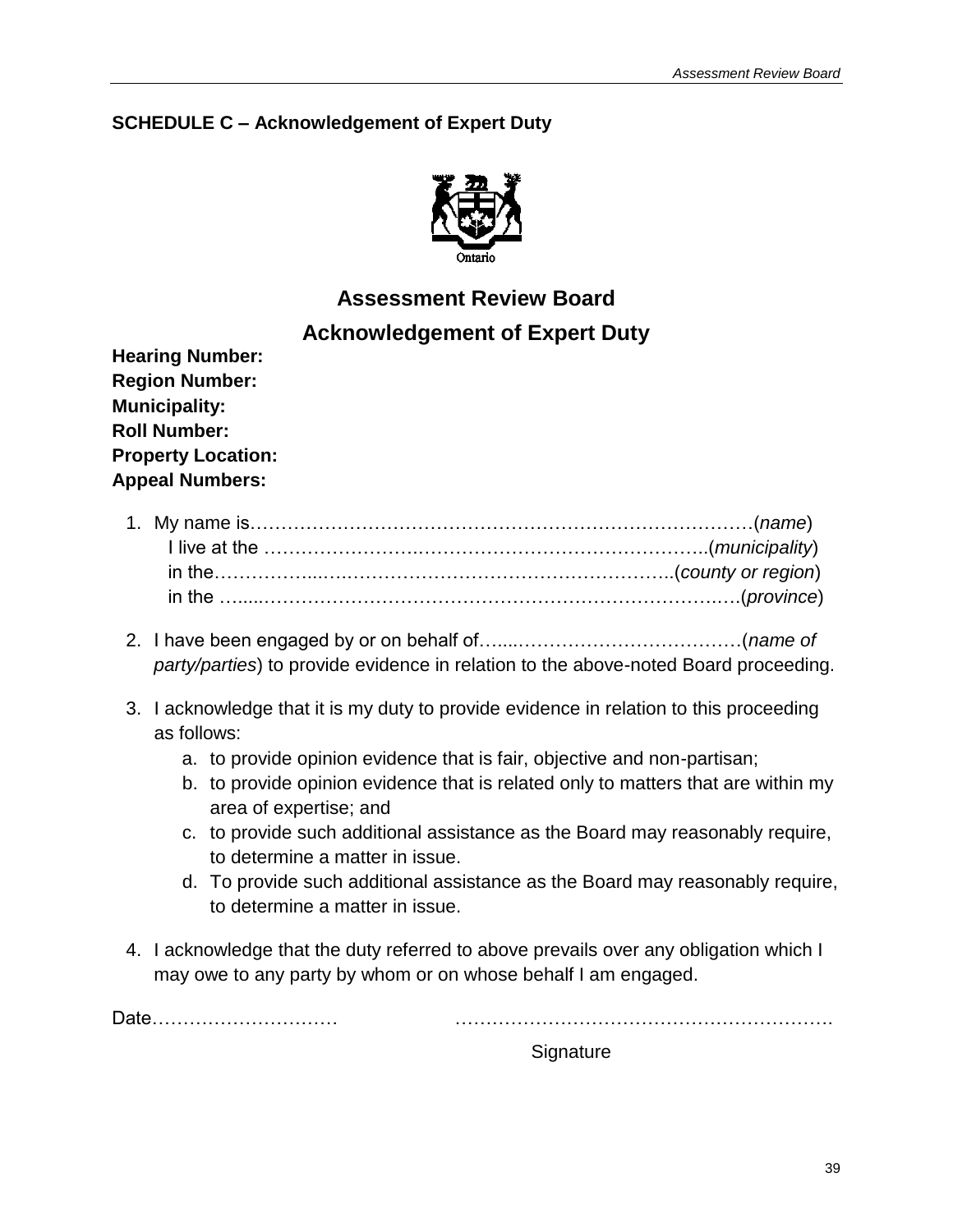## <span id="page-39-0"></span>**SCHEDULE D – Summons to Witness**



Tribunals Ontario – Environment and Land Division

#### **ARB Summons Request Form**

**Assessment Review Board**, 655 Bay Street, Suite 1500, Toronto, Ontario M5G 1E5

**Phone:** (416) 212-6349 or 1-866-448-2248 **Fax:** (416) 314-3717 or 1-877-849-2066

**Website:** www.elto.gov.on.ca **E-mail:** [assessment.review.board@ontario.ca](mailto:assessment.review.board@ontario.ca)

#### **Instructions:**

- Send this completed form to the Board by mail or fax.
- You must serve a summons to a witness at least five days before the time of attendance.
- Please ensure your summons request form is filed with Board well in advance of the hearing so it can be processed and issued before the hearing date
- A form must be completed for each person you are requesting approval to summons.
- If your request is approved, you will be provided with a summons and instructions for service.
- Please refer to Rule 69 and 70 of the Board's Rules of Practice and Procedure for more information.
- If the Board is not satisfied with the information provided, the summons may not be approved.

| Part 1: Requester Information |                                         |                                                  |                    |  |
|-------------------------------|-----------------------------------------|--------------------------------------------------|--------------------|--|
| First Name:                   |                                         | Last Name:                                       |                    |  |
|                               |                                         |                                                  |                    |  |
|                               |                                         | Company Name or Association Name (if applicable) |                    |  |
| Daytime Telephone #:          |                                         | Alternate Telephone #:                           |                    |  |
| Fax:                          |                                         | Email Address:                                   |                    |  |
| <b>Mailing Address</b>        |                                         |                                                  |                    |  |
|                               | <b>Street Address</b>                   | Apt Suite #                                      | City/Town          |  |
|                               |                                         |                                                  |                    |  |
|                               | Province                                | Country (if not Canada)                          | <b>Postal Code</b> |  |
|                               | Part 2: Appeal /Application Information |                                                  |                    |  |
|                               |                                         |                                                  |                    |  |
| <b>Roll Number:</b>           |                                         |                                                  |                    |  |
|                               |                                         | 19-digit number on Property Assessment Notice    |                    |  |
| Tax Year(s):                  |                                         | Appeal/Application No.(s):                       |                    |  |
| Hearing No.:                  |                                         | <b>Hearing Location:</b>                         |                    |  |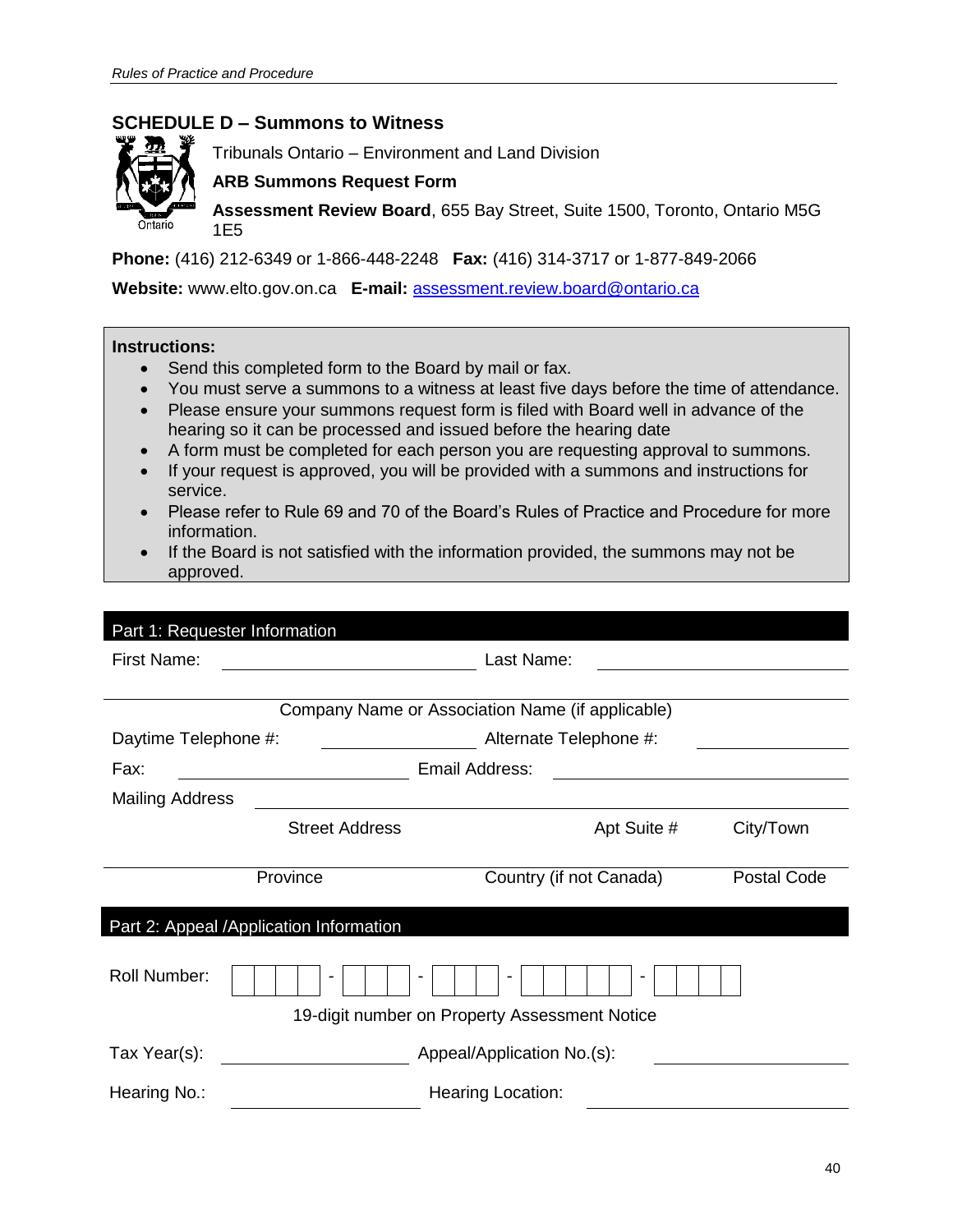| <b>Property Address:</b>                             |                                                                                                                     |                                                   |                    |
|------------------------------------------------------|---------------------------------------------------------------------------------------------------------------------|---------------------------------------------------|--------------------|
|                                                      |                                                                                                                     |                                                   |                    |
| Part 3: Witness Information                          |                                                                                                                     |                                                   |                    |
| <b>First Name:</b>                                   | <u> 1980 - Johann Barn, mars eta bainar eta baina eta baina eta baina eta baina eta baina eta baina eta baina e</u> | Last Name:                                        |                    |
|                                                      |                                                                                                                     |                                                   |                    |
|                                                      |                                                                                                                     | Company Name or Association Name (if applicable)  |                    |
| Daytime Telephone #:                                 |                                                                                                                     | Alternate Telephone #:                            |                    |
| Fax:                                                 | <b>Email Address:</b> Email Address:                                                                                | <u> 1989 - Andrea Brand, amerikansk politik (</u> |                    |
| <b>Mailing Address</b>                               |                                                                                                                     |                                                   |                    |
| <b>Street Address</b>                                |                                                                                                                     | Apt Suite #                                       | City/Town          |
| Province                                             |                                                                                                                     | Country (if not Canada)                           | <b>Postal Code</b> |
| ** Attach a separate sheet if more space is required |                                                                                                                     |                                                   |                    |
| Part 5: Signature and Date of Submission             |                                                                                                                     |                                                   |                    |
| Signature                                            |                                                                                                                     | Date Sent to the ARB                              |                    |
| ARB Office Use Only:                                 |                                                                                                                     |                                                   |                    |
| Approved □                                           |                                                                                                                     | Request further information $\square$             |                    |
|                                                      |                                                                                                                     |                                                   |                    |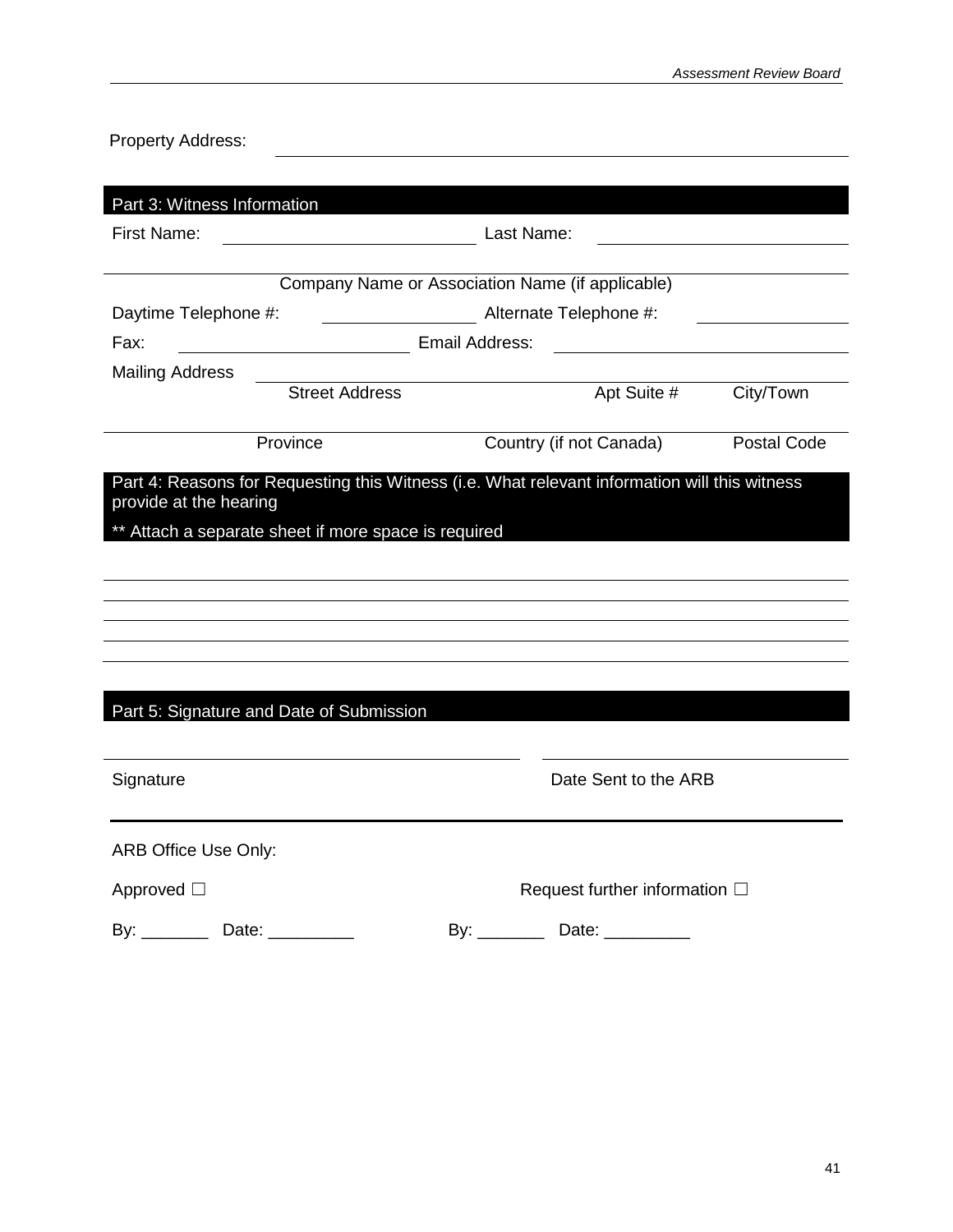<span id="page-41-0"></span>

|                                               | <b>ARB Property Assessment Appeal Form Instructions</b>                                                                                                                                                                                                  |                    |                    |
|-----------------------------------------------|----------------------------------------------------------------------------------------------------------------------------------------------------------------------------------------------------------------------------------------------------------|--------------------|--------------------|
| Ontario<br>assessment.review.board@ontario.ca | Assessment Review Board, 655 Bay Street, Suite 1500, Toronto, Ontario M5G 1E5 Phone: (416) 212-6349<br>or 1-866-448-2248 Fax: (416) 314-3717 or 1-877-849-2066 Website: www.elto.gov.on.ca E-mail:                                                       |                    |                    |
|                                               | <b>AFFIDAVIT OF</b>                                                                                                                                                                                                                                      |                    |                    |
|                                               | <b>SERVICE</b>                                                                                                                                                                                                                                           |                    |                    |
| ARB Roll No:_________________________         |                                                                                                                                                                                                                                                          |                    |                    |
|                                               |                                                                                                                                                                                                                                                          |                    |                    |
|                                               |                                                                                                                                                                                                                                                          |                    |                    |
|                                               | <b>MAKE OATH AND SAY (or AFFIRM AND SAY) THAT:</b>                                                                                                                                                                                                       |                    |                    |
|                                               |                                                                                                                                                                                                                                                          |                    |                    |
| place on                                      |                                                                                                                                                                                                                                                          | (appeal numbers)   |                    |
|                                               |                                                                                                                                                                                                                                                          |                    |                    |
|                                               |                                                                                                                                                                                                                                                          |                    |                    |
|                                               |                                                                                                                                                                                                                                                          |                    |                    |
|                                               |                                                                                                                                                                                                                                                          |                    |                    |
|                                               |                                                                                                                                                                                                                                                          |                    |                    |
|                                               |                                                                                                                                                                                                                                                          |                    |                    |
| (day, month, year)                            |                                                                                                                                                                                                                                                          |                    |                    |
|                                               | Check the correct one(s), fill in necessary info, and attach any supporting documents.                                                                                                                                                                   |                    |                    |
|                                               | $\Box$ Mail or courier on $\Box$ (day, month, year)                                                                                                                                                                                                      |                    |                    |
|                                               |                                                                                                                                                                                                                                                          |                    |                    |
|                                               | $\Box$ Fax or email at $\Box$ (fax number or email address) on $\Box$ (day, month, year)                                                                                                                                                                 |                    |                    |
|                                               |                                                                                                                                                                                                                                                          |                    |                    |
|                                               | $\Box$ Personal service on $\Box$ (day, month, year)                                                                                                                                                                                                     |                    |                    |
|                                               | $\Box$ Another means of service as directed by the Board. Service of notice of the hearing in this matter is<br>in accordance with the instructions given by the Board in its letter dated,                                                              | (day, month, year) |                    |
| as being entitled to notice).                 | Please ensure that notice has been given to: present parties, any appellant, objector and/or person who requested, in<br>writing, that he/she receive notice (as well as any persons within an area defined by the Board in its instructions for service |                    |                    |
| I, in good faith and in support of            | Fill out below if you are the person swearing to this affidavit.                                                                                                                                                                                         |                    | have sworn to this |
| affidavit.                                    | (the matter and/or legislation)                                                                                                                                                                                                                          |                    |                    |
| Sworn before me in the                        | (city/town and region/municipality/county)                                                                                                                                                                                                               |                    | (day, month, year) |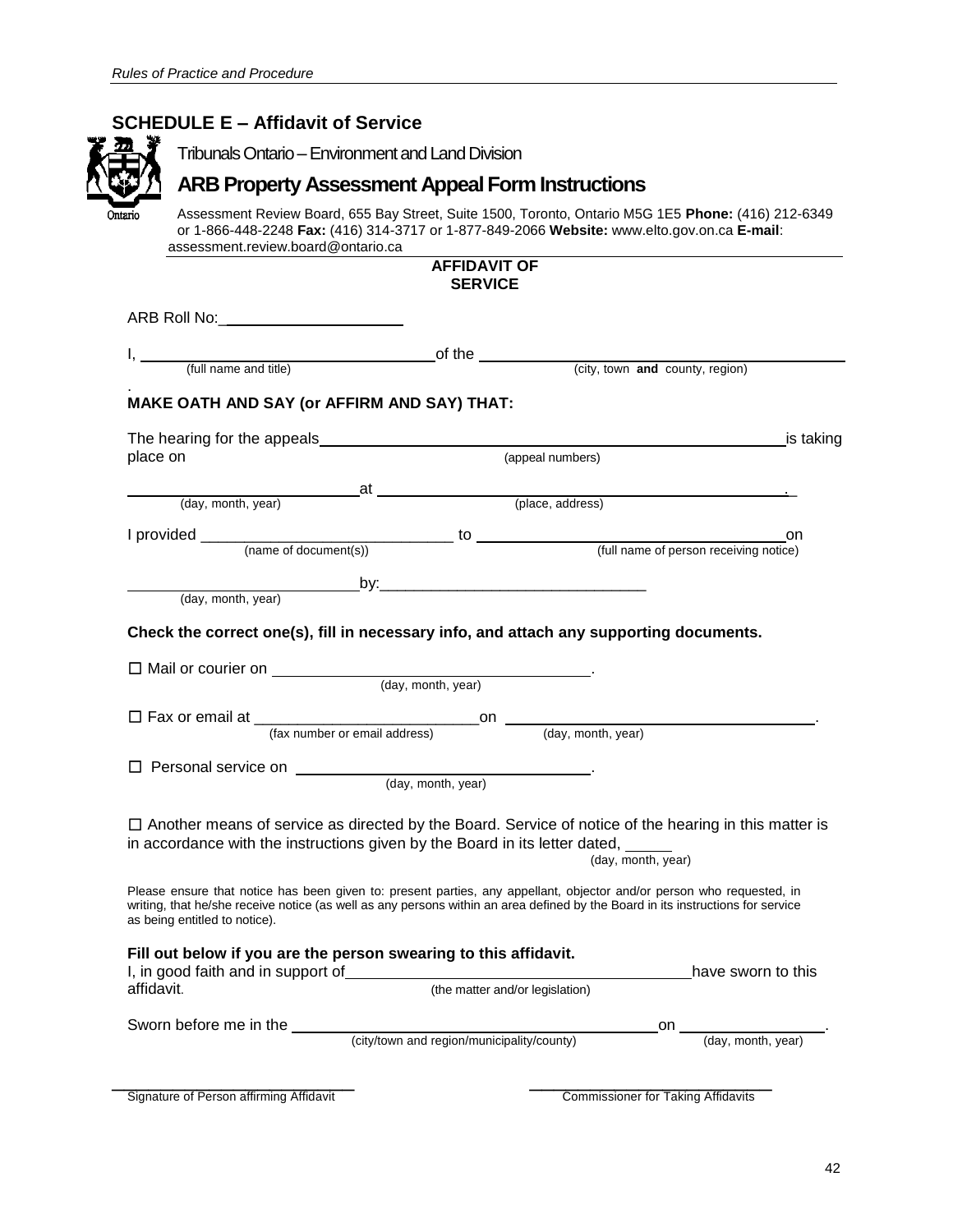## <span id="page-42-0"></span>**Practice Direction - Mediation**

Mediation for appeals is strongly encouraged by the Assessment Review Board (Board). The Board is committed to delivering modern, fair, accessible, effective and timely dispute resolution in order to avoid or narrow the scope of issues for a hearing. Where the parties are willing, successful mediation can lead to better results and reduce costs for all of the parties but it requires a commitment from all parties to prepare thoroughly, ensure that all relevant information is available and that their representatives have the authority to bind them.

The mediation process – as set out below – is integrated into the current appeal process and Rules 86 – 89 of the Board's *Rules of Practice and Procedure*. All mediations and any agreements reached must reflect the purpose and objectives expressed in the applicable legislation. This Practice Direction has been developed to communicate the Board's expectations of the parties where a Board Member has been appointed as a mediator.

## **When Available**

Mediation is strongly encouraged in cases involving high value non-residential properties. It may be available for other types of appeals as well. Requests for mediation may be made in advance of any hearing event by writing to the Registrar or may be made directly to a presiding Member at a Settlement Conference.

The parties to an appeal, or group of appeals in respect of a property, may request that the Board conduct a mediation prior to the scheduling of the Settlement Conference. Where the Board grants the request for mediation, the due dates for completion of the procedural steps under the Schedule of Events will continue to apply, unless otherwise amended by direction of the Board.

Where the mediation does not result in a resolution of all the issues, the Board Member conducting the mediation may then give directions for the hearing.

## **Appointment of Mediator**

Where the parties have agreed upon the choice of a specific Board Member (or a list of preferred mediators) as a mediator and that has been communicated to the Registrar, the Board shall make an effort to accommodate that request. However, the appointment of the mediator is ultimately the decision of the Board.

## **Mediation Model**

The Board uses a range of mediation models to facilitate a settlement or to reduce the number and complexity of issues at a hearing.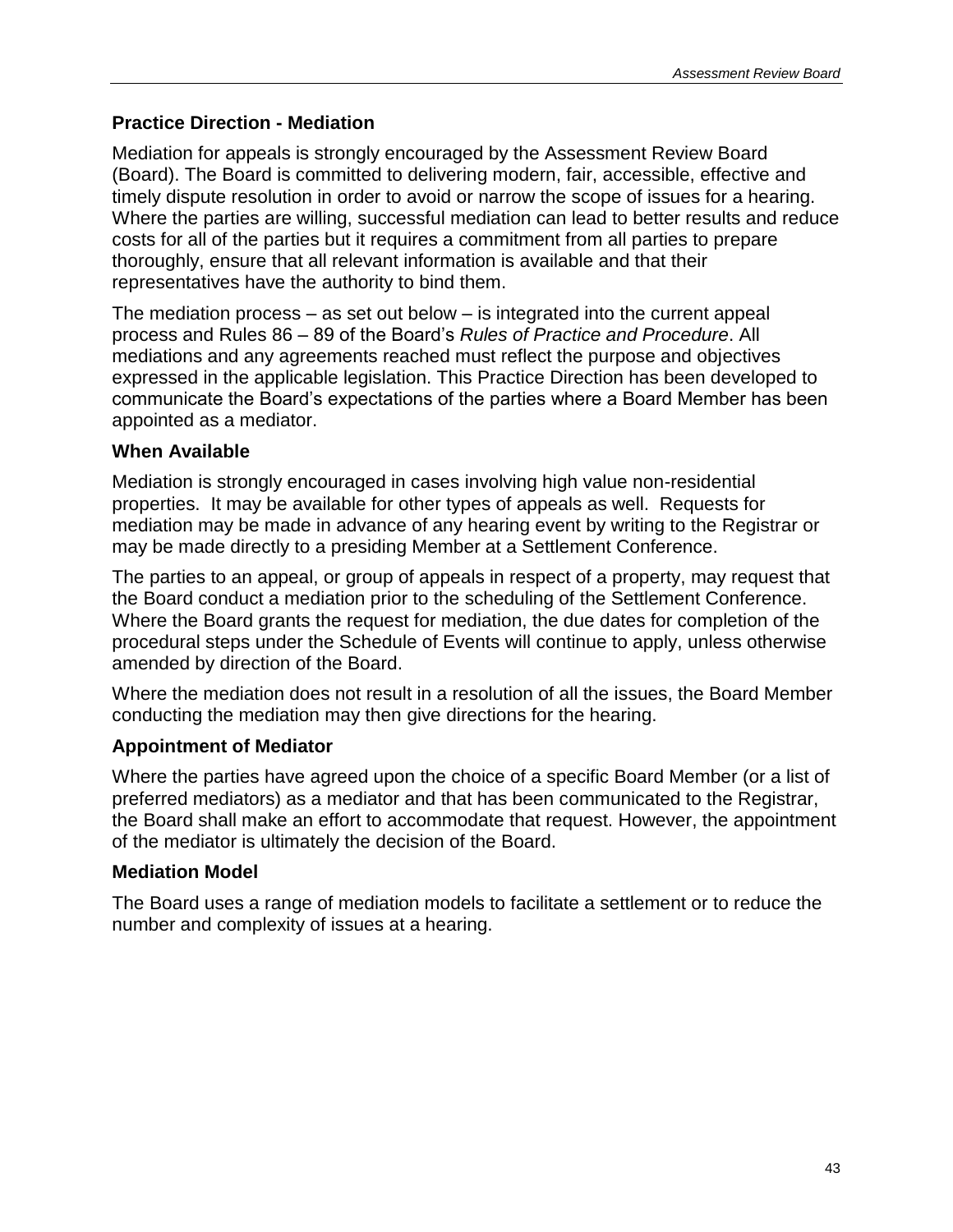## **Preparation**

The mediation brief should include a concise statement of factual and legal issues in dispute and briefly set out the positions and interests of the party.

In order to participate in mediation, parties must have authority to bind. Where a matter requires the approval of a municipal body, the parties should discuss the anticipated process and time frame in advance of the mediation.

At least two weeks prior to the commencement of the mediation each party is required to serve on all other parties, and file with the Board, a brief outlining:

- the issues in dispute;
- the party's position on each issue; and
- an explanation of the reasons why the parties have adopted different positions on the issue.

A settlement conference brief may also serve as a mediation brief.

## **Confidentiality of Discussions and Documents**

By participating in the mediation, all parties undertake to maintain confidentiality and non-disclosure in respect of mediation. All documents created solely for the mediation or any statements made for the purpose of resolving the dispute in mediation and any offer to settle shall be without prejudice and confidential, and cannot be introduced into evidence in the same or other proceeding without both the consent of the party who created the document or made the statement or offer and with the approval of the Board.

## **Agreements**

Agreements reached by the parties will be promptly put in writing and signed by, or on behalf of, the parties. The Board Member conducting the mediation will assist the parties where implementation of a settlement requires further involvement of the Board and will schedule a hearing event as required.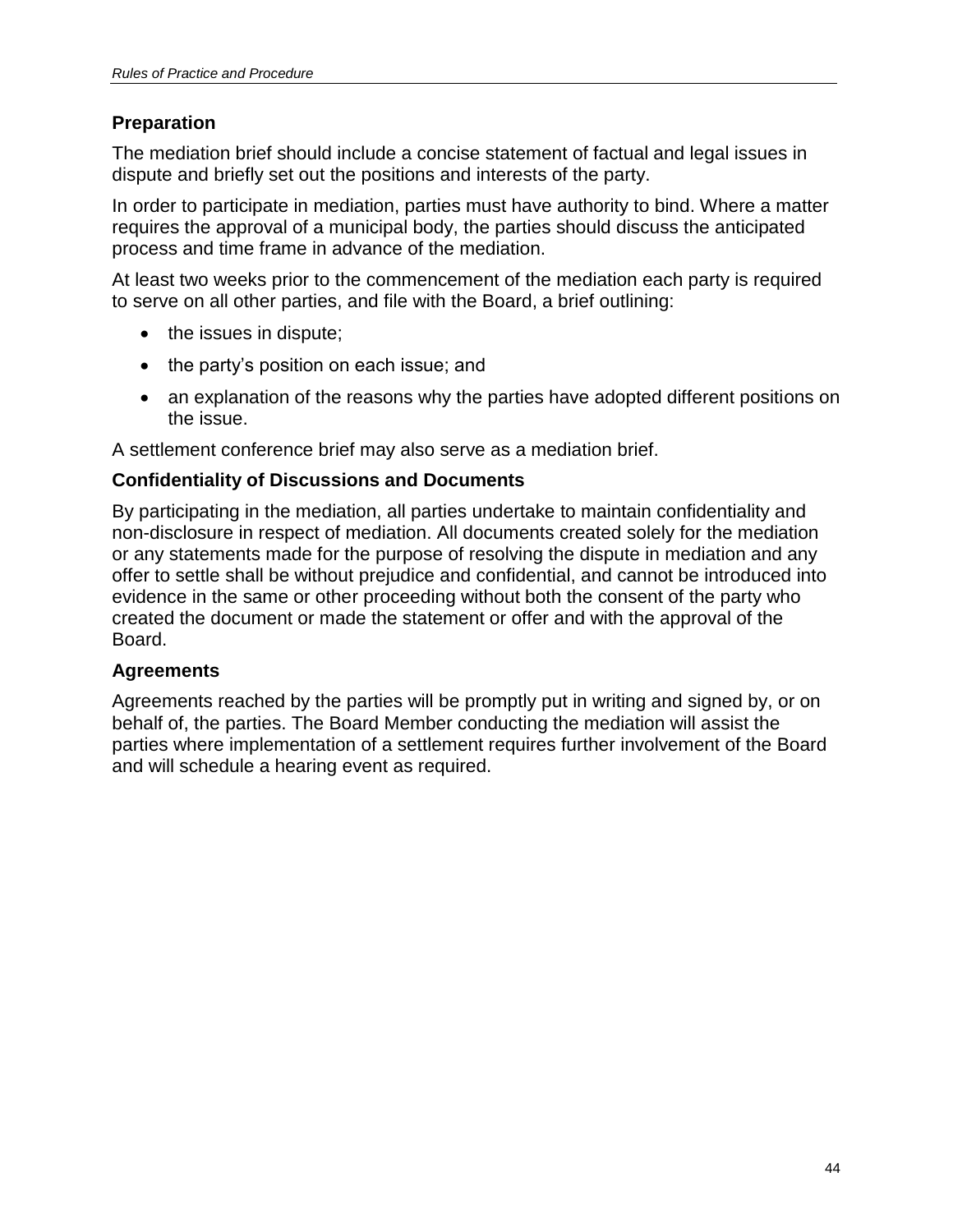## <span id="page-44-0"></span>**Practice Direction – Appeals Management**

The Board receives a high volume of appeals at the beginning of the first year of the cycle, making it difficult for the parties to complete the procedural steps for each appeal at the same time. To address this resource constraint, the Board will assign a Commencement Day for each appeal, and will evenly distribute these Commencement Days over the four-year assessment cycle.

In assigning a Commencement Day for an appeal, the Board will consider each party's preferences, and encourages the parties to work together collaboratively in identifying a mutually agreeable Commencement Day for each appeal. The Board will attempt to accommodate the parties' proposals for assigning Commencement Days, but ultimately the Board will make the final determination. Once appeals have been assigned a Commencement Day, the Board will continuously monitor the parties' progress in complying with the Schedule of Events for each appeal, in order to ensure that appeals are completed on time.

The purpose of this Practice Direction is to describe the measures to be implemented by the Board to ensure the success of this administrative process.

## **Complaints Representative**

In consultation with the Municipal Property Assessment Corporation (MPAC), the appellant representative firms who file the majority of the appeals received by the Board, and Municipalities, each stakeholder group has agreed to appoint a person within their respective organizations, who will act as a Complaints Representative. Other parties who encounter difficulties in securing compliance with the applicable Schedule of Events for an appeal, may contact the Complaints Representative who will be responsible to address the complaint. The purpose of this process is to facilitate collaborative and timely resolution of all procedural issues among the parties themselves, wherever possible, failing which, a party may bring a motion to the Board for an order or for directions, so as to avoid any delay in complying with the applicable Schedule of Events.

## **Appeals Management Advisory Committee**

To assist the Board in monitoring the timely completion of appeals, the Board has struck a permanent stakeholder consultation committee named the Appeals Management Advisory Committee (AMAC). Its terms of reference are:

- To assist the Board in developing and maintaining appropriate administrative policies, practices, and procedures in scheduling Commencement Days for appeals;
- To provide statistics or other information to assist the Board in monitoring the timely completion of appeals; and
- Other functions as the Associate Chair may direct.

AMAC will not participate in approving Commencement Days for specific appeals. This function remains solely within the purview of the Board.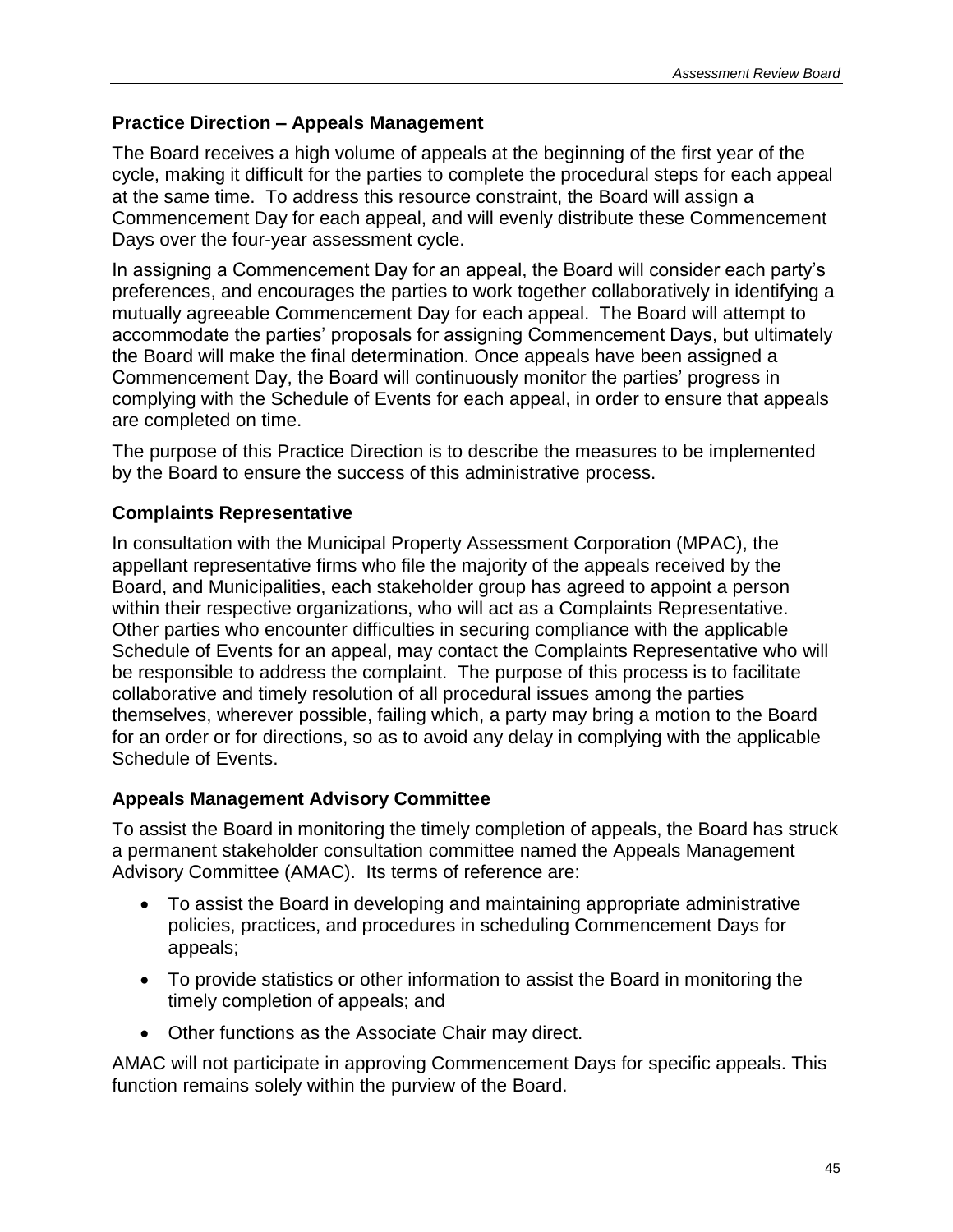Membership of AMAC will include:

- Three members from MPAC;
- One member from the Municipalities; and
- One member from the Appellants.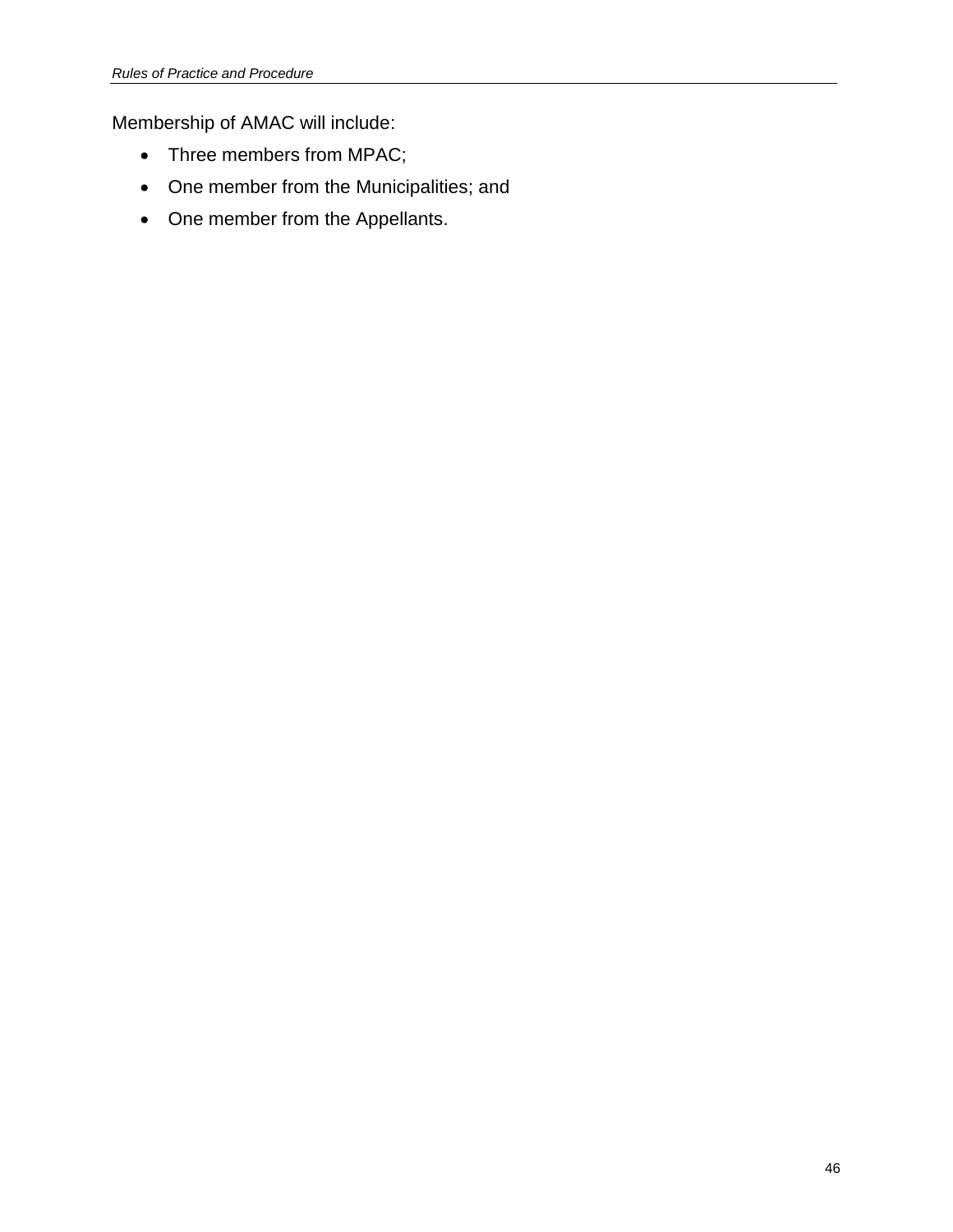## <span id="page-46-0"></span>**Practice Direction – Settlement Conference**

The purpose of this Practice Direction is to describe the Settlement Conference process, and to outline how the parties are to participate in a Settlement Conference.

## **Procedure**

Pursuant to Rules 56 through 60, a Settlement Conference is an appearance before the Board prior to the scheduling of a hearing, where the Presiding Board Member will meet with the parties to review the issues in dispute, in order to clarify and attempt to resolve some or all of the issues.

If there are unresolved issues, the Presiding Member will discuss with the parties whether mediation would assist them in resolving the appeal. At a Settlement Conference, the Presiding Member will focus primarily on the legal issues raised in the appeal. Mediation is beneficial, in that it affords the parties an opportunity to explore their underlying interests, which may be broader than the legal issues to be addressed in a hearing before the Board. As a Settlement Conference is a relatively brief appearance before the Board, mediation may also be beneficial where the parties require more time to negotiate, because:

- the issues or evidence are complex or voluminous;
- there are multiple parties to an appeal; or
- there are multiple appeals in respect of a property that are being heard at the same time.

Where mediation is not required, the Presiding Member will give procedural directions for the scheduling of the hearing, the exchange of witness statements, and any other directions to ensure the just, most expeditious and least expensive determination of every proceeding.

Where the parties agree that they wish to participate in the mediation, the Presiding Member will give directions to schedule the mediation and file any written mediation briefs in advance of the mediation. If a mediation does not result in a resolution of all the issues, the Board Member conducting the Mediation may then act as a Presiding Member to give procedural directions respecting the hearing of the outstanding issues.

## **Requirement to Serve and File a Settlement Conference Brief**

Under the applicable Schedule of Events, before the Board will conduct a Settlement Conference, each party will be required to file its pleadings (Statement of Issues, Statement of Response, or Reply) and all documents on the party intends to rely if the appeal proceeds to a hearing. For a settlement conference, each party is also required to serve on all other parties, and file with the Board, a brief outlining:

- the issues in dispute;
- the party's position on each issue; and
- an explanation of the reasons why the parties have adopted different positions on the issue.